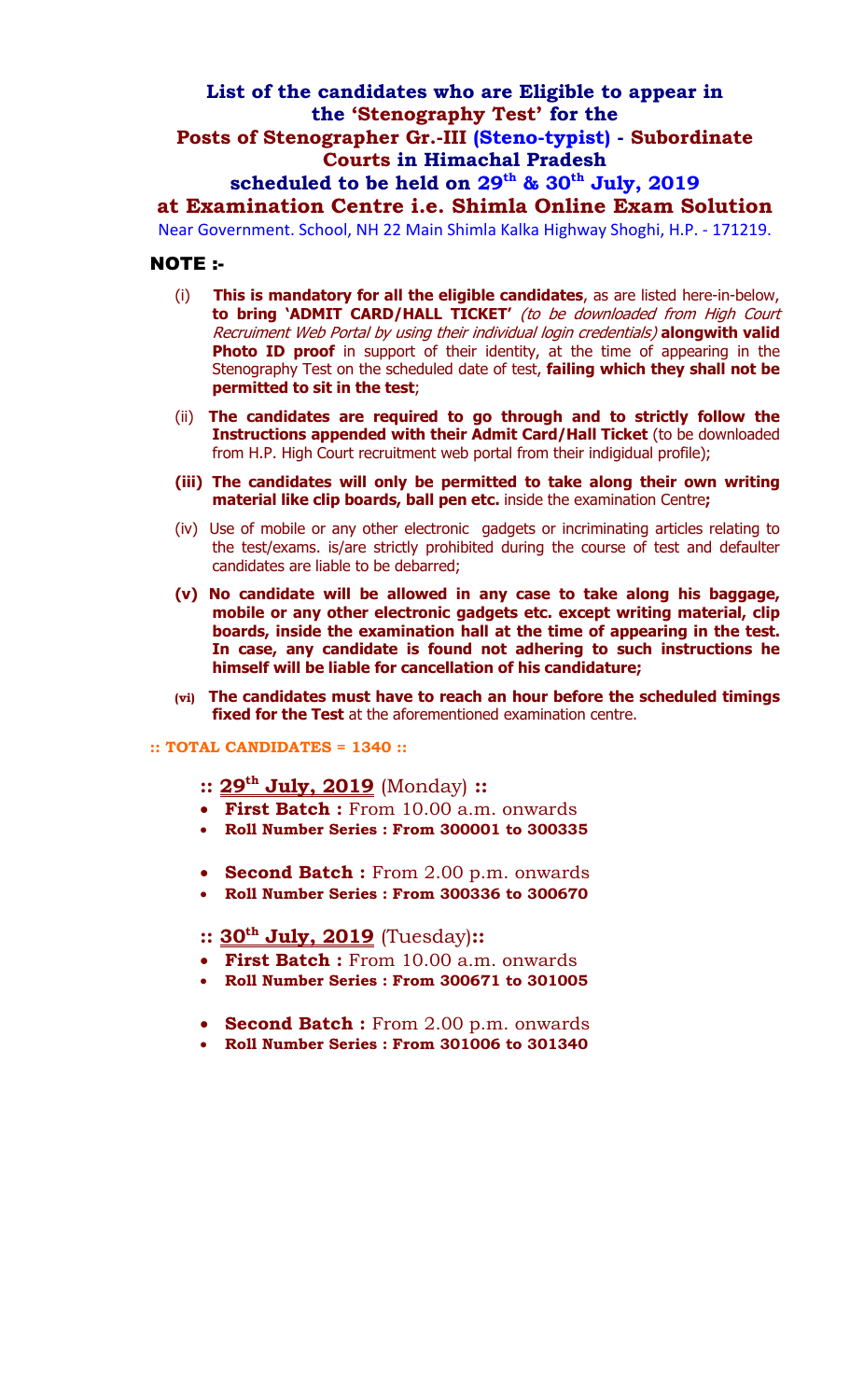| S1.<br>No.       | Roll No. | <b>Candidate Name</b>                  | <b>Father Name</b>                     | Application No. | Date<br>of Birth |
|------------------|----------|----------------------------------------|----------------------------------------|-----------------|------------------|
| 1                | 300001   | <b>RITKA RAWAT</b>                     | <b>JAIBIR SINGH</b><br><b>RAWAT</b>    | 187504200000001 | 13 Aug 1994      |
| $\boldsymbol{2}$ | 300002   | <b>SUBHAM NADDA</b>                    | SATISH KUMAR                           | 187504200000002 | 27 Jan 1997      |
| 3                | 300003   | VARINDER KUMAR                         | <b>SOM NATH</b>                        | 187504200000004 | 11 Jan 1987      |
| 4                | 300004   | <b>PARDEEP KUMAR</b>                   | TRILOK CHAND                           | 187504200000005 | 20 Apr 1986      |
| 5                | 300005   | <b>BHARAT BHUSHAN</b><br><b>SINGLA</b> | MANGAT RAI SINGLA                      | 187504200000006 | 30 Dec 1998      |
| 6                | 300006   | PREETY VERMA                           | <b>JAI KUMAR VERMA</b>                 | 187504200000007 | 20 Sep 1989      |
| 7                | 300007   | <b>MUNISH MANDAL</b>                   | <b>RAM SAKAL</b>                       | 187504200000008 | 10 Oct 1991      |
| 8                | 300008   | <b>NAVEEN</b>                          | DILBAG SINGH                           | 187504200000009 | 01 Oct 1994      |
| 9                | 300009   | <b>RAVI KANT</b><br><b>KAMBOJ</b>      | <b>JAGAT SINGH</b>                     | 187504200000011 | 05 May 1992      |
| 10               | 300010   | <b>REENA VERMA</b>                     | ANIL KHACHI                            | 187504200000013 | 27 Mar 1995      |
| 11               | 300011   | <b>RANJEETA</b>                        | <b>SHYAM SINGH</b>                     | 187504200000014 | 04 Dec 1992      |
| 12               | 300012   | <b>GULCHAMAN</b>                       | <b>MOHD NAZIR</b>                      | 187504200000015 | 02 Jun 1993      |
| 13               | 300013   | <b>DEEPAK SINGH</b>                    | RANVIR SINGH                           | 187504200000016 | 22 Jul 1992      |
| 14               | 300014   | <b>MAHESH KUMAR</b>                    | PRAKASH CHANDER                        | 187504200000018 | 25 Jan 1989      |
| 15               | 300015   | <b>NITIN</b>                           | <b>MADAN PAL</b>                       | 187504200000020 | 02 Jul 1992      |
| 16               | 300016   | <b>KIRAN THAKUR</b>                    | <b>SURENDER KUMAR</b>                  | 187504200000022 | 12 Dec 1995      |
| 17               | 300017   | <b>PAVANA DEVI</b>                     | PRAVEEN KUMAR                          | 187504200000023 | 15 Apr 1992      |
| 18               | 300018   | <b>SYED AHMAD ALI</b><br><b>RIZVI</b>  | <b>SYED ZULFEQUAR</b><br><b>HAIDER</b> | 187504200000024 | 01 Feb 1991      |
| 19               | 300019   | <b>RITA DEVI</b>                       | NIHARKHU RAM                           | 187504200000026 | 09 Aug 1983      |
| 20               | 300020   | <b>DHARAMVEER</b><br><b>YADAV</b>      | <b>UDAY BHAN YADAV</b>                 | 187504200000027 | 28 Feb 1995      |
| 21               | 300021   | <b>RUKHMANI</b>                        | NARINDER KUMAR                         | 187504200000028 | 24 Aug 1993      |
| 22               | 300022   | <b>ARCHANA</b>                         | <b>ISHWAR DASS</b>                     | 187504200000029 | 05 Feb 1993      |
| 23               | 300023   | <b>MOHIT SINGH</b><br><b>SOLANKI</b>   | <b>DILEEP KUMAR</b><br><b>SOLANKI</b>  | 187504200000032 | 05 May 1990      |
| 24               | 300024   | <b>SONIKA GUPTA</b>                    | RAJ KUMAR GUPTA                        | 187504200000033 | 23 Feb 1995      |
| 25               | 300025   | <b>SATISH KUMAR</b>                    | <b>BATTAN SINGH</b>                    | 187504200000034 | 02 Mar 1987      |
| 26               | 300026   | <b>SHUBHAM</b>                         | <b>BIR SINGH</b>                       | 187504200000035 | 12 Jun 1995      |
| 27               | 300027   | <b>ASHA</b>                            | <b>SEWAK RAM</b>                       | 187504200000036 | 13 Jul 1983      |
| 28               | 300028   | <b>RITA VOHRA</b>                      | KISHAN SINGH<br><b>VOHRA</b>           | 187504200000037 | 15 May 1990      |
| 29               | 300029   | <b>JAGJEET SINGH</b>                   | CHAMAN LAL                             | 187504200000038 | 12 Nov 1996      |
| 30               | 300030   | <b>ARUN KUMAR</b>                      | ISHVER SINGH<br><b>GUPTA</b>           | 187504200000039 | 21 Aug 1974      |
| 31               | 300031   | <b>KSHITIJ THAKUR</b>                  | <b>NEK RAM</b>                         | 187504200000040 | 17 Nov 1994      |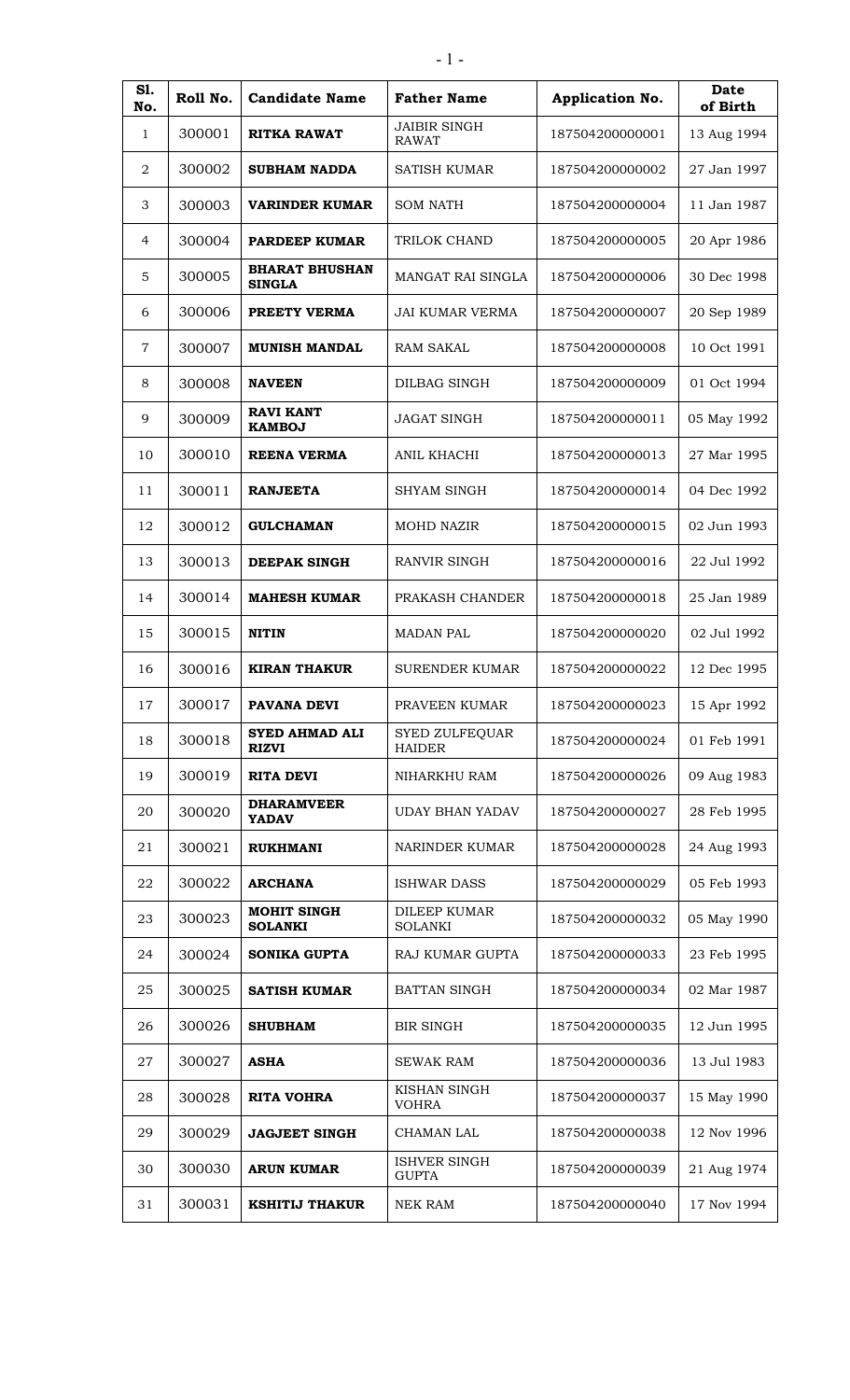| S1.<br>No. | Roll No. | <b>Candidate Name</b>              | <b>Father Name</b>                    | Application No. | Date<br>of Birth |
|------------|----------|------------------------------------|---------------------------------------|-----------------|------------------|
| 32         | 300032   | <b>PAWAN KUMAR</b>                 | SATPAL SHARMA                         | 187504200000043 | 26 Dec 1990      |
| 33         | 300033   | <b>VINEET SHARMA</b>               | ROHTASH SHARMA                        | 187504200000044 | 23 Jul 1995      |
| 34         | 300034   | NEERAJ KUMAR                       | NAND LAL YADAV                        | 187504200000045 | 04 Mar 1981      |
| 35         | 300035   | <b>AKSHAY MADAAN</b>               | <b>KRISHAN LAL</b><br><b>MADAAN</b>   | 187504200000046 | 27 Jun 1994      |
| 36         | 300036   | <b>BAJEER SINGH</b>                | RAJENDER SINGH                        | 187504200000047 | 14 Jun 1995      |
| 37         | 300037   | PANKAJ SHARMA                      | SUBHASH SHARMA                        | 187504200000048 | 20 Mar 1992      |
| 38         | 300038   | <b>DHARAMVIR</b>                   | DHARMESH KUMAR                        | 187504200000049 | 23 Jul 1989      |
| 39         | 300039   | <b>MONIKA</b>                      | <b>JAI KISHAN</b>                     | 187504200000050 | 03 Apr 1993      |
| 40         | 300040   | <b>MANDHIR</b>                     | <b>ANIL KUMAR</b>                     | 187504200000051 | 25 Jun 1996      |
| 41         | 300041   | <b>DIKSHA THAKUR</b>               | <b>SURJEET SINGH</b>                  | 187504200000052 | 27 Oct 1997      |
| 42         | 300042   | <b>VIJENDER SINGH</b>              | <b>RAMPHAL</b>                        | 187504200000053 | 10 Nov 1995      |
| 43         | 300043   | <b>JYOTI SAINI</b>                 | RAJINDER SAINI                        | 187504200000054 | 24 Aug 1995      |
| 44         | 300044   | <b>KARAN KUMAR</b>                 | <b>CHAIN SINGH</b>                    | 187504200000057 | 25 May 1992      |
| 45         | 300045   | <b>ATAMPREET KAUR</b>              | <b>AMRIK SINGH</b>                    | 187504200000058 | 01 Dec 1991      |
| 46         | 300046   | <b>JAYESH</b><br><b>KHANDELWAL</b> | <b>MAHENDRA</b><br>KHANDELWAL         | 187504200000059 | 03 Sep 1997      |
| 47         | 300047   | <b>AMRINDER KAUR</b>               | <b>UPKAR SINGH</b>                    | 187504200000060 | 18 Aug 1994      |
| 48         | 300048   | ANUBHAV GOYAL                      | <b>RAM GOPAL</b>                      | 187504200000061 | 25 Feb 1997      |
| 49         | 300049   | <b>ARCHANA</b>                     | <b>BHAGAT SINGH</b>                   | 187504200000062 | 19 May 1991      |
| 50         | 300050   | <b>RAJAT KUMAR</b>                 | <b>HEM RAJ</b>                        | 187504200000063 | 20 Sep 1994      |
| 51         | 300051   | YASHWANT KUMAR                     | <b>SANJIV KUMAR</b>                   | 187504200000064 | 15 Mar 1995      |
| 52         | 300052   | <b>SWETA</b>                       | <b>VIJAY KOCHER</b>                   | 187504200000065 | 31 Jan 1986      |
| 53         | 300053   | PANKAJ SHARMA                      | <b>JAGDISH CHAND</b><br><b>SHARMA</b> | 187504200000066 | 04 Jun 1993      |
| 54         | 300054   | <b>MANISHA RANI</b>                | <b>ZILE SINGH</b>                     | 187504200000067 | 10 Jan 1988      |
| 55         | 300055   | <b>AKVINDER KAUR</b>               | HARMINDER SINGH                       | 187504200000069 | 10 Dec 1994      |
| 56         | 300056   | <b>ANKITA VERMA</b>                | <b>GIRDHARI LAL</b><br><b>VERMA</b>   | 187504200000072 | 10 Aug 1993      |
| 57         | 300057   | <b>KAMALJEET GORA</b>              | <b>AJIT SINGH</b>                     | 187504200000074 | 01 Jun 1996      |
| 58         | 300058   | <b>KIRAN THAKUR</b>                | RAJ KRISHAN                           | 187504200000075 | 28 Mar 1995      |
| 59         | 300059   | <b>RANJU KUMAR</b>                 | <b>SOM NATH</b>                       | 187504200000076 | 13 May 1982      |
| 60         | 300060   | PIYUSH LUTHRA                      | SUBHASH CHAND<br><b>LUTHRA</b>        | 187504200000078 | 30 Jan 1986      |
| 61         | 300061   | <b>PURUSHOTTAM</b><br><b>KUMAR</b> | RAM PRABODH                           | 187504200000079 | 29 Dec 1993      |
| 62         | 300062   | <b>SHIVANI BHATIA</b>              | RATTAN CHAND                          | 187504200000080 | 26 Sep 1998      |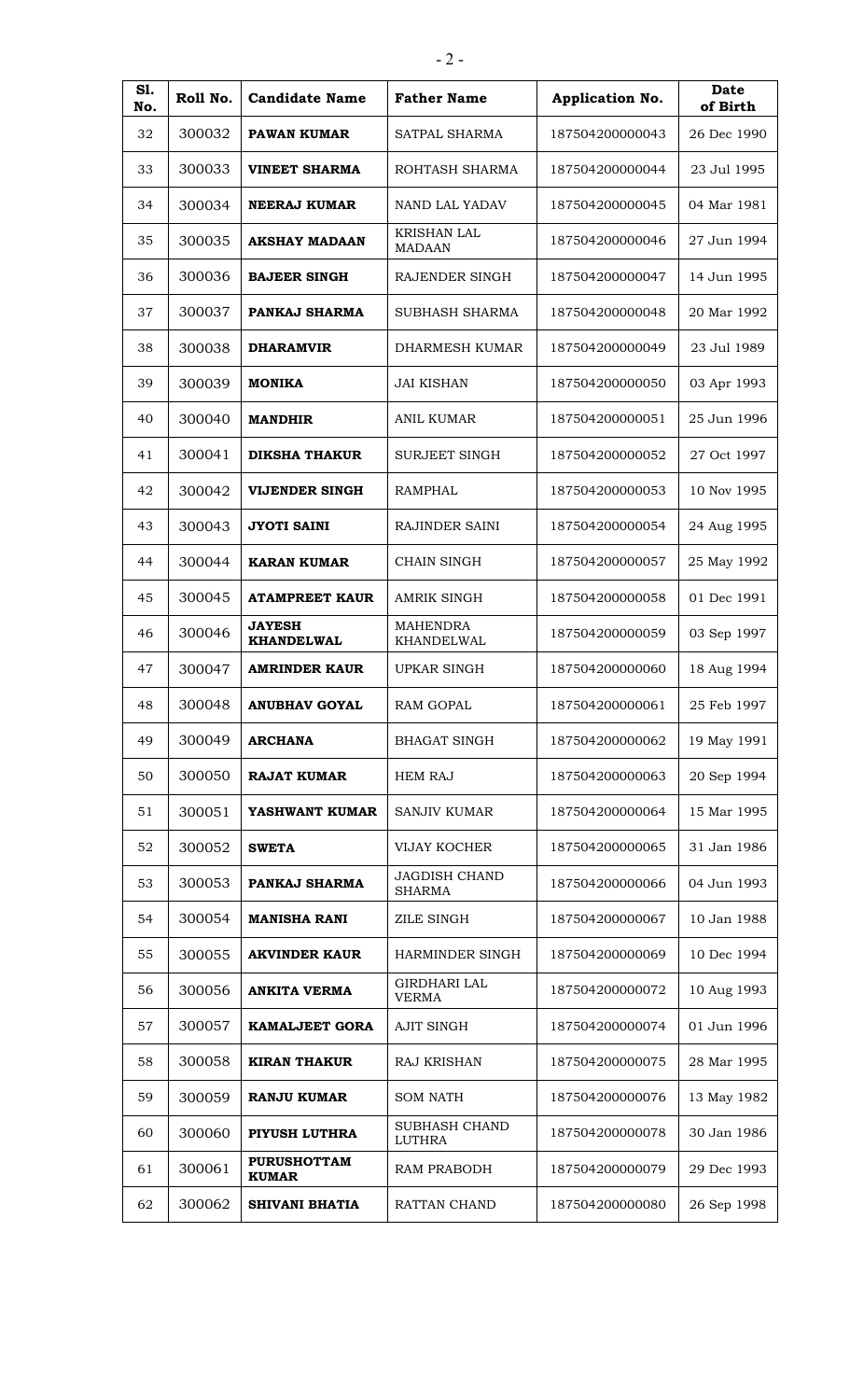| S1.<br>No. | Roll No. | <b>Candidate Name</b>                                      | <b>Father Name</b>                                    | Application No. | <b>Date</b><br>of Birth |
|------------|----------|------------------------------------------------------------|-------------------------------------------------------|-----------------|-------------------------|
| 63         | 300063   | <b>DIVYA SHANKAR</b>                                       | <b>GOPAL DASS</b>                                     | 187504200000081 | 15 Aug 1995             |
| 64         | 300064   | <b>BHUPINDER</b>                                           | <b>BHIM SINGH</b>                                     | 187504200000082 | 10 Aug 1995             |
| 65         | 300065   | <b>BHAVSAR</b><br><b>BHUVANESHWAR</b><br><b>BIPINKUMAR</b> | <b>BHAVSAR</b><br><b>BIPINKUMAR</b><br>KACHRALAL      | 187504200000083 | 21 Apr 1992             |
| 66         | 300066   | <b>NEHA BANSAL</b>                                         | <b>SH RAVINDER</b><br><b>KUMAR</b>                    | 187504200000084 | 13 May 1990             |
| 67         | 300067   | <b>SEEMA</b>                                               | <b>OM PARKASH</b>                                     | 187504200000085 | 09 Sep 1986             |
| 68         | 300068   | <b>ANKUSH NARANG</b>                                       | <b>ASHOK KUMAR</b>                                    | 187504200000086 | 05 Aug 1992             |
| 69         | 300069   | <b>MOHD AYUB</b>                                           | <b>ABDUL MUNNA</b>                                    | 187504200000089 | 20 Mar 1994             |
| 70         | 300070   | <b>REENA BHARDWAJ</b>                                      | <b>BODH RAJ</b>                                       | 187504200000091 | 03 Feb 1994             |
| 71         | 300071   | <b>DHIRAJ</b>                                              | <b>SH BELMA NAND</b>                                  | 187504200000092 | 11 Feb 1990             |
| 72         | 300072   | <b>SHAKTI</b>                                              | <b>RAKESH</b><br><b>MANCHANDA</b>                     | 187504200000093 | 26 Nov 1993             |
| 73         | 300073   | <b>SUMAN LATA</b>                                          | <b>JAGDISH CHAND</b>                                  | 187504200000094 | 05 Jun 1993             |
| 74         | 300074   | <b>VIJAY GAUTAM</b>                                        | KULDEEP GAUTAM                                        | 187504200000095 | 17 Jan 1995             |
| 75         | 300075   | <b>UMESH KUMARI</b>                                        | <b>NARESH KUMAR</b>                                   | 187504200000096 | 30 Apr 1987             |
| 76         | 300076   | <b>HARI PRASAD</b><br><b>BHUSAL</b>                        | <b>RAM KRISHAN</b><br><b>BHUSAL</b>                   | 187504200000097 | 21 Sep 1992             |
| 77         | 300077   | <b>BHAWNA</b>                                              | <b>SAT PAL</b>                                        | 187504200000098 | 11 May 1996             |
| 78         | 300078   | YUKTI KHARBANDA                                            | <b>SUNIL KUMAR</b><br><b>KHARBANDA</b>                | 187504200000099 | 25 Jul 1996             |
| 79         | 300079   | <b>PAVINDER KAUR</b>                                       | RAJINDER SINGH                                        | 187504200000100 | 02 Sep 1997             |
| 80         | 300080   | <b>RITU DEVI</b>                                           | <b>RAJBIR SINGH</b>                                   | 187504200000101 | 03 Oct 1997             |
| 81         | 300081   | <b>KAMLESH VOHRA</b>                                       | VIKRAM SINGH<br><b>VOHRA</b>                          | 187504200000102 | 02 Apr 1990             |
| 82         | 300082   | <b>SANTOSH</b>                                             | <b>NARESH KUMAR</b>                                   | 187504200000103 | 05 Nov 1992             |
| 83         | 300083   | <b>PRATIK KUMAR</b>                                        | <b>OMPRAKASH</b><br>PATHAK                            | 187504200000104 | 25 Dec 1994             |
| 84         | 300084   | <b>VINAY KUMAR</b>                                         | TABE RAM                                              | 187504200000106 | 05 Mar 1996             |
| 85         | 300085   | <b>HARISH CHAND</b>                                        | <b>HEM RAJ</b>                                        | 187504200000107 | 15 Jun 1991             |
| 86         | 300086   | <b>JEEVAN KUMAR</b>                                        | <b>SURINDER PAL</b>                                   | 187504200000109 | 07 May 1989             |
| 87         | 300087   | <b>ANKUSH SHARMA</b>                                       | <b>KRISHAN LAL</b><br><b>SHARMA</b>                   | 187504200000110 | 07 Oct 1995             |
| 88         | 300088   | <b>SONU DEVI</b>                                           | <b>ARUN GAUTAM</b>                                    | 187504200000111 | 21 Jul 1981             |
| 89         | 300089   | <b>SOLANKI</b><br><b>MAHENDRAKUMAR</b><br><b>VAJUBHAI</b>  | <b>VAJUBHAI</b><br><b>BHALABHAI</b><br><b>SOLANKI</b> | 187504200000112 | 02 Mar 1990             |
| 90         | 300090   | <b>NEELAM SINGH</b>                                        | RAJPAL SINGH                                          | 187504200000114 | 19 Feb 1998             |
| 91         | 300091   | <b>VISHWANEET</b><br><b>ANAND</b>                          | ANAND KRISHNA<br><b>SRIVASTAVA</b>                    | 187504200000116 | 07 Dec 1995             |
| 92         | 300092   | <b>SANJAY DUTT</b><br><b>SHARMA</b>                        | <b>BALA DUTT</b>                                      | 187504200000117 | 01 Sep 1994             |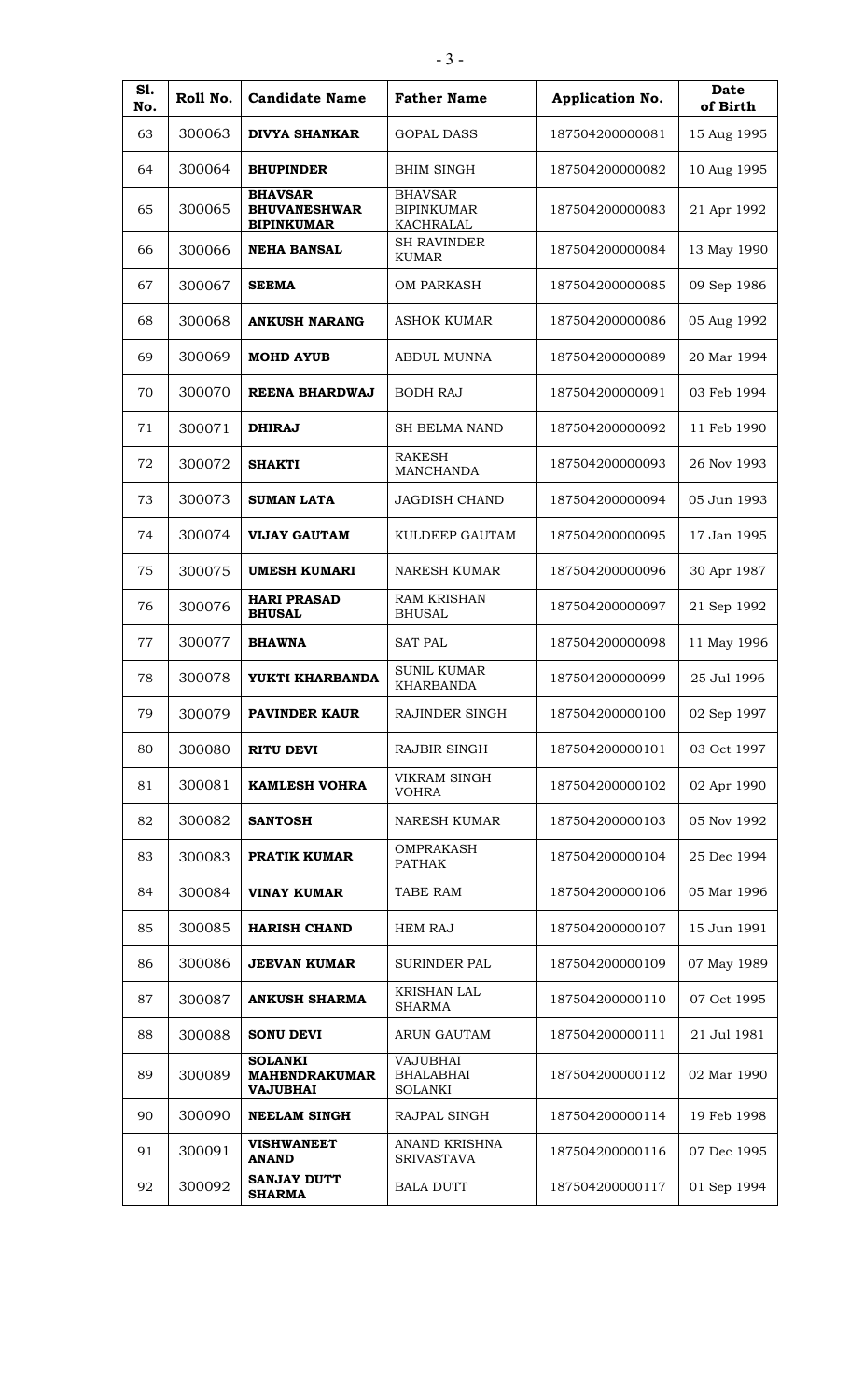| S1.<br>No. | Roll No. | <b>Candidate Name</b>                  | <b>Father Name</b>                   | Application No. | Date<br>of Birth |
|------------|----------|----------------------------------------|--------------------------------------|-----------------|------------------|
| 93         | 300093   | <b>ARJUN ATTRI</b>                     | ASHWANI ATTRI                        | 187504200000118 | 14 Dec 1995      |
| 94         | 300094   | <b>NISHU</b>                           | <b>BALWINDER SINGH</b>               | 187504200000119 | 13 Jul 1996      |
| 95         | 300095   | <b>SANDEEP KUMAR</b>                   | HARICHARAN                           | 187504200000120 | 10 Jun 1993      |
| 96         | 300096   | <b>TARA VATI</b>                       | <b>ANIL KUMAR</b>                    | 187504200000121 | 30 Aug 1986      |
| 97         | 300097   | <b>SANDHYA KUMARI</b>                  | <b>BALI RAM</b>                      | 187504200000122 | 03 Dec 1996      |
| 98         | 300098   | <b>TOSHITA THAKUR</b>                  | VINDO KUMAR                          | 187504200000124 | 05 Jan 1997      |
| 99         | 300099   | <b>VIKRMADITY</b><br><b>CHAUHAN</b>    | <b>RAM VIJAY</b><br><b>CHAUHAN</b>   | 187504200000127 | 12 Oct 1997      |
| 100        | 300100   | <b>SANDEEP</b>                         | <b>RAJU</b>                          | 187504200000128 | 13 Jun 1993      |
| 101        | 300101   | <b>ANURAG SHARMA</b>                   | <b>SURESH KUMAR</b><br><b>SHARMA</b> | 187504200000129 | 11 May 1996      |
| 102        | 300102   | <b>NISHANT</b>                         | <b>RAJENDER KUMAR</b>                | 187504200000131 | 21 Mar 1989      |
| 103        | 300103   | <b>RAVITA RANI</b>                     | <b>RAM KUMAR</b>                     | 187504200000133 | 10 Aug 1995      |
| 104        | 300104   | <b>AJAY BHARDWAJ</b>                   | <b>RAM KARAN</b><br><b>BHARDWAJ</b>  | 187504200000136 | 13 Jun 1993      |
| 105        | 300105   | <b>JASMEET KAUR</b>                    | UTTAM JEET SINGH                     | 187504200000137 | 14 Jan 1992      |
| 106        | 300106   | <b>MEENAKSHI</b><br><b>VERMA</b>       | <b>HEM SINGH</b>                     | 187504200000138 | 02 Jan 1996      |
| 107        | 300107   | POOJA BHARDWAJ                         | <b>INDER DUTT</b>                    | 187504200000139 | 04 Aug 1997      |
| 108        | 300108   | <b>SHILPA</b>                          | <b>BHAGAT SINGH</b>                  | 187504200000140 | 22 Oct 1994      |
| 109        | 300109   | <b>GEETA SHARMA</b>                    | V D SHARMA                           | 187504200000141 | 16 Oct 1983      |
| 110        | 300110   | <b>RIMPY</b>                           | <b>JARNAIL SINGH</b>                 | 187504200000142 | 01 Jul 1995      |
| 111        | 300111   | <b>RAHUL KUMAR</b>                     | <b>SHIV PRASAN</b><br><b>PRASAD</b>  | 187504200000143 | 01 Feb 1996      |
| 112        | 300112   | <b>ANCHAL</b>                          | VINOD KUMAR                          | 187504200000145 | 21 Nov 1993      |
| 113        | 300113   | <b>SABINA</b>                          | MAJID                                | 187504200000146 | 03 Jul 1988      |
| 114        | 300114   | <b>VISHAVPREET</b>                     | <b>JAI SINGH TANWAR</b>              | 187504200000147 | 07 Jan 1995      |
| 115        | 300115   | <b>ATTI DEVI</b>                       | <b>SH KULDEEP</b><br>THAKUR          | 187504200000148 | 03 Sep 1989      |
| 116        | 300116   | <b>SUNIL CHANDER</b>                   | DAYA KRISHAN                         | 187504200000150 | 14 Oct 1998      |
| 117        | 300117   | <b>PRIYANKA</b>                        | SHIV RAJ SINGH                       | 187504200000151 | 16 Mar 1991      |
| 118        | 300118   | <b>MANISH</b><br><b>KHUSHHAL SINGH</b> | <b>BHAWANI SINGH</b>                 | 187504200000152 | 09 Feb 1994      |
| 119        | 300119   | <b>REENA</b>                           | <b>RAMESH</b>                        | 187504200000153 | 06 Dec 1996      |
| 120        | 300120   | <b>NITESH</b>                          | <b>MALLU PRASAD</b>                  | 187504200000154 | 08 Jan 1994      |
| 121        | 300121   | <b>VIKAS</b>                           | <b>RAMANAND</b>                      | 187504200000155 | 20 Feb 1995      |
| 122        | 300122   | <b>NEHA</b>                            | RAKESH KUMAR                         | 187504200000156 | 20 Jun 1997      |
| 123        | 300123   | PROMILA DEVI                           | <b>SH JAGDISH</b>                    | 187504200000157 | 17 Feb 1995      |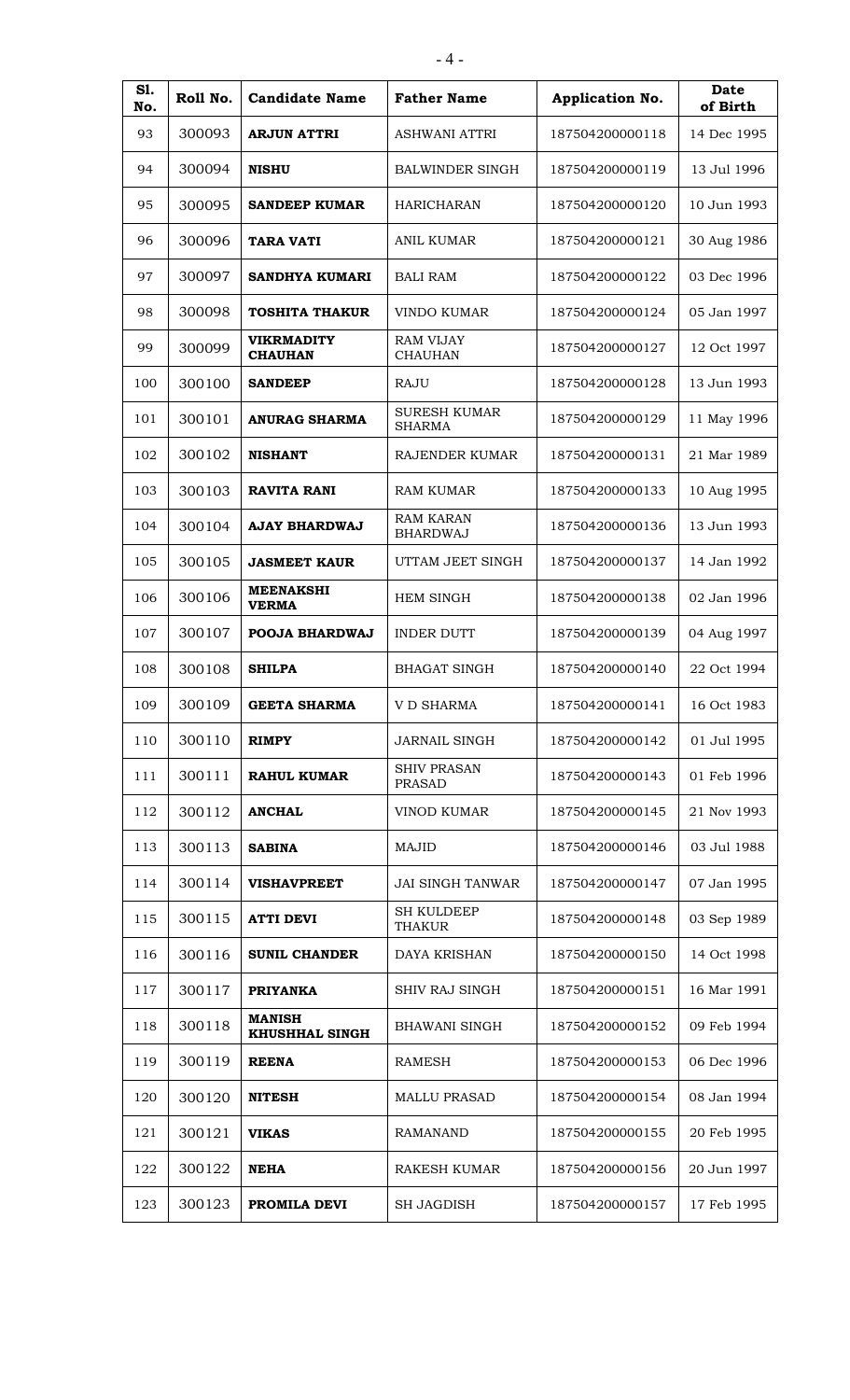| S1.<br>No. | Roll No. | <b>Candidate Name</b>                 | <b>Father Name</b>                  | Application No. | <b>Date</b><br>of Birth |
|------------|----------|---------------------------------------|-------------------------------------|-----------------|-------------------------|
| 124        | 300124   | <b>PREETI</b>                         | <b>ACHHRU RAM</b>                   | 187504200000159 | 04 May 1989             |
| 125        | 300125   | <b>PANKAJ</b>                         | <b>HARI RAM</b>                     | 187504200000160 | 03 Apr 1997             |
| 126        | 300126   | <b>GARIMA BHANDARI</b>                | VIRENDER SINGH<br><b>BHANDARI</b>   | 187504200000161 | 05 Jan 1991             |
| 127        | 300127   | <b>VIKAS KUMAR</b>                    | <b>BAL KISHAN</b>                   | 187504200000162 | 18 Jul 1992             |
| 128        | 300128   | <b>TILAK RAJ</b>                      | <b>RAM PHAL</b>                     | 187504200000164 | 16 Feb 1973             |
| 129        | 300129   | <b>SANDEEP KUMAR</b>                  | NARENDER KUMAR                      | 187504200000165 | 03 Jun 1990             |
| 130        | 300130   | <b>CHAHAT</b>                         | <b>SHAM SUNDER</b>                  | 187504200000166 | 19 Dec 1996             |
| 131        | 300131   | <b>SUMIT KUMAR</b>                    | <b>ARJUN PRASAD</b>                 | 187504200000167 | 08 Mar 1994             |
| 132        | 300132   | <b>ASHOK KUMAR</b><br><b>GURI</b>     | <b>DESH RAJ</b>                     | 187504200000169 | 25 May 1994             |
| 133        | 300133   | <b>PANKAJ</b>                         | <b>BHUPINDER SINGH</b>              | 187504200000170 | 30 Aug 1994             |
| 134        | 300134   | <b>INDU BHARTI</b>                    | <b>ASHISH KUMAR</b><br><b>VERMA</b> | 187504200000171 | 14 Jun 1995             |
| 135        | 300135   | <b>KANCHAN BALLA</b>                  | PIAR CHAND                          | 187504200000172 | 01 Aug 1995             |
| 136        | 300136   | <b>SHUBHAM SHARMA</b>                 | KULDEEP KUMAR<br><b>SHARMA</b>      | 187504200000173 | 27 May 1996             |
| 137        | 300137   | <b>MD AHTESHAM</b><br>PARYEZUL HUQUE  | Q HUQUE                             | 187504200000174 | 04 Mar 1997             |
| 138        | 300138   | <b>SUMIT KUMAR</b>                    | <b>ARJUN DASS</b>                   | 187504200000175 | 10 Sep 1988             |
| 139        | 300139   | <b>RAVI</b>                           | <b>ROSHAN LAL</b>                   | 187504200000176 | 10 Dec 1995             |
| 140        | 300140   | STUTI TANWAR                          | LATE SH SATISH<br><b>KUMAR</b>      | 187504200000177 | 15 Aug 1995             |
| 141        | 300141   | <b>POONAM PARMAR</b>                  | KISHOR CHAND<br>PARMAR              | 187504200000178 | 16 Feb 1993             |
| 142        | 300142   | <b>UMESH GOYAL</b>                    | RAJINDER GOYAL                      | 187504200000179 | 28 Aug 1994             |
| 143        | 300143   | <b>JYANEE JAIL</b><br><b>SINGH</b>    | SUDARSHAN SINGH                     | 187504200000180 | 01 Feb 1995             |
| 144        | 300144   | <b>INDIRA KUMARI</b>                  | <b>KRISHAN CHAND</b>                | 187504200000181 | 12 Oct 1995             |
| 145        | 300145   | <b>ROHIT KUMAR</b>                    | <b>DHARM NATH</b><br><b>MAHTO</b>   | 187504200000182 | 14 Jan 1995             |
| 146        | 300146   | <b>NAVIN CHANDRA</b><br><b>MISHRA</b> | VISHAMBHAR DAYAL<br><b>MISHRA</b>   | 187504200000183 | 08 Jul 1987             |
| 147        | 300147   | <b>SANJAY SINGH</b><br><b>PARIHAR</b> | <b>HEERA SINGH</b>                  | 187504200000184 | 04 Mar 1991             |
| 148        | 300148   | <b>SANDEEP KAUR</b>                   | <b>JASBIR SINGH</b>                 | 187504200000185 | 13 Mar 1991             |
| 149        | 300149   | <b>DOLLY PAL</b>                      | <b>MANIK PAL</b>                    | 187504200000186 | 24 Jan 1997             |
| 150        | 300150   | <b>PUSHPA DEVI</b>                    | <b>DAULAT RAM</b>                   | 187504200000187 | 13 Jan 1996             |
| 151        | 300151   | <b>NEERAJ KUMAR</b>                   | <b>HARBANS LAL</b>                  | 187504200000188 | 16 Dec 1995             |
| 152        | 300152   | <b>EKTA</b>                           | <b>SH PAWAN KUMAR</b>               | 187504200000189 | 16 Aug 1996             |
| 153        | 300153   | <b>REENA DEVI</b>                     | <b>ANIL KUMAR</b>                   | 187504200000190 | 31 Mar 1989             |
| 154        | 300154   | <b>MANISHA THAKUR</b>                 | TEK CHAND                           | 187504200000191 | 13 Apr 1995             |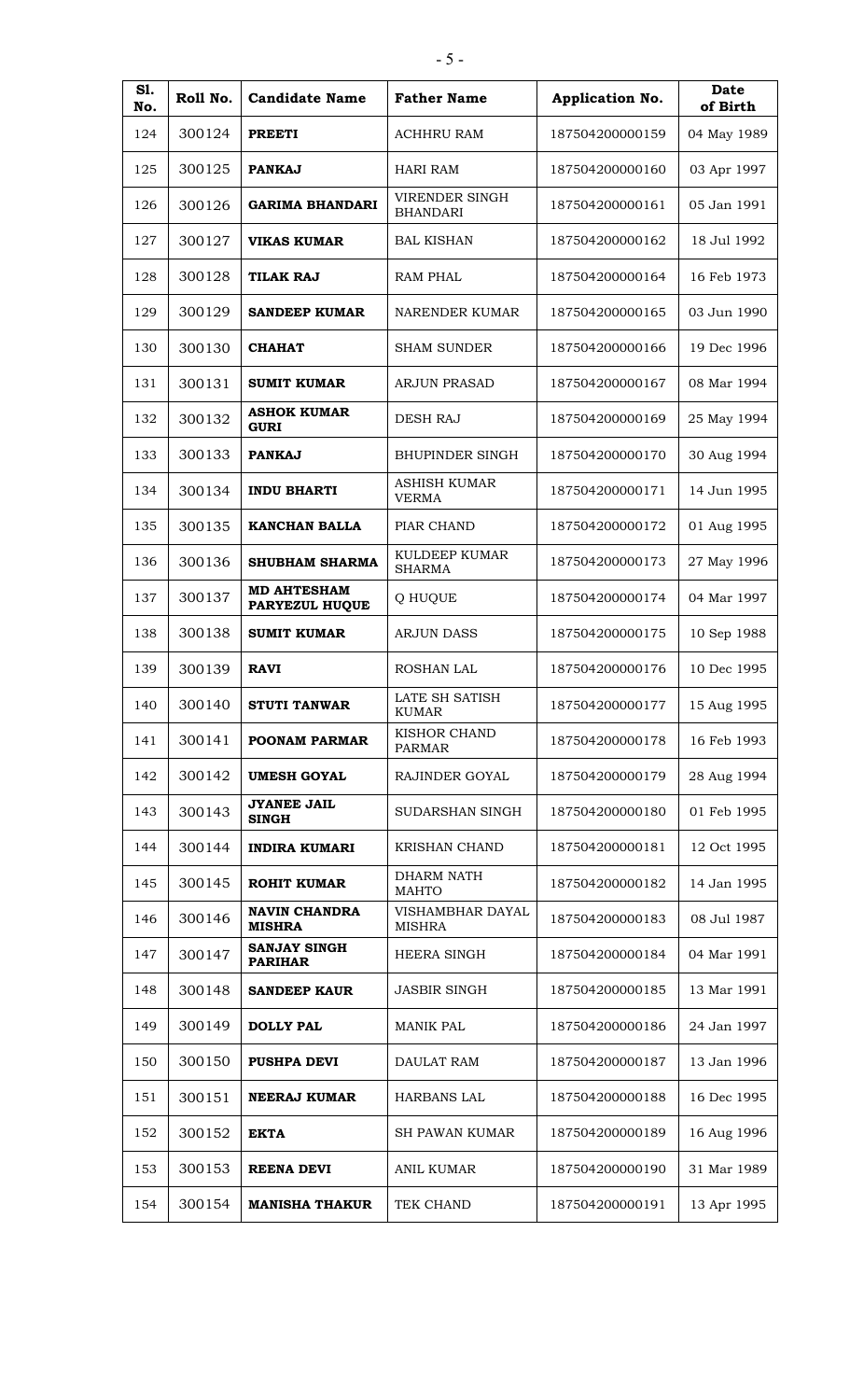| S1.<br>No. | Roll No. | <b>Candidate Name</b>                 | <b>Father Name</b>                 | Application No. | Date<br>of Birth |
|------------|----------|---------------------------------------|------------------------------------|-----------------|------------------|
| 155        | 300155   | <b>SARVESH KUMAR</b>                  | <b>SURESH KUMAR</b>                | 187504200000192 | 15 Apr 1997      |
| 156        | 300156   | <b>AVINASH GULERIA</b>                | DILBAG SINGH                       | 187504200000193 | 05 Mar 1997      |
| 157        | 300157   | <b>JAIVIR SINGH</b>                   | <b>RAMNIWAS</b>                    | 187504200000194 | 16 Mar 1995      |
| 158        | 300158   | <b>ANCHAL</b>                         | PREM PAL                           | 187504200000195 | 02 May 1998      |
| 159        | 300159   | <b>NEHA THAKUR</b>                    | PREM PAL                           | 187504200000196 | 01 Aug 1995      |
| 160        | 300160   | DHEERAJ KUMAR                         | <b>KISHAN LAL</b>                  | 187504200000197 | 18 Apr 1998      |
| 161        | 300161   | <b>RENU RANI</b>                      | <b>SHYAM LAL</b>                   | 187504200000198 | 28 Aug 1994      |
| 162        | 300162   | <b>SUNITA THAKUR</b>                  | <b>DOLA RAM</b>                    | 187504200000199 | 20 Oct 1997      |
| 163        | 300163   | <b>RAJNI BALA</b>                     | PREM KUMAR                         | 187504200000200 | 07 Oct 1992      |
| 164        | 300164   | <b>SEEMA</b>                          | CHHATAR SINGH                      | 187504200000201 | 12 Mar 1991      |
| 165        | 300165   | <b>SONIA</b>                          | <b>KRISHAN KUMAR</b>               | 187504200000202 | 25 Jun 1993      |
| 166        | 300166   | <b>SHALINI</b>                        | RAJINDER SINGH<br><b>RAWAT</b>     | 187504200000203 | 21 Mar 1992      |
| 167        | 300167   | <b>MEENAKSHI</b>                      | <b>HUKAM CHAND</b>                 | 187504200000204 | 18 Dec 1994      |
| 168        | 300168   | <b>ABHISHEK</b>                       | <b>JOGINDER SINGH</b>              | 187504200000205 | 10 Mar 1991      |
| 169        | 300169   | <b>NEHA SHARMA</b>                    | <b>SHIV DAYAL</b><br><b>SHARMA</b> | 187504200000206 | 06 Aug 1987      |
| 170        | 300170   | <b>KANHAYA</b><br><b>NAUTIYAL</b>     | <b>GYAN DEV</b><br><b>NAUTIYAL</b> | 187504200000207 | 17 Nov 1997      |
| 171        | 300171   | <b>RAKESH KUMAR</b>                   | HARBANS LAL                        | 187504200000208 | 16 Jan 1984      |
| 172        | 300172   | CHINU BHARDWAJ                        | <b>SUBHASH CHAND</b>               | 187504200000209 | 02 Feb 1996      |
| 173        | 300173   | <b>KUMAR ANURAG</b>                   | RAJNISH KUMAR<br><b>SINHA</b>      | 187504200000211 | 17 Oct 1992      |
| 174        | 300174   | <b>JASWANT SINGH</b>                  | DILBAG SINGH                       | 187504200000212 | 12 Sep 1989      |
| 175        | 300175   | SHILPA KUMARI                         | <b>ASHOK KUMAR</b>                 | 187504200000213 | 06 Aug 1989      |
| 176        | 300176   | <b>SANCHI</b>                         | <b>BHIM SAIN</b>                   | 187504200000214 | 21 Jan 1996      |
| 177        | 300177   | <b>RAMANDEEP KAUR</b>                 | SUKHWANT SINGH                     | 187504200000216 | 17 Jun 1994      |
| 178        | 300178   | <b>SARITA KOTIYAL</b>                 | <b>KUSHLA NAND</b>                 | 187504200000218 | 20 Nov 1984      |
| 179        | 300179   | <b>KUMARI MONIKA</b><br><b>SHARMA</b> | PREM CHAND                         | 187504200000219 | 12 Jun 1997      |
| 180        | 300180   | <b>SAPNA SHARMA</b>                   | KARAM CHAND<br>SHARMA              | 187504200000220 | 03 Jan 1998      |
| 181        | 300181   | <b>AMIT SHARMA</b>                    | RAJEEV SHARMA                      | 187504200000221 | 21 Apr 1987      |
| 182        | 300182   | <b>RAHUL MALL</b>                     | LAL BAHADUR MALL                   | 187504200000222 | 26 Jun 1996      |
| 183        | 300183   | <b>DEEPAK</b>                         | RAMEHAR SINGH                      | 187504200000223 | 17 Feb 1998      |
| 184        | 300184   | <b>NARAYAN SHARMA</b>                 | RAGHUBIR SHARMA                    | 187504200000224 | 09 Sep 1997      |
| 185        | 300185   | <b>SUKIRTI THAKUR</b>                 | <b>RAJ KUMAR</b>                   | 187504200000225 | 08 Oct 1996      |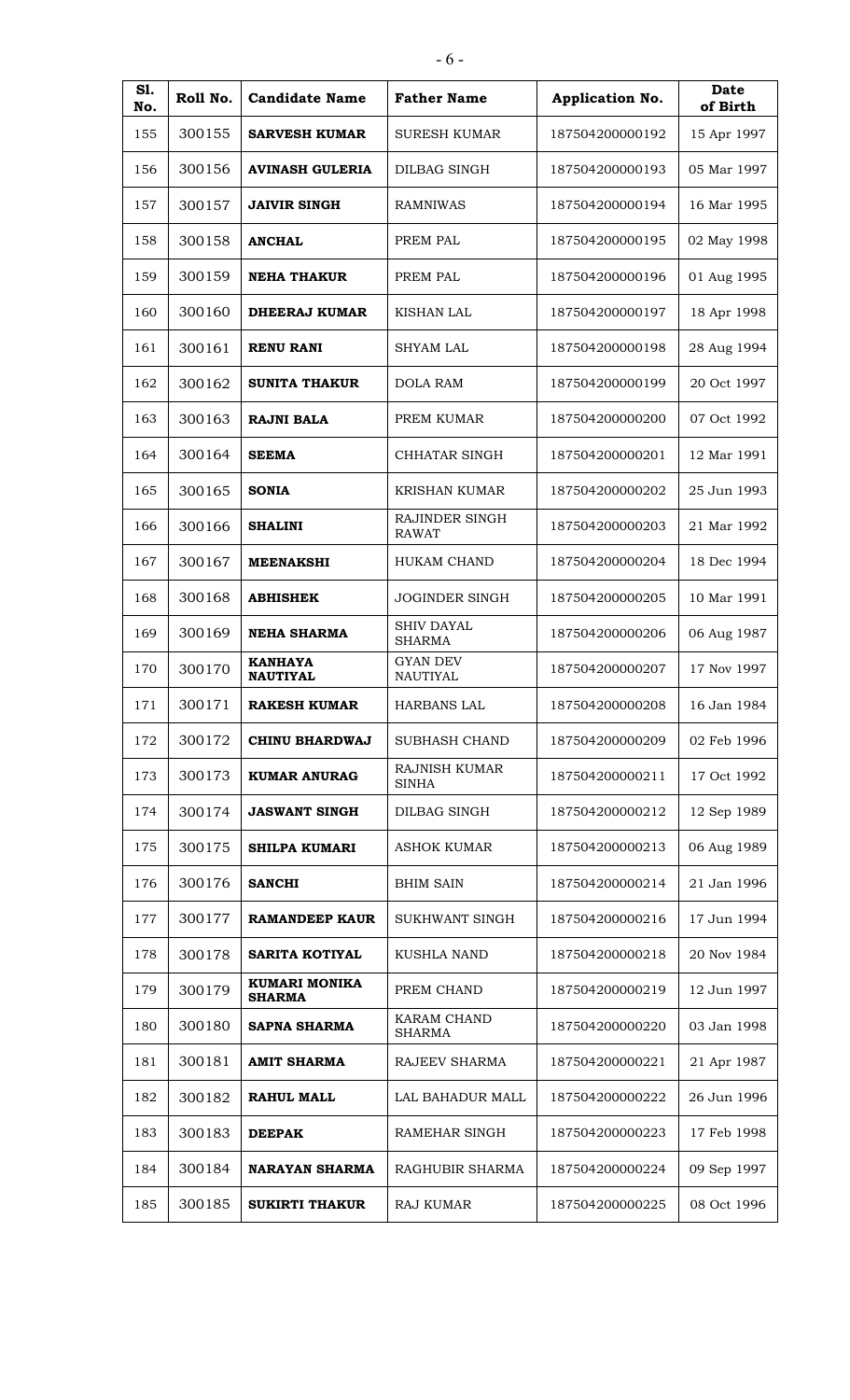| S1.<br>No. | Roll No. | <b>Candidate Name</b>                 | <b>Father Name</b>                   | Application No. | Date<br>of Birth |
|------------|----------|---------------------------------------|--------------------------------------|-----------------|------------------|
| 186        | 300186   | <b>SURBHI SINGH</b>                   | <b>JOGENDRA SINGH</b>                | 187504200000227 | 27 Jan 1992      |
| 187        | 300187   | <b>DEEPAK TYAGI</b>                   | MUKESH KUMAR<br><b>TYAGI</b>         | 187504200000228 | 15 Sep 1994      |
| 188        | 300188   | <b>MAHESH KUMAR</b>                   | LAKHMI CHAND                         | 187504200000229 | 24 Oct 1990      |
| 189        | 300189   | <b>SAMEER SINGH</b>                   | SURENDRA SINGH<br><b>PANASI</b>      | 187504200000230 | 19 Mar 1992      |
| 190        | 300190   | <b>HIMANSHU</b><br><b>SHARMA</b>      | <b>ANIL SHARMA</b>                   | 187504200000231 | 14 Apr 1997      |
| 191        | 300191   | <b>RAJESH</b>                         | HIRA LAL SHARMA                      | 187504200000232 | 15 May 1988      |
| 192        | 300192   | <b>KALE HEMRAJ</b><br><b>OMVISHNU</b> | <b>OMVISHNU KALE</b>                 | 187504200000233 | 03 Dec 1991      |
| 193        | 300193   | <b>HIMANSHI DHIMAN</b>                | <b>RAMESH KUMAR</b><br><b>DHIMAN</b> | 187504200000234 | 23 Dec 1995      |
| 194        | 300194   | <b>ABHISHEK ARORA</b>                 | <b>NARESH ARORA</b>                  | 187504200000235 | 20 Mar 1995      |
| 195        | 300195   | <b>VISHAL SINGH</b>                   | NARESH SINGH                         | 187504200000236 | 11 Oct 1995      |
| 196        | 300196   | AMAN                                  | TRIPURARI MISHRA                     | 187504200000238 | 06 Nov 1993      |
| 197        | 300197   | <b>KAVITA THAKUR</b>                  | <b>SH ISHWAR CHAND</b>               | 187504200000239 | 02 Feb 1996      |
| 198        | 300198   | <b>RAVISHANKAR</b><br><b>KUMAR</b>    | <b>BHOLA PRASAD</b>                  | 187504200000240 | 18 Dec 1995      |
| 199        | 300199   | <b>BHAWANA</b>                        | <b>RAMESH KUMAR</b>                  | 187504200000241 | 22 May 1989      |
| 200        | 300200   | <b>NARENDER NATH</b><br><b>GAUTAM</b> | <b>AMAR NATH</b><br><b>GAUTAM</b>    | 187504200000243 | 20 Apr 1981      |
| 201        | 300201   | <b>AJAY KUMAR SAHU</b>                | <b>RAM SAJIVAN SAHU</b>              | 187504200000244 | 12 May 1994      |
| 202        | 300202   | <b>PREETI</b>                         | JAI SINGH                            | 187504200000247 | 31 Aug 1996      |
| 203        | 300203   | <b>SALMAN KHAN</b>                    | ROSHAN LAL                           | 187504200000248 | 11 Jul 1992      |
| 204        | 300204   | <b>KULDEEP PARSAD</b>                 | JAGDISH PARSAD<br><b>NAITHANI</b>    | 187504200000249 | 26 Jan 1992      |
| 205        | 300205   | <b>NISHA RANI</b>                     | <b>CHANNAN SINGH</b>                 | 187504200000250 | 08 Nov 1990      |
| 206        | 300206   | <b>PALLAVI THAKUR</b>                 | <b>SURAJ PARKASH</b>                 | 187504200000252 | 28 Dec 1997      |
| 207        | 300207   | <b>AJAY</b>                           | KAILASH CHAND                        | 187504200000253 | 11 Oct 1997      |
| 208        | 300208   | <b>SUMIT MEHTA</b>                    | <b>SHRI SUKHDEV</b><br><b>MEHTA</b>  | 187504200000255 | 27 Feb 1992      |
| 209        | 300209   | <b>RASHMI DEVI</b>                    | NARENDER SHARMA                      | 187504200000256 | 07 Jun 1996      |
| 210        | 300210   | <b>KARISHMA</b>                       | <b>MANOHAR LAL</b>                   | 187504200000257 | 22 Mar 1998      |
| 211        | 300211   | <b>GOLDY DEVI</b>                     | KANHIYA LAL                          | 187504200000258 | 14 Apr 1995      |
| 212        | 300212   | POONAM SHARMA                         | <b>KEWAL KUMAR</b>                   | 187504200000259 | 04 Jan 1996      |
| 213        | 300213   | <b>MOHIT</b>                          | <b>JAGDISH CHAND</b>                 | 187504200000260 | 18 May 1998      |
| 214        | 300214   | <b>AMANDEEP KAUR</b>                  | <b>AVTAR SINGH</b>                   | 187504200000261 | 12 Jun 1993      |
| 215        | 300215   | <b>NEEKITA</b>                        | <b>SOPAN GOREY</b>                   | 187504200000262 | 13 Oct 1997      |
| 216        | 300216   | <b>HARISH KUMAR</b>                   | <b>NARESH KUMAR</b>                  | 187504200000263 | 08 Mar 1990      |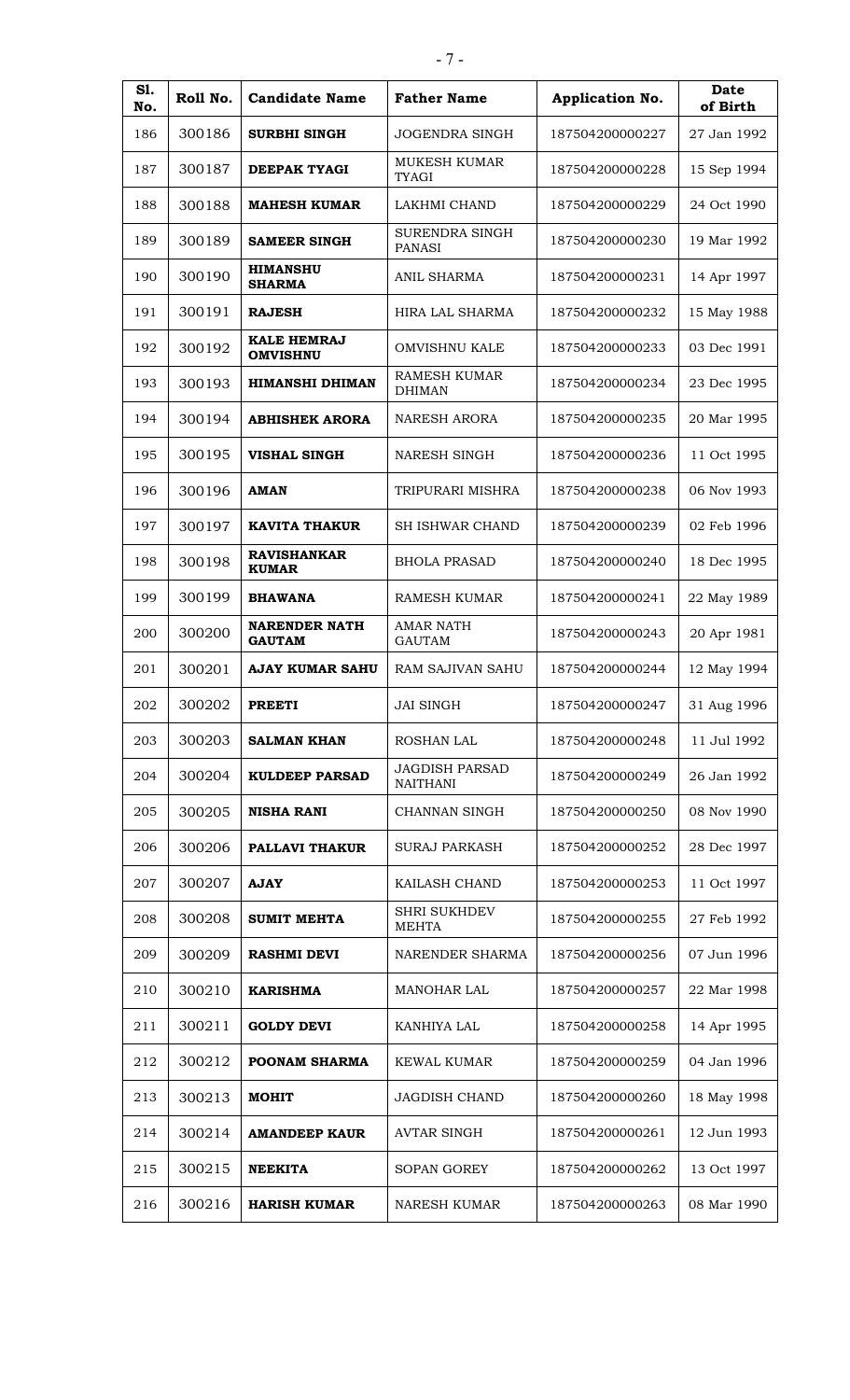| S1.<br>No. | Roll No. | <b>Candidate Name</b>                | <b>Father Name</b>                     | Application No. | Date<br>of Birth |
|------------|----------|--------------------------------------|----------------------------------------|-----------------|------------------|
| 217        | 300217   | <b>MADHU</b>                         | TIL BAHADUR                            | 187504200000264 | 27 Oct 1997      |
| 218        | 300218   | <b>DEEPIKA THAKUR</b>                | KANWAR SINGH                           | 187504200000265 | 21 Aug 1997      |
| 219        | 300219   | <b>AMIT KUMAR</b><br><b>SACHDEVA</b> | <b>AJAY KUMAR</b><br><b>SACHDEVA</b>   | 187504200000266 | 10 Jul 1998      |
| 220        | 300220   | <b>RAHUL KUMAR</b>                   | <b>HARISHCHANDRA</b><br><b>BAURAI</b>  | 187504200000267 | 24 Jul 1994      |
| 221        | 300221   | DIKSHA KASHYAP                       | <b>MEHENDER PAUL</b>                   | 187504200000268 | 20 May 1996      |
| 222        | 300222   | <b>TARUN</b>                         | KISHAN LAL                             | 187504200000269 | 05 Jul 1989      |
| 223        | 300223   | <b>BUNTY</b>                         | <b>JIT SINGH</b>                       | 187504200000271 | 17 Aug 1991      |
| 224        | 300224   | <b>RAJVIR SINGH</b>                  | OM DUTT SINGH                          | 187504200000272 | 15 Nov 1994      |
| 225        | 300225   | <b>MUKUL PANCHAL</b>                 | <b>RAMESHWAR</b><br>PANCHAL            | 187504200000273 | 15 Jun 1993      |
| 226        | 300226   | <b>REKHA KUMARI</b>                  | RAGHUBIR SINGH                         | 187504200000274 | 15 Jul 1983      |
| 227        | 300227   | <b>BHARTI</b>                        | <b>UMED SINGH</b>                      | 187504200000275 | 28 Jan 1995      |
| 228        | 300228   | UJJAWAL KUMAR                        | RABINDRA PRASAD<br><b>SINGH</b>        | 187504200000278 | 13 Dec 1994      |
| 229        | 300229   | <b>NIKHIL SHARMA</b>                 | <b>RAJ KUMAR</b><br><b>SHARMA</b>      | 187504200000279 | 29 Jan 1992      |
| 230        | 300230   | <b>HARSH ASURI</b>                   | <b>SURINDER ASURI</b>                  | 187504200000280 | 07 Feb 1998      |
| 231        | 300231   | RIDHIMA THAKUR                       | DINESH SINGH                           | 187504200000281 | 25 Apr 1994      |
| 232        | 300232   | <b>KAMAL JEET</b><br><b>SINGH</b>    | LATE SH UDHAM<br><b>SINGH</b>          | 187504200000282 | 01 Jul 1987      |
| 233        | 300233   | YOGITA                               | <b>RAJINDER PAL</b>                    | 187504200000283 | 16 Jun 1992      |
| 234        | 300234   | <b>DILIP KUMAR</b><br><b>PANDEY</b>  | <b>SURJIT KUMAR</b><br><b>PANDEY</b>   | 187504200000284 | 03 Jun 1995      |
| 235        | 300235   | <b>VISHAL GUPTA</b>                  | RAMLOT GUPTA                           | 187504200000285 | 22 Dec 1994      |
| 236        | 300236   | <b>HARISH SHARMA</b>                 | SHIV KUMAR                             | 187504200000286 | 01 Jan 1991      |
| 237        | 300237   | <b>HARSH KUMAWAT</b>                 | <b>SURYA PRAKASH</b><br><b>KUMAWAT</b> | 187504200000287 | 14 Mar 1995      |
| 238        | 300238   | <b>SHIVAM YADAV</b>                  | OM PRAKASH YADAV                       | 187504200000288 | 04 Jul 1995      |
| 239        | 300239   | <b>SHAMA GANPATI</b><br><b>TOPRE</b> | <b>GANPATI GANBAJI</b><br><b>TOPRE</b> | 187504200000289 | 14 May 1989      |
| 240        | 300240   | <b>ROHIT JARORA</b>                  | <b>ATTAR SINGH</b><br><b>JARORA</b>    | 187504200000290 | 17 Oct 1995      |
| 241        | 300241   | <b>SHIKHA</b>                        | <b>RAMESH KUMAR</b>                    | 187504200000291 | 25 Nov 1997      |
| 242        | 300242   | <b>ABHISHEK KUMAR</b>                | LEKH RAM                               | 187504200000292 | 26 Jun 1992      |
| 243        | 300243   | <b>POOJA VERMA</b>                   | <b>TULSI RAM</b>                       | 187504200000294 | 07 Nov 1995      |
| 244        | 300244   | <b>RAJ KUMAR</b><br><b>CHAUDHARY</b> | LALAN CHAUDHARY                        | 187504200000296 | 31 Dec 1987      |
| 245        | 300245   | <b>RAHUL GANGTA</b>                  | <b>VIDYA SAGAR</b>                     | 187504200000297 | 03 Jan 1997      |
| 246        | 300246   | <b>HARPREET SINGH</b>                | CHHAJU SINGH                           | 187504200000298 | 25 Jan 1991      |
| 247        | 300247   | <b>HARPREET KAUR</b>                 | <b>RAM KUMAR</b>                       | 187504200000299 | 26 Nov 1994      |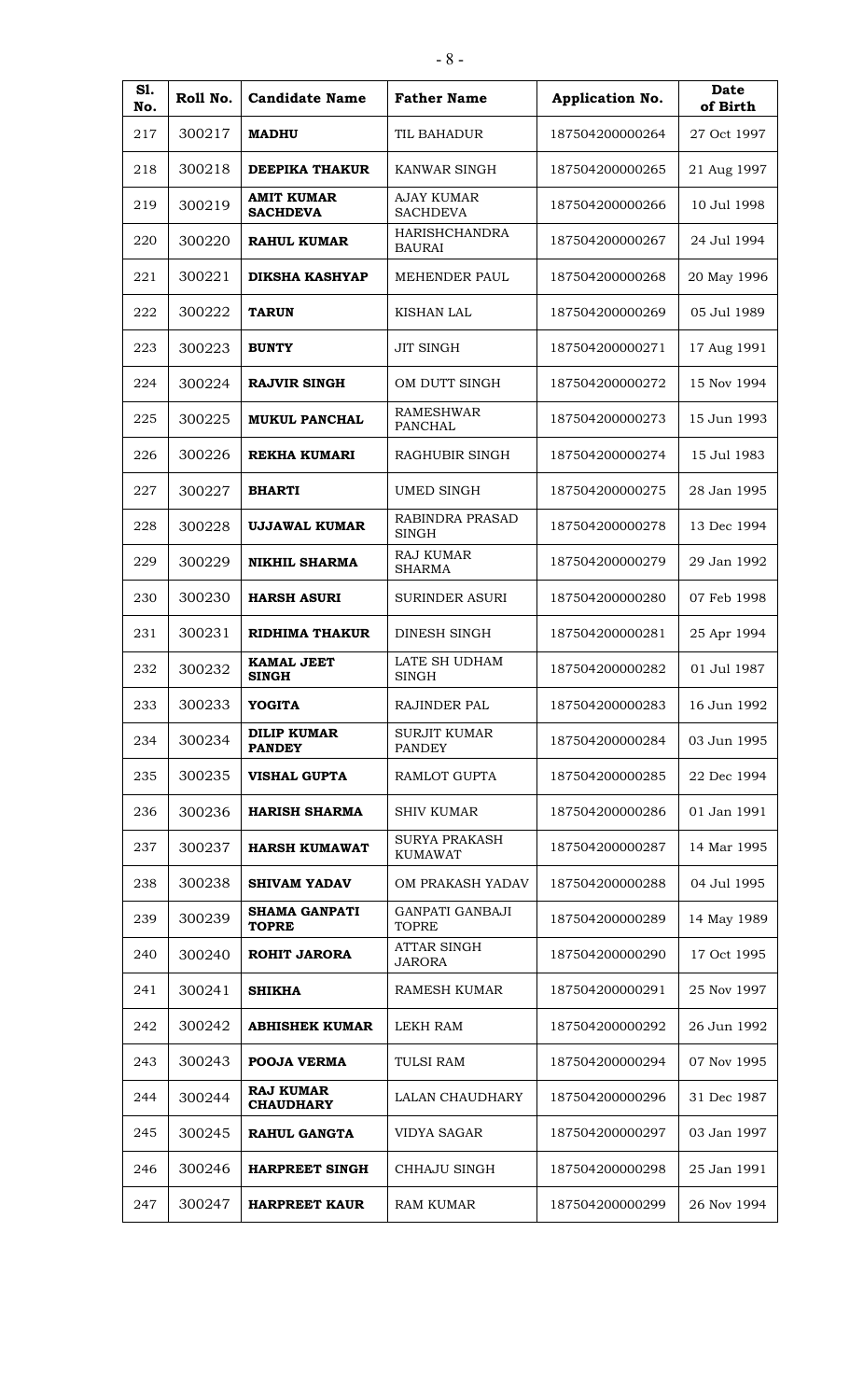| S1.<br>No. | Roll No. | <b>Candidate Name</b>                     | <b>Father Name</b>                       | <b>Application No.</b> | <b>Date</b><br>of Birth |
|------------|----------|-------------------------------------------|------------------------------------------|------------------------|-------------------------|
| 248        | 300248   | ZAKA ULLAH KHAN                           | ZIA ULLAH KHAN                           | 187504200000300        | 04 Apr 1983             |
| 249        | 300249   | <b>POOJA</b>                              | <b>RUDER MANI</b>                        | 187504200000301        | 07 Mar 1997             |
| 250        | 300250   | <b>JUBIN</b>                              | PARVEEN KUMAR                            | 187504200000302        | 08 Feb 1995             |
| 251        | 300251   | <b>CHANDER</b><br><b>PRAKASH</b>          | <b>BHAGWAN DASS</b>                      | 187504200000303        | 01 Jun 1979             |
| 252        | 300252   | <b>AMRITPAL SINGH</b>                     | <b>SATPAL SINGH</b>                      | 187504200000304        | 10 Feb 1993             |
| 253        | 300253   | <b>RAHUL KASHYAP</b>                      | <b>SURINDER KASHYAP</b>                  | 187504200000305        | 20 Aug 1993             |
| 254        | 300254   | <b>AMAN TOMAR</b>                         | <b>KAMAL TOMAR</b>                       | 187504200000306        | 21 May 1994             |
| 255        | 300255   | <b>SUNIL KUMAR</b>                        | <b>HARISH CHANDER</b>                    | 187504200000307        | 28 Jul 1988             |
| 256        | 300256   | <b>REETA THAKUR</b>                       | <b>MAHESH KUMAR</b>                      | 187504200000308        | 15 Mar 1997             |
| 257        | 300257   | <b>NEHA</b>                               | KAPTAN SINGH                             | 187504200000309        | 08 Apr 1987             |
| 258        | 300258   | <b>SIMRANJOT KAUR</b>                     | <b>HARVINDER SINGH</b>                   | 187504200000310        | 25 Apr 1997             |
| 259        | 300259   | <b>VIKASH KUMAR</b><br><b>SINGH</b>       | <b>KRISHNA KANT</b><br><b>SINGH</b>      | 187504200000311        | 27 Feb 1991             |
| 260        | 300260   | <b>ROHIT KUMAR</b>                        | C R MEENA                                | 187504200000312        | 21 Nov 1993             |
| 261        | 300261   | <b>MEGHA SAINI</b>                        | <b>RANJIT SINGH</b>                      | 187504200000314        | 05 Dec 1995             |
| 262        | 300262   | <b>KUMARI ABHA</b>                        | <b>RAMABHILAS</b><br><b>SHUKLA</b>       | 187504200000317        | 02 Jan 1995             |
| 263        | 300263   | <b>SHIVAM TIWARI</b>                      | RAVI KANT TIWARI                         | 187504200000318        | 08 Sep 1995             |
| 264        | 300264   | <b>MOHIT</b>                              | SUDESH KUMAR                             | 187504200000320        | 04 Apr 1993             |
| 265        | 300265   | <b>ASHISH KUMAR</b>                       | <b>ISHWAR SINGH</b>                      | 187504200000321        | 08 Jul 1990             |
| 266        | 300266   | <b>SHUBHAM</b>                            | <b>GAJAN SINGH</b>                       | 187504200000322        | 02 Jan 1996             |
| 267        | 300267   | <b>MANISHA</b>                            | <b>JOGINDER SINGH</b>                    | 187504200000323        | 19 Jul 1996             |
| 268        | 300268   | <b>SUJATA PARIHAR</b>                     | RAKESH KUMAR                             | 187504200000324        | 27 Aug 1996             |
| 269        | 300269   | <b>DIKSHA</b>                             | <b>RAMESH KUMAR</b>                      | 187504200000325        | 12 Feb 1997             |
| 270        | 300270   | <b>ANUBHAV KUMAR</b><br><b>SRIVASTAVA</b> | <b>RAJESH KUMAR</b><br><b>SRIVASTAVA</b> | 187504200000326        | 28 Feb 1989             |
| 271        | 300271   | <b>NITIKA HARISH</b>                      | <b>SANJIV HARISH</b>                     | 187504200000327        | 26 Jul 1996             |
| 272        | 300272   | <b>MEENAKSHI</b>                          | LEKH RAM                                 | 187504200000328        | 24 Nov 1993             |
| 273        | 300273   | <b>MAMTA</b>                              | <b>MADAN LAL</b>                         | 187504200000329        | 23 Dec 1994             |
| 274        | 300274   | <b>CHIRAG</b>                             | CHUNI LAL                                | 187504200000330        | 01 Jul 1995             |
| 275        | 300275   | <b>MEGHA</b>                              | <b>JAIPAL SINGH</b>                      | 187504200000331        | 18 Apr 1994             |
| 276        | 300276   | <b>NAVEEN</b>                             | <b>SANJAY KUMAR</b>                      | 187504200000332        | 29 Jul 1994             |
| 277        | 300277   | PAYAL VERMA                               | <b>KAMLESH KUMAR</b><br><b>VERMA</b>     | 187504200000333        | 19 Jan 1998             |
| 278        | 300278   | REECHA SHARMA                             | <b>SH VIJAY KUMAR</b>                    | 187504200000334        | 23 Sep 1990             |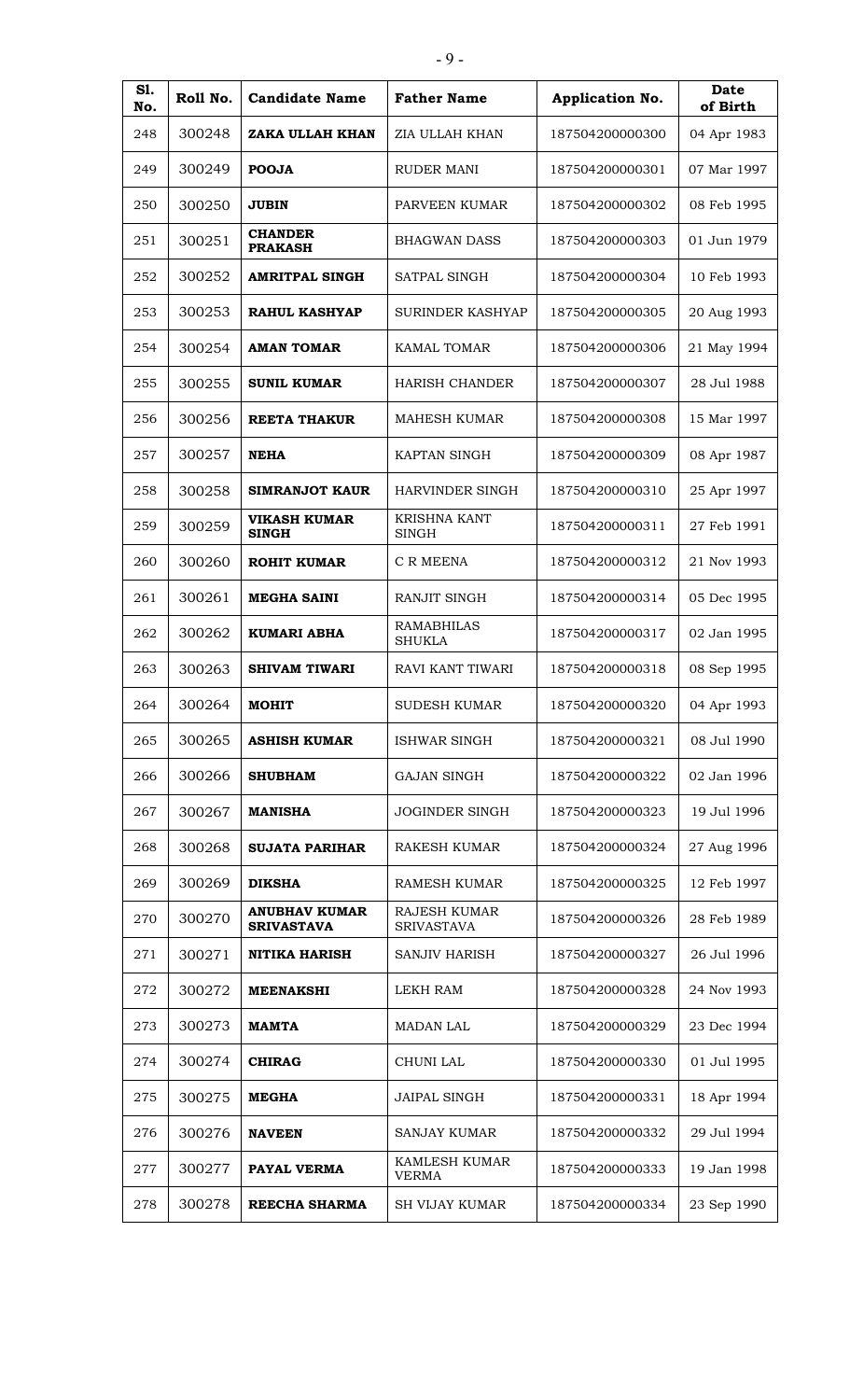| S1.<br>No. | Roll No. | <b>Candidate Name</b>                   | <b>Father Name</b>                   | Application No. | <b>Date</b><br>of Birth |
|------------|----------|-----------------------------------------|--------------------------------------|-----------------|-------------------------|
| 279        | 300279   | <b>DHEERENDRA</b><br><b>KUMAR VYAS</b>  | <b>SURENDRA VYAS</b>                 | 187504200000335 | 10 May 1994             |
| 280        | 300280   | <b>VIKAS MEHTA</b>                      | YASHWANT MEHTA                       | 187504200000336 | 19 Nov 1995             |
| 281        | 300281   | <b>VIVEK THAKUR</b>                     | <b>BALWANT SINGH</b>                 | 187504200000338 | 05 Jul 1996             |
| 282        | 300282   | <b>DEVKI DEVI</b>                       | <b>GOPAL DUTT</b>                    | 187504200000339 | 23 Dec 1996             |
| 283        | 300283   | RAHUL KATARIA                           | <b>RAJINDER KUMAR</b>                | 187504200000340 | 14 Oct 1986             |
| 284        | 300284   | <b>SUDESH RANI</b>                      | <b>KRISHAN KUMAR</b>                 | 187504200000341 | 03 May 1987             |
| 285        | 300285   | <b>SATISH KHURANA</b>                   | KRISHAN LAL                          | 187504200000343 | 03 Dec 1984             |
| 286        | 300286   | <b>SANDEEP KUMAR</b>                    | RAGHBIR SINGH                        | 187504200000344 | 05 Jun 1990             |
| 287        | 300287   | VANDANA SHARMA                          | <b>VINOD SHARMA</b>                  | 187504200000345 | 23 Aug 1979             |
| 288        | 300288   | <b>NEHA</b>                             | <b>RAJENDER</b>                      | 187504200000346 | 25 Nov 1991             |
| 289        | 300289   | <b>SONAM</b>                            | <b>OM PARKASH</b>                    | 187504200000347 | 08 Nov 1995             |
| 290        | 300290   | <b>POONAM</b>                           | <b>RAMESH</b>                        | 187504200000348 | 09 Jan 1993             |
| 291        | 300291   | <b>RAJEEV KUMAR</b>                     | <b>JAGDISH CHAND</b>                 | 187504200000349 | 03 Jun 1985             |
| 292        | 300292   | <b>NEETU</b>                            | SUMIT                                | 187504200000350 | 19 May 1991             |
| 293        | 300293   | <b>GAURAV SHARMA</b>                    | <b>DEEP CHAND</b><br><b>SHARMA</b>   | 187504200000351 | 10 Jun 1993             |
| 294        | 300294   | <b>ADITYA KUMAR</b>                     | <b>AMEET KUMAR</b><br>SINGH          | 187504200000352 | 05 Feb 1997             |
| 295        | 300295   | <b>NIKITA AERY</b>                      | <b>RAM KUMAR</b>                     | 187504200000353 | 09 May 1993             |
| 296        | 300296   | <b>VIRENDER KUMAR</b>                   | <b>ROSHAN LAL</b>                    | 187504200000354 | 16 Jul 1992             |
| 297        | 300297   | <b>SHIVANI RAMPAL</b>                   | <b>ANIL KUMAR</b><br><b>RAMPAL</b>   | 187504200000355 | 03 Jun 1994             |
| 298        | 300298   | <b>JYOTI RANI</b>                       | <b>SHER SINGH</b>                    | 187504200000356 | 14 May 1992             |
| 299        | 300299   | <b>ANURADHA</b>                         | DEV RAJ                              | 187504200000357 | 29 Sep 1996             |
| 300        | 300300   | <b>RAVI KUMAR</b>                       | <b>SATPAL</b>                        | 187504200000358 | 08 Jul 1997             |
| 301        | 300301   | <b>ABHINAV PURI</b>                     | <b>RAJAN PURI</b>                    | 187504200000359 | 12 Feb 1997             |
| 302        | 300302   | <b>ANGNA HARNOT</b>                     | <b>HUKUM CHAND</b>                   | 187504200000361 | 16 Feb 1996             |
| 303        | 300303   | <b>RAMAN KUMAR</b>                      | <b>MANOHAR LAL</b>                   | 187504200000362 | 10 Jan 1991             |
| 304        | 300304   | DEEPIKA CHAUHAN                         | <b>GIAN SINGH</b><br><b>CHAUHAN</b>  | 187504200000363 | 25 Apr 1993             |
| 305        | 300305   | <b>SHRIDHAR</b><br><b>NARAYAN SINGH</b> | JAYANT KUMAR<br>SINGH                | 187504200000364 | 03 Jun 1997             |
| 306        | 300306   | <b>ASHWANI KUMAR</b>                    | <b>SATYA NARAIN</b><br><b>SHARMA</b> | 187504200000366 | 03 Jan 1995             |
| 307        | 300307   | <b>EKTA TYAGI</b>                       | <b>VINOD KUMAR</b><br><b>TYAGI</b>   | 187504200000367 | 07 Jul 1992             |
| 308        | 300308   | <b>CHANKY</b>                           | <b>VED RAM</b>                       | 187504200000369 | 01 Jan 1995             |
| 309        | 300309   | <b>REKHA RANI</b>                       | <b>RAM PARSHAD</b>                   | 187504200000370 | 15 Dec 1978             |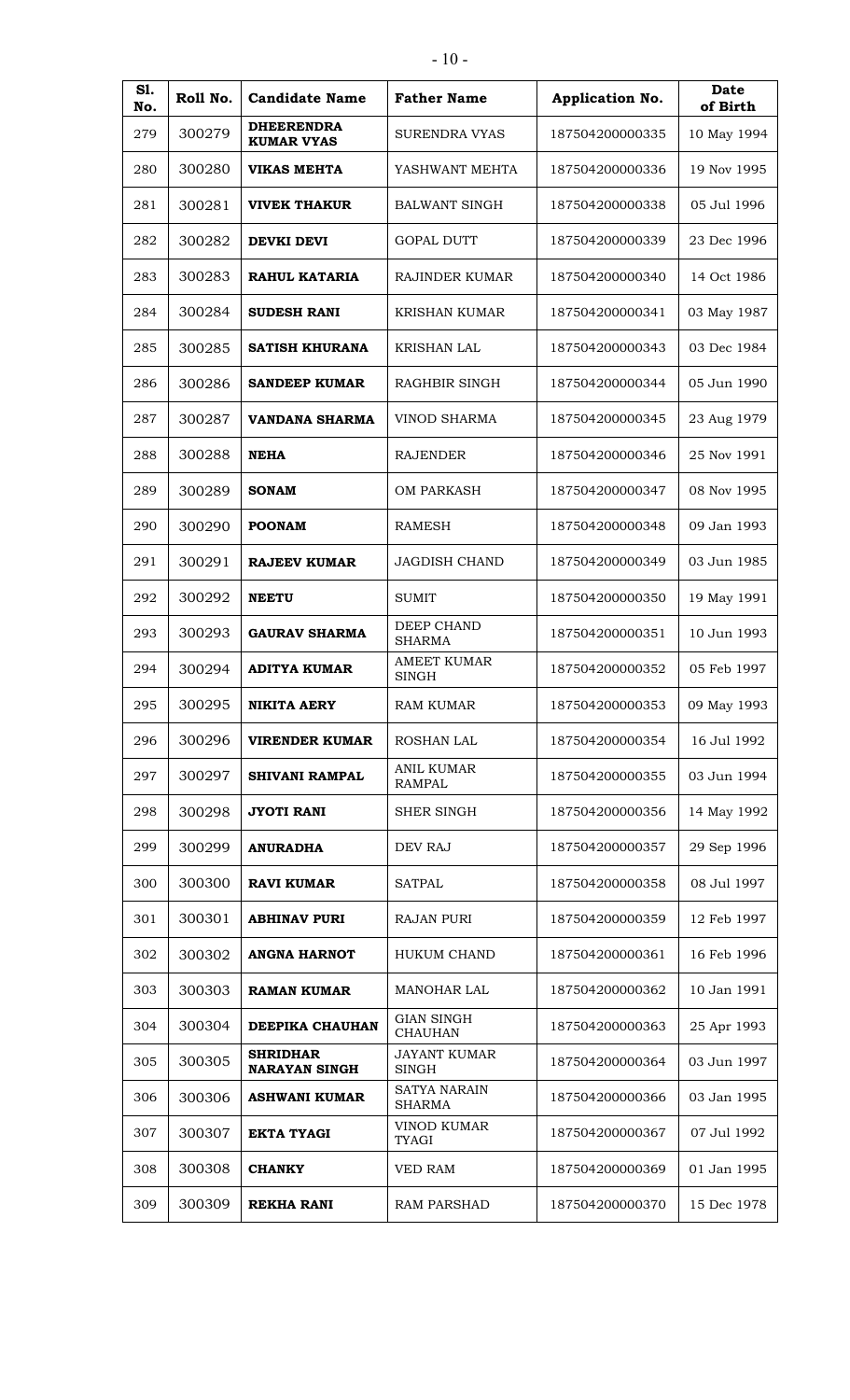| S1.<br>No. | Roll No. | <b>Candidate Name</b>              | <b>Father Name</b>                         | Application No. | Date<br>of Birth |
|------------|----------|------------------------------------|--------------------------------------------|-----------------|------------------|
| 310        | 300310   | <b>SADHNA</b>                      | <b>DURGA NAND</b><br><b>VERMA</b>          | 187504200000371 | 18 Mar 1996      |
| 311        | 300311   | <b>MEENAKSHI</b>                   | <b>SHASHI PAL</b>                          | 187504200000372 | 05 Jul 1995      |
| 312        | 300312   | <b>ANUP CHAND</b>                  | <b>GIAN CHAND</b>                          | 187504200000373 | 14 Sep 1992      |
| 313        | 300313   | <b>DEEP SINGH</b>                  | <b>GIRDHARI LAL</b>                        | 187504200000374 | 29 Oct 1996      |
| 314        | 300314   | RANJANA VERMA                      | <b>NEEM CHAND</b>                          | 187504200000375 | 13 Jan 1997      |
| 315        | 300315   | <b>GAGANDEEP KAUR</b>              | NIRANJAN SINGH                             | 187504200000376 | 11 Aug 1996      |
| 316        | 300316   | <b>RAGHAV SEHGAL</b>               | <b>RAKESH SEHGAL</b>                       | 187504200000377 | 31 May 1996      |
| 317        | 300317   | <b>PRAJAPATI</b><br><b>NARAYAN</b> | <b>LATE SHRI</b><br><b>BHAGWATI PRASAD</b> | 187504200000378 | 10 Jan 1978      |
| 318        | 300318   | <b>SHIVANI GOYAL</b>               | <b>ASHOK KUMAR</b>                         | 187504200000379 | 06 Nov 1997      |
| 319        | 300319   | <b>HEENA KUMARI</b>                | <b>BALA RAM</b>                            | 187504200000380 | 20 Mar 1997      |
| 320        | 300320   | <b>DEVI DUTT</b>                   | <b>KRISHAN</b>                             | 187504200000381 | 06 Jan 1993      |
| 321        | 300321   | <b>POOJA</b>                       | <b>MOHAN SINGH</b>                         | 187504200000382 | 29 Jul 1997      |
| 322        | 300322   | <b>SUSHEEL KUMAR</b>               | <b>HANS RAJ</b>                            | 187504200000383 | 26 Aug 1994      |
| 323        | 300323   | <b>MANOJ KUMAR</b>                 | <b>RAMSHARAN</b>                           | 187504200000384 | 11 May 1993      |
| 324        | 300324   | <b>RAJENDER</b>                    | <b>BHAJNA SINGH</b>                        | 187504200000385 | 25 Jul 1993      |
| 325        | 300325   | <b>MUNISH SAINI</b>                | <b>ROSHAN LAL</b>                          | 187504200000386 | 07 Dec 1988      |
| 326        | 300326   | <b>SHIVANI SHARMA</b>              | <b>OMBEER SHARMA</b>                       | 187504200000387 | 10 Apr 1998      |
| 327        | 300327   | <b>HARDEEP KAUR</b>                | <b>GURNAM SINGH</b>                        | 187504200000388 | 24 Jan 1997      |
| 328        | 300328   | DEVENDER SINGH                     | <b>MOHAN SINGH</b>                         | 187504200000389 | 04 Sep 1993      |
| 329        | 300329   | <b>BHAWANA SHARMA</b>              | <b>SH GURUDEV</b><br><b>SHARMA</b>         | 187504200000390 | 17 Mar 1991      |
| 330        | 300330   | <b>ABHISHEK</b><br><b>SHARMA</b>   | NEEL KANTH                                 | 187504200000391 | 20 May 1993      |
| 331        | 300331   | <b>REEMA DEVI</b>                  | <b>XXXXXXX</b>                             | 187504200000392 | 28 Aug 1995      |
| 332        | 300332   | <b>RAVEENA</b>                     | <b>SASHI PAL</b>                           | 187504200000393 | 20 Nov 1995      |
| 333        | 300333   | <b>POOJA</b>                       | DEVINDER KUMAR                             | 187504200000394 | 10 Jan 1997      |
| 334        | 300334   | <b>POOJA</b>                       | <b>ASHOK KUMAR</b>                         | 187504200000395 | 16 Nov 1985      |
| 335        | 300335   | <b>SUNDER KUMARI</b>               | DHANVIR SINGH<br>NEGI                      | 187504200000397 | 11 Apr 1993      |
| 336        | 300336   | <b>AVINASH SHARMA</b>              | <b>ASHOK KUMAR</b><br><b>SHARAMA</b>       | 187504200000398 | 20 Feb 1993      |
| 337        | 300337   | <b>SACHIN RANA</b>                 | HARINDER SINGH                             | 187504200000399 | 01 Oct 1995      |
| 338        | 300338   | <b>SUPRIYA SHARMA</b>              | <b>BRIJ LAL SHARMA</b>                     | 187504200000400 | 28 Apr 1992      |
| 339        | 300339   | <b>DIKSHA VERMA</b>                | MOHAN LAL VERMA                            | 187504200000401 | 22 Jul 1996      |
| 340        | 300340   | <b>BANDNA KUMARI</b>               | <b>VIPAN CHANDEL</b>                       | 187504200000402 | 31 Dec 1991      |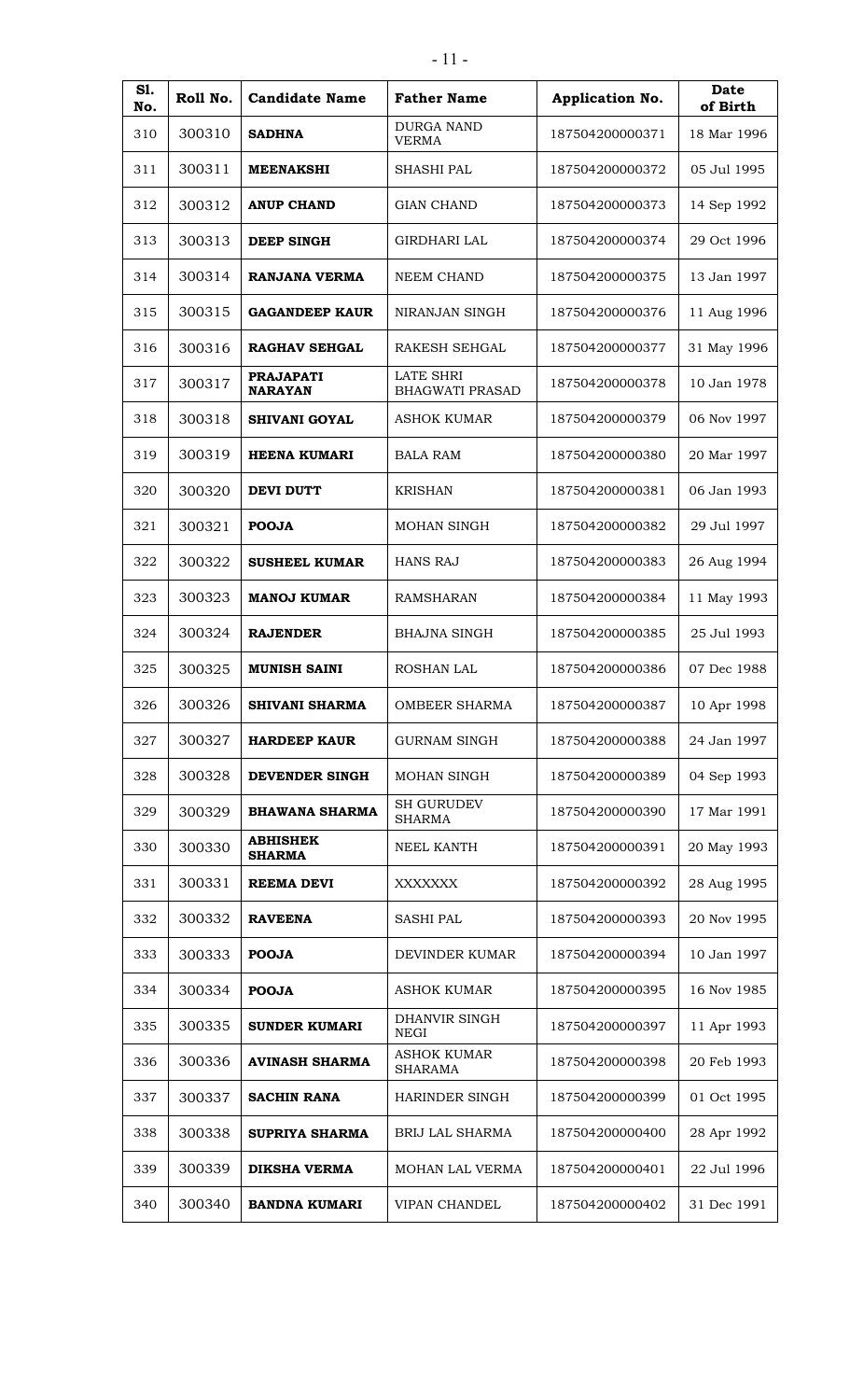| S1.<br>No. | Roll No. | <b>Candidate Name</b>                 | <b>Father Name</b>                     | Application No. | Date<br>of Birth |
|------------|----------|---------------------------------------|----------------------------------------|-----------------|------------------|
| 341        | 300341   | <b>JITESH LAL</b>                     | <b>JAWAHAR LAL</b>                     | 187504200000403 | 21 Dec 1994      |
| 342        | 300342   | <b>RAJNI</b>                          | <b>MADAN SINGH</b>                     | 187504200000404 | 08 Jul 1995      |
| 343        | 300343   | <b>MEENAKSHI</b><br><b>SHARMA</b>     | RAJENDER KUMAR<br><b>SHARMA</b>        | 187504200000405 | 22 Jul 1993      |
| 344        | 300344   | <b>KHUSHALI</b><br><b>MIGLANI</b>     | MUNISH MIGLANI                         | 187504200000406 | 24 Feb 1998      |
| 345        | 300345   | <b>SWATI RATHORE</b>                  | <b>INDER SINGH</b><br><b>RATHORE</b>   | 187504200000407 | 23 Sep 1990      |
| 346        | 300346   | <b>PINKY</b>                          | DAULAT RAM                             | 187504200000408 | 17 Jul 1995      |
| 347        | 300347   | <b>SUSHIL KUMAR</b><br><b>GUPTA</b>   | <b>MOHAN PRASAD</b><br><b>GUPTA</b>    | 187504200000409 | 22 Mar 1993      |
| 348        | 300348   | <b>TANUJ SHARMA</b>                   | <b>GORI SHANKAR</b><br><b>SHARMA</b>   | 187504200000410 | 22 May 1997      |
| 349        | 300349   | <b>MUNESH PATIAL</b>                  | <b>SURENDER PATIAL</b>                 | 187504200000411 | 26 Oct 1997      |
| 350        | 300350   | <b>DRISHTI</b>                        | VIDYA DHARM<br><b>KUMAR</b>            | 187504200000412 | 13 Feb 1993      |
| 351        | 300351   | <b>SURENDRA KUMAR</b><br><b>YADAV</b> | LATE MATA PRASAD<br>YADAV              | 187504200000413 | 27 Jan 1991      |
| 352        | 300352   | NAMRATA KUMARI                        | <b>BIRENDRA KUMAR</b><br><b>JHA</b>    | 187504200000416 | 30 Nov 1996      |
| 353        | 300353   | <b>BOBI</b>                           | <b>SUKHU</b>                           | 187504200000417 | 10 Jun 1990      |
| 354        | 300354   | <b>MUKESH SINGH</b>                   | <b>SURINDER KUMAR</b>                  | 187504200000418 | 25 Oct 1996      |
| 355        | 300355   | <b>KIRAN</b>                          | <b>SUKHU</b>                           | 187504200000419 | 25 Aug 1988      |
| 356        | 300356   | <b>SANJAY KUMAR</b>                   | <b>RAM NIWAS</b>                       | 187504200000420 | 07 Jul 1990      |
| 357        | 300357   | <b>VIKAS YADAV</b>                    | RAGHAV RAM<br><b>YADAV</b>             | 187504200000422 | 01 Jan 1995      |
| 358        | 300358   | <b>SURAJ KUMAR</b>                    | <b>ASHOK PRASAD</b>                    | 187504200000423 | 08 Jan 1987      |
| 359        | 300359   | KUMARI LAXMI<br><b>DEVI</b>           | ZALAM SINGH                            | 187504200000424 | 18 Feb 1993      |
| 360        | 300360   | <b>SATPAL</b>                         | <b>RAM KUMAR</b>                       | 187504200000425 | 25 Oct 1988      |
| 361        | 300361   | <b>PARDEEP KUMAR</b>                  | <b>RISHI PAL</b>                       | 187504200000426 | 04 Nov 1985      |
| 362        | 300362   | <b>ASHU CHOPRA</b>                    | <b>DAVINDER KUMAR</b><br><b>CHOPRA</b> | 187504200000427 | 27 Jan 1995      |
| 363        | 300363   | <b>ARUN SINGLA</b>                    | <b>KASHMIRI LAL</b><br><b>SINGLA</b>   | 187504200000428 | 05 Sep 1993      |
| 364        | 300364   | <b>SUREKHA SHARMA</b>                 | <b>INDER DUTT</b><br><b>SHARMA</b>     | 187504200000429 | 18 Feb 1996      |
| 365        | 300365   | <b>MANISHA TANWAR</b>                 | <b>SOMDUTT TANWAR</b>                  | 187504200000430 | 29 Sep 1997      |
| 366        | 300366   | <b>SANJAY KUMAR</b>                   | SAHIB SINGH                            | 187504200000431 | 07 Mar 1997      |
| 367        | 300367   | <b>HARSHARAN KAUR</b>                 | KHEM SINGH                             | 187504200000432 | 17 Dec 1990      |
| 368        | 300368   | <b>MANJU DEVI</b>                     | <b>JAI CHAND</b>                       | 187504200000433 | 12 Apr 1986      |
| 369        | 300369   | <b>NISHA BALA</b>                     | NAND LAL GARG                          | 187504200000434 | 20 Jun 1986      |
| 370        | 300370   | <b>RAVITEJ SINGH</b>                  | <b>HARKIRAT SINGH</b>                  | 187504200000435 | 21 Jan 1993      |
| 371        | 300371   | <b>MANPREET KAUR</b>                  | <b>GURJANT SINGH</b>                   | 187504200000436 | 10 Feb 1996      |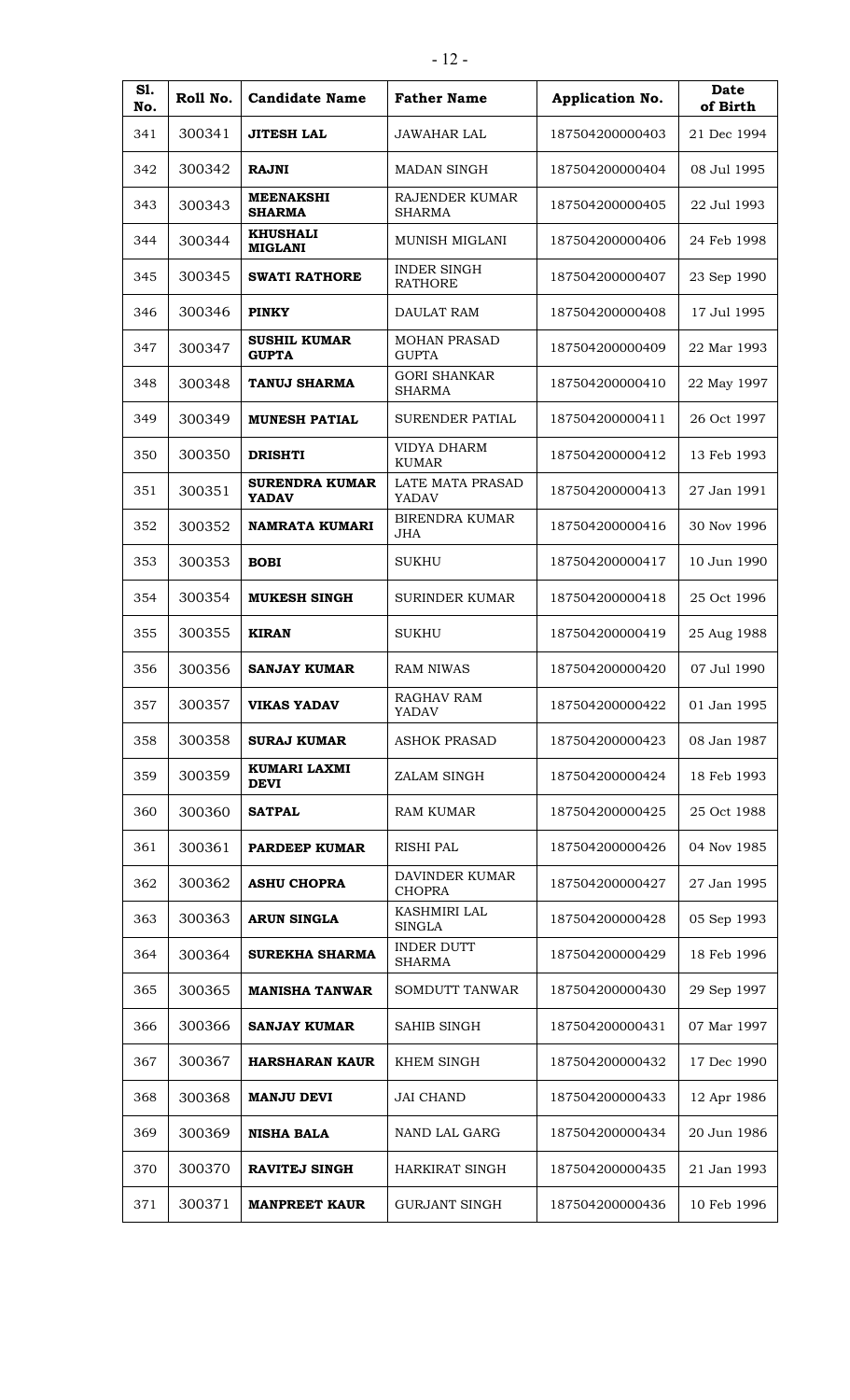| <b>S1.</b><br>No. | Roll No. | <b>Candidate Name</b>               | <b>Father Name</b>                  | Application No. | <b>Date</b><br>of Birth |
|-------------------|----------|-------------------------------------|-------------------------------------|-----------------|-------------------------|
| 372               | 300372   | <b>ANKIT CHAUHAN</b>                | <b>BALDEV SINGH</b>                 | 187504200000437 | 31 Dec 1997             |
| 373               | 300373   | <b>RANJANA DEVI</b>                 | SHANKAR LAL                         | 187504200000438 | 01 Mar 1994             |
| 374               | 300374   | <b>AMIT KUMAR</b>                   | <b>BINDA PAL</b>                    | 187504200000439 | 10 Mar 1997             |
| 375               | 300375   | AMIT KUMAR SAINI                    | KRISHAN LAL SAINI                   | 187504200000440 | 14 Dec 1995             |
| 376               | 300376   | <b>SOMYA</b>                        | <b>RAMESHWAR</b>                    | 187504200000441 | 02 Dec 1994             |
| 377               | 300377   | <b>SAURABH PAL</b>                  | PREM SHANKAR PAL                    | 187504200000443 | 18 Oct 1997             |
| 378               | 300378   | <b>MEENAKSHI</b><br><b>SHARMA</b>   | <b>MOHAN LAL</b><br><b>SHARMA</b>   | 187504200000444 | 12 Oct 1993             |
| 379               | 300379   | <b>ISHU CHAURASIA</b>               | <b>RAM BABU</b><br><b>CHAURASIA</b> | 187504200000445 | 11 May 1998             |
| 380               | 300380   | <b>JAGJIT SINGH</b>                 | NIRMAL SINGH                        | 187504200000446 | 04 Aug 1994             |
| 381               | 300381   | <b>ARJUN</b>                        | <b>RAMESHWAR</b>                    | 187504200000447 | 01 Jan 1998             |
| 382               | 300382   | <b>BHAWNA SHARMA</b>                | <b>SURENDER KUMAR</b><br>SHARMA     | 187504200000448 | 24 Apr 1992             |
| 383               | 300383   | PREETI GANDHI                       | ASHOK KUMAR<br><b>GANDHI</b>        | 187504200000449 | 20 Feb 1994             |
| 384               | 300384   | <b>DEEPIKA</b>                      | <b>SACHIN KUMAR</b>                 | 187504200000450 | 12 Nov 1987             |
| 385               | 300385   | <b>MANITA</b>                       | <b>KHILARI PRASAD</b>               | 187504200000451 | 26 Dec 1994             |
| 386               | 300386   | <b>AKHIL RANA</b>                   | RAKESH RANA                         | 187504200000452 | 17 Feb 1998             |
| 387               | 300387   | <b>DEEPAK KUMAR</b>                 | <b>SOHAN LAL</b>                    | 187504200000453 | 26 Oct 1991             |
| 388               | 300388   | <b>LATA THAKUR</b>                  | DIVAKAR DUTT                        | 187504200000454 | 02 Aug 1991             |
| 389               | 300389   | PREETI THAKUR                       | <b>BHAGWAN SINGH</b>                | 187504200000455 | 20 Jan 1992             |
| 390               | 300390   | <b>DOONGAR SINGH</b>                | <b>BHANWAR SINGH</b>                | 187504200000456 | 10 Sep 1983             |
| 391               | 300391   | <b>DIVYA ABHILASH</b>               | LATE SHRI M<br><b>ABHILASH</b>      | 187504200000457 | 12 Feb 1982             |
| 392               | 300392   | PRINCE KUMAR                        | <b>BRIJ PAL</b>                     | 187504200000458 | 04 Feb 1994             |
| 393               | 300393   | <b>MANJU</b>                        | <b>RAM PARKASH</b>                  | 187504200000459 | 12 May 1985             |
| 394               | 300394   | <b>RANVIR SINGH</b><br><b>MEENA</b> | SHAITAN MAL<br><b>MEENA</b>         | 187504200000460 | 15 Aug 1995             |
| 395               | 300395   | <b>RAKHI</b>                        | PURUSHOTAM                          | 187504200000461 | 02 Nov 1993             |
| 396               | 300396   | <b>SANTOSH RANI</b>                 | <b>SUNDER RAM</b>                   | 187504200000462 | 05 Feb 1989             |
| 397               | 300397   | <b>REENA THAKUR</b>                 | <b>BISHAN CHAND</b><br>THAKUR       | 187504200000463 | 08 Apr 1990             |
| 398               | 300398   | <b>RAKESH KUMAR</b>                 | <b>RAM SEWAK</b>                    | 187504200000464 | 10 Aug 1987             |
| 399               | 300399   | <b>AMRITA</b><br><b>SHRIVASTAVA</b> | DHEERAJ KUMAR                       | 187504200000465 | 30 Dec 1985             |
| 400               | 300400   | <b>MANDEEP KAUR</b>                 | <b>GURCHARANSINGH</b>               | 187504200000466 | 22 Apr 1994             |
| 401               | 300401   | <b>ASHU GOYAL</b>                   | <b>RAJNISH</b>                      | 187504200000468 | 29 Jul 1997             |
| 402               | 300402   | PRAMOD PAL                          | RAM BAHADUR PAL                     | 187504200000470 | 18 Jan 1997             |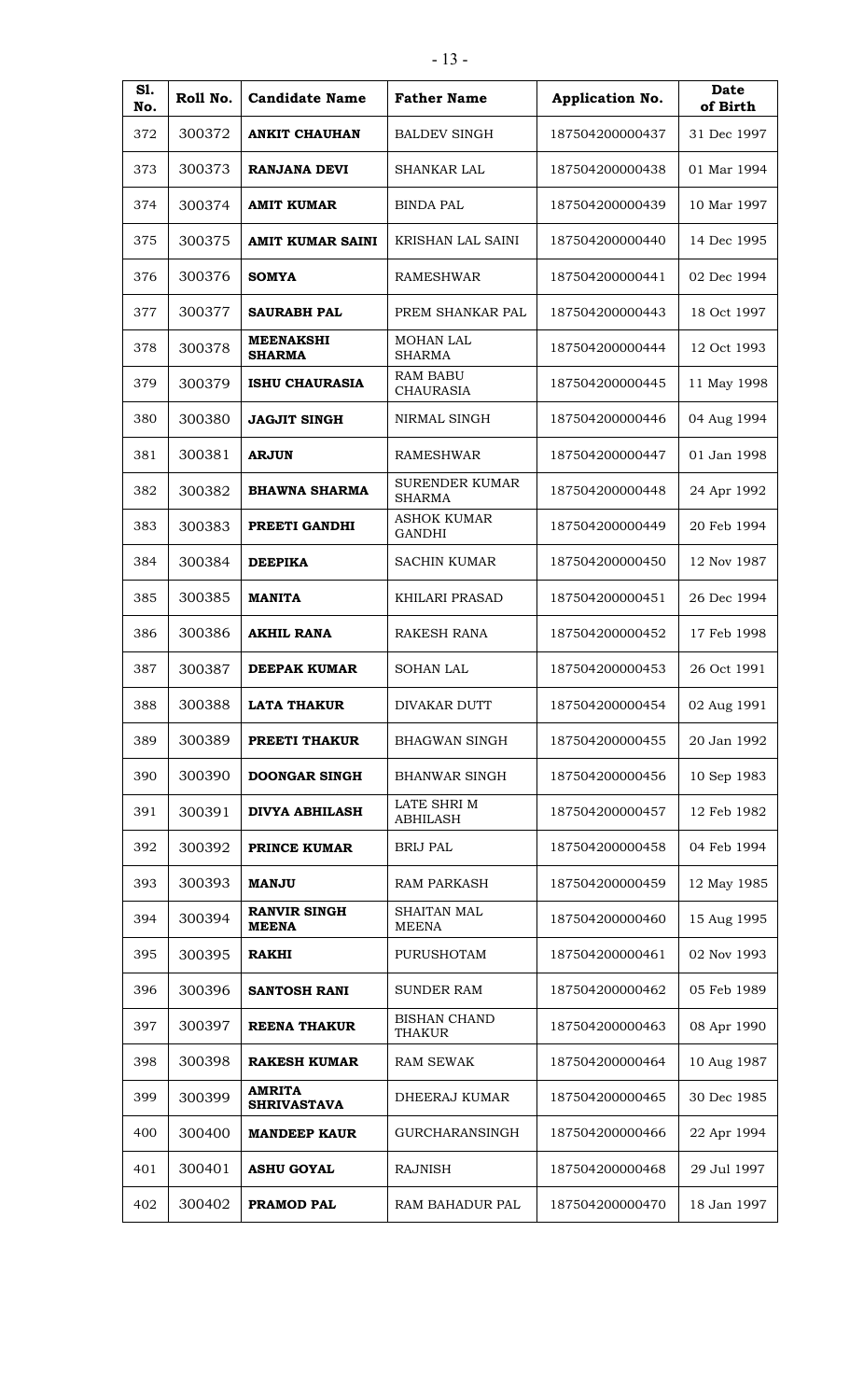| S1.<br>No. | Roll No. | <b>Candidate Name</b>                 | <b>Father Name</b>                   | <b>Application No.</b> | <b>Date</b><br>of Birth |
|------------|----------|---------------------------------------|--------------------------------------|------------------------|-------------------------|
| 403        | 300403   | PREETI BHARTI                         | ARJUN KUMAR<br><b>PASWAN</b>         | 187504200000472        | 19 Dec 1996             |
| 404        | 300404   | VANTAKU NAVYA                         | <b>VANTAKU</b><br>SATYANARAYANA      | 187504200000473        | 18 Sep 1996             |
| 405        | 300405   | <b>MAMTA CHAUHAN</b>                  | RAM LAL                              | 187504200000474        | 28 Sep 1991             |
| 406        | 300406   | <b>SANJAY</b>                         | PRABHU LAL                           | 187504200000475        | 31 Jan 1996             |
| 407        | 300407   | <b>MOHD MANZAR</b><br><b>SIDDIQUI</b> | <b>MOHD ARSHAD</b><br>SIDDIQUI       | 187504200000476        | 04 Jul 1993             |
| 408        | 300408   | <b>RAJAT KAPOOR</b>                   | <b>AJIT KUMAR</b>                    | 187504200000477        | 25 Mar 1998             |
| 409        | 300409   | <b>BINDIA</b>                         | <b>RAJESH KUMAR</b>                  | 187504200000478        | 28 Dec 1993             |
| 410        | 300410   | REKHA DEVI                            | <b>SAT NARAYAN</b><br><b>SHARMA</b>  | 187504200000479        | 23 Jun 1983             |
| 411        | 300411   | <b>GAYATRI DEVI</b>                   | <b>SH KAMAL KISHORE</b>              | 187504200000480        | 08 Jul 1990             |
| 412        | 300412   | <b>VIPUL KAUSHIK</b>                  | <b>VIPUL KAUSHIK</b>                 | 187504200000481        | 06 Oct 1993             |
| 413        | 300413   | <b>JYOTI KANWAR</b>                   | RAJENDER SINGH                       | 187504200000482        | 11 Feb 1997             |
| 414        | 300414   | <b>RAVI KUMAR</b>                     | <b>SURENDER KUMAR</b>                | 187504200000483        | 30 Jul 1994             |
| 415        | 300415   | <b>HEENA SHARMA</b>                   | <b>HIRA LAL</b>                      | 187504200000484        | 30 May 1998             |
| 416        | 300416   | PRIYA SHIVANI                         | PARKASH CHAND                        | 187504200000485        | 30 Dec 1995             |
| 417        | 300417   | <b>KUMARI NISHA</b>                   | <b>CHANDER KUMAR</b>                 | 187504200000486        | 24 Aug 1993             |
| 418        | 300418   | <b>NEERAJ KUMAR</b>                   | <b>DUNI CHAND</b>                    | 187504200000487        | 26 Oct 1995             |
| 419        | 300419   | <b>RAKESH KUMAR</b>                   | <b>RAJESHWAR</b><br><b>CHAUDHARY</b> | 187504200000488        | 20 May 1997             |
| 420        | 300420   | <b>SAVITA DEVI</b>                    | <b>MADAN LAL</b>                     | 187504200000489        | 03 Jan 1996             |
| 421        | 300421   | <b>RINGZIN LAMO</b>                   | PANMA LUNDUP                         | 187504200000490        | 28 May 1994             |
| 422        | 300422   | <b>KARMBIR</b>                        | <b>SH RAM KUMAR</b>                  | 187504200000491        | 04 Feb 1991             |
| 423        | 300423   | <b>CHANCHAL</b><br><b>SHARMA</b>      | <b>ANIL SHARMA</b>                   | 187504200000492        | 23 Nov 1993             |
| 424        | 300424   | <b>SUBASH</b>                         | SHER SINGH                           | 187504200000493        | 22 Jan 1982             |
| 425        | 300425   | <b>KARMA DOLMA</b>                    | MURUB DORJE                          | 187504200000494        | 15 Jun 1994             |
| 426        | 300426   | <b>NAVEEN</b>                         | RAM LAL                              | 187504200000495        | 12 Oct 1991             |
| 427        | 300427   | <b>ADARSH RASTOGI</b>                 | <b>SUNIL KUMAR</b><br><b>RASTOGI</b> | 187504200000496        | 25 Jul 1995             |
| 428        | 300428   | <b>SUMITA</b>                         | <b>BIJENDER SINGH</b>                | 187504200000497        | 27 Feb 1992             |
| 429        | 300429   | <b>NEHA DEVI</b>                      | ROOP SINGH                           | 187504200000498        | 30 Apr 1991             |
| 430        | 300430   | <b>SOMBEER SINGH</b>                  | RAJESH KUMAR                         | 187504200000500        | 17 Oct 1994             |
| 431        | 300431   | <b>ADARSH</b>                         | PERHLAD                              | 187504200000501        | 09 Aug 1993             |
| 432        | 300432   | <b>VANITA</b>                         | <b>ASHOK KUMAR</b>                   | 187504200000502        | 05 Jul 1997             |
| 433        | 300433   | <b>VISHAL</b>                         | <b>AJIT KUMAR</b>                    | 187504200000503        | 10 Apr 1995             |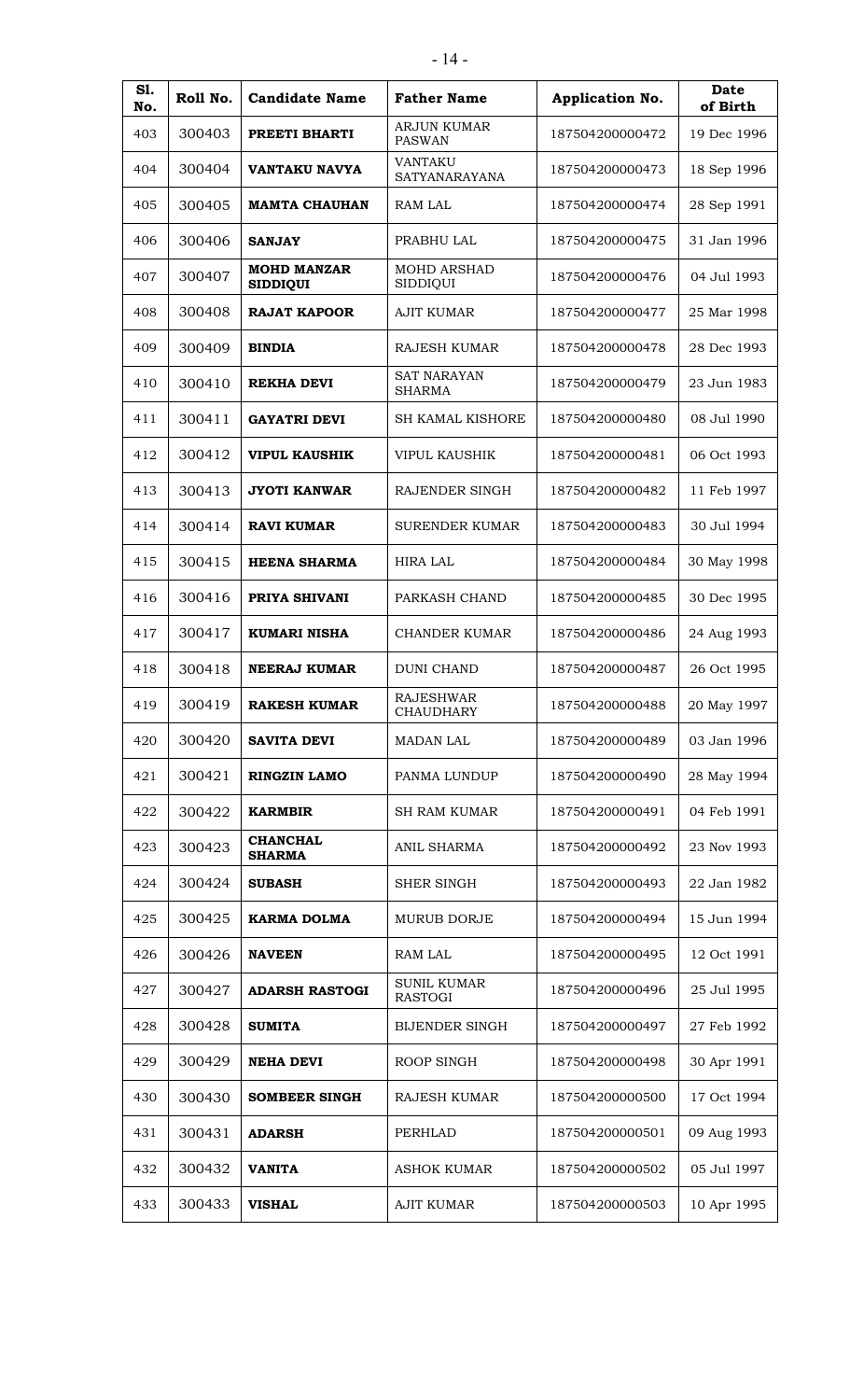| S1.        | Roll No. | <b>Candidate Name</b>                                     | <b>Father Name</b>      | Application No. | <b>Date</b>             |
|------------|----------|-----------------------------------------------------------|-------------------------|-----------------|-------------------------|
| No.<br>434 | 300434   | <b>AKSHEY</b>                                             | HANS RAJ                | 187504200000505 | of Birth<br>10 May 1996 |
| 435        | 300435   | <b>KUSHAM LATA</b>                                        | <b>KRISHNU RAM</b>      | 187504200000508 | 15 Apr 1992             |
| 436        | 300436   | PARTIBHA PAHUJA                                           | JAGDISH LAL             | 187504200000509 | 23 Dec 1980             |
| 437        | 300437   | <b>MAMTA KUMARI</b>                                       | <b>MANISH VAISH</b>     | 187504200000510 | 05 Nov 1991             |
| 438        | 300438   | <b>SHALLU</b>                                             | <b>RAJINDER KUMAR</b>   | 187504200000511 | 11 Jul 1986             |
| 439        | 300439   | <b>MAMTA</b>                                              | <b>JAI SINGH</b>        | 187504200000512 | 19 Jan 1995             |
| 440        | 300440   | <b>STUTI SAINI</b>                                        | <b>JAGDISH SAINI</b>    | 187504200000513 | 30 Nov 1995             |
| 441        | 300441   | <b>NEETU</b>                                              | SATYAWAN                | 187504200000515 | 06 Jul 1993             |
| 442        | 300442   | <b>MONIKA</b>                                             | PRADEEP KUMAR           | 187504200000516 | 07 Feb 1996             |
| 443        | 300443   | <b>MONIKA</b>                                             | <b>VISHAN NAGER</b>     | 187504200000517 | 20 Feb 1992             |
| 444        | 300444   | PANKAJ THAKUR                                             | <b>JEEVAN SINGH</b>     | 187504200000518 | 18 Apr 1997             |
| 445        | 300445   | <b>NEHA</b>                                               | LALIT                   | 187504200000519 | 01 Feb 1997             |
|            |          |                                                           |                         |                 |                         |
| 446        | 300446   | <b>ASHOK KUMAR</b><br><b>DHARMENDER</b>                   | <b>LILU RAM</b>         | 187504200000520 | 10 Aug 1992             |
| 447        | 300447   | <b>KUMAR</b>                                              | PUNNU RAM               | 187504200000521 | 30 May 1994             |
| 448        | 300448   | <b>RITU RANI</b>                                          | <b>RAMNIWAS</b>         | 187504200000522 | 05 Mar 1992             |
| 449        | 300449   | <b>ASHOK KUMAR</b>                                        | <b>SUBHASH CHANDER</b>  | 187504200000523 | 03 Mar 1998             |
| 450        | 300450   | <b>MOHAN SINGH</b>                                        | KUNDAN SINGH            | 187504200000524 | 13 Dec 1990             |
| 451        | 300451   | <b>KAVITA</b>                                             | <b>PYAR SINGH</b>       | 187504200000525 | 22 Dec 1991             |
| 452        | 300452   | <b>AKSHAY KUMAR</b>                                       | UTTAM CHAND             | 187504200000526 | 30 Dec 1994             |
| 453        | 300453   | DEEPINDER SINGH                                           | SANTOKH SINGH           | 187504200000527 | 03 Apr 1993             |
| 454        | 300454   | <b>ANCHU CHAUHAN</b>                                      | MANJEET SINGH           | 187504200000528 | 12 Jun 1996             |
| 455        | 300455   | <b>SHABINA VINCENT</b>                                    | WILLFRED VINCENT        | 187504200000529 | 20 Dec 1996             |
| 456        | 300456   | <b>KAMALJIT KAUR</b>                                      | DEEPAK KUMAR            | 187504200000531 | 18 Jun 1995             |
| 457        | 300457   | <b>KHUSHDEEP</b>                                          | <b>RAM DARSHAN</b>      | 187504200000532 | 09 Feb 1994             |
| 458        | 300458   | <b>DEEPAK SHARMA</b>                                      | <b>ASHOK SHARMA</b>     | 187504200000533 | 02 Aug 1995             |
| 459        | 300459   | <b>DAMINI VERMA</b>                                       | <b>SURESH VERMA</b>     | 187504200000534 | 09 Jan 1994             |
| 460        | 300460   | <b>SUNIL KUMAR</b>                                        | <b>DILA RAM</b>         | 187504200000535 | 18 Jan 1997             |
| 461        | 300461   | <b>SHALNI</b>                                             | ROOP SINGH              | 187504200000536 | 08 Feb 1989             |
| 462        | 300462   | <b>RAVI BHUSHAN</b><br><b>KUMAR</b>                       | SAHDEO PD<br>KUSHWAHA   | 187504200000537 | 10 Jul 1996             |
| 463        | 300463   | <b>YADAV</b><br><b>ARVINDKUMAR</b><br><b>RAJARAMSINGH</b> | RAJARAM RAMPAL<br>YADAV | 187504200000538 | 13 Jan 1989             |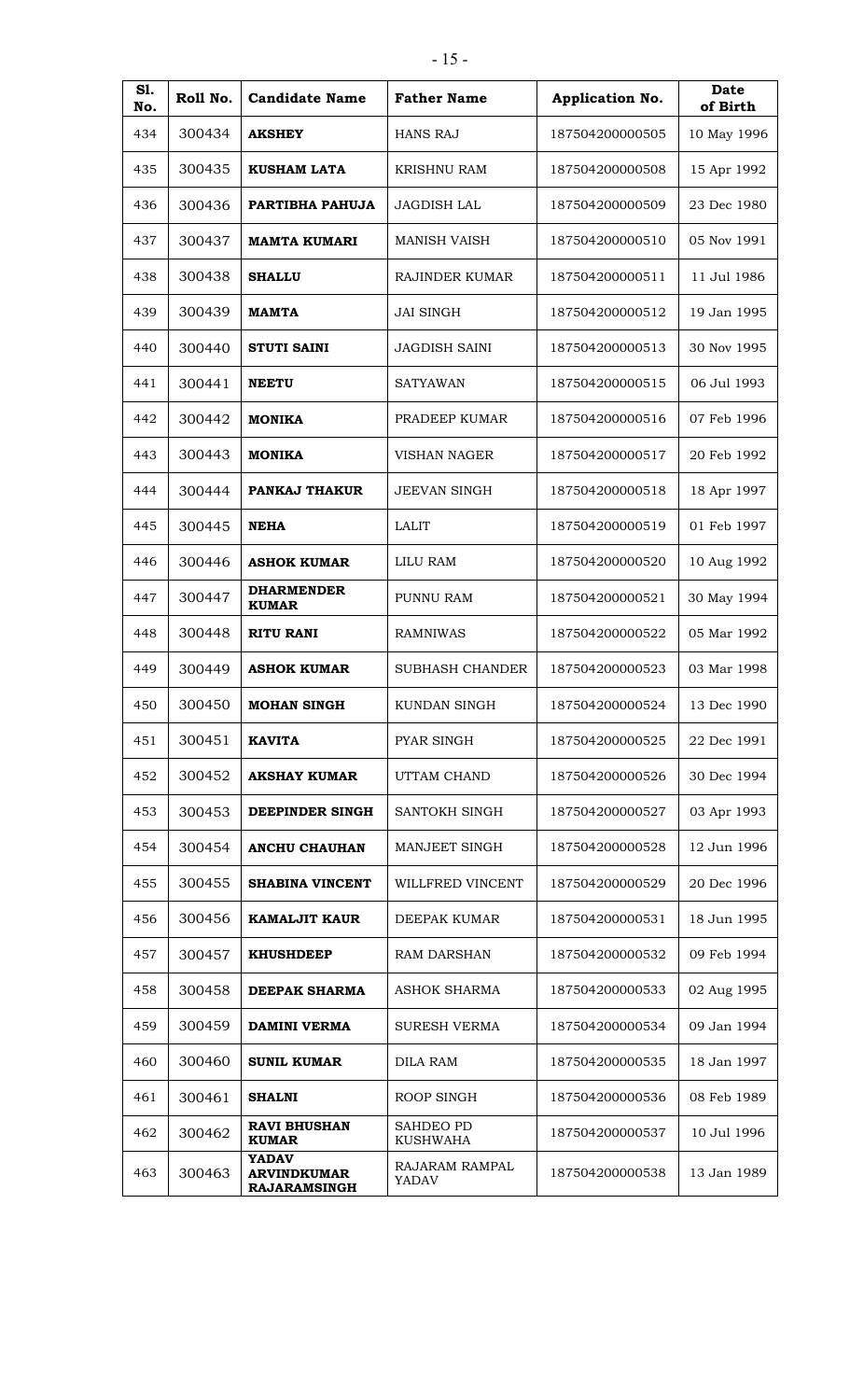| S1.        | Roll No. | <b>Candidate Name</b>             | <b>Father Name</b>                  | Application No. | <b>Date</b>             |
|------------|----------|-----------------------------------|-------------------------------------|-----------------|-------------------------|
| No.<br>464 | 300464   | <b>MAHAK GURDITTA</b>             | SHASHANK KATHPAL                    | 187504200000540 | of Birth<br>19 Nov 1989 |
| 465        | 300465   | SACHIN SHARMA                     | <b>SH RAVINDER</b><br><b>SHARMA</b> | 187504200000541 | 04 Jan 1995             |
| 466        | 300466   | <b>MONIKA THAKUR</b>              | <b>DAULAT RAM</b><br><b>THAKUR</b>  | 187504200000542 | 15 Aug 1995             |
| 467        | 300467   | <b>AKASH KUMAR</b>                | <b>AJAY PRASAD</b><br><b>GUPTA</b>  | 187504200000543 | 08 Apr 1996             |
| 468        | 300468   | <b>SHUBHAM GUPTA</b>              | <b>ASHOK KUMAR</b><br><b>GUPTA</b>  | 187504200000544 | 17 Aug 1996             |
| 469        | 300469   | <b>UDEY SINGH</b>                 | <b>LAYAK RAM</b>                    | 187504200000545 | 13 Mar 1983             |
| 470        | 300470   | <b>SUNNY</b>                      | SHANKAR PANDIT                      | 187504200000546 | 30 Nov 1991             |
| 471        | 300471   | <b>KANCHAN THAKUR</b>             | <b>MALKIAT SINGH</b>                | 187504200000547 | 25 Jan 1996             |
| 472        | 300472   | <b>BABITA DEVI</b>                | NARESH KUMAR                        | 187504200000548 | 17 Jul 1996             |
| 473        | 300473   | <b>PRIYANKA</b>                   | <b>MOHAN LAL</b>                    | 187504200000549 | 06 Jun 1987             |
| 474        | 300474   | <b>NAVDEEP KAUR</b>               | RAVINDER SINGH                      | 187504200000550 | 17 Apr 1988             |
| 475        | 300475   | <b>VIKAS VERMA</b>                | SHRI INDER SINGH<br><b>VERMA</b>    | 187504200000551 | 15 Feb 1986             |
| 476        | 300476   | <b>AVINASH VYAS</b>               | <b>ANAND PRAKASH</b><br><b>VYAS</b> | 187504200000552 | 01 Jan 1991             |
| 477        | 300477   | <b>SHIV KUMAR</b><br><b>GUPTA</b> | <b>SHAMLAL GUPTA</b>                | 187504200000553 | 27 Sep 1993             |
| 478        | 300478   | <b>KHEMI</b>                      | <b>SOHAN LAL</b>                    | 187504200000554 | 20 Aug 1983             |
| 479        | 300479   | <b>PARDEEP</b>                    | SUBE SINGH                          | 187504200000555 | 11 Dec 1989             |
| 480        | 300480   | <b>SHIVANI SHARMA</b>             | ROHIT KUMAR                         | 187504200000556 | 22 Aug 1992             |
| 481        | 300481   | <b>RAJESH SHARMA</b>              | MOHAN LAL                           | 187504200000557 | 01 Nov 1996             |
| 482        | 300482   | <b>MEENAKSHI</b>                  | KISHAN SINGH                        | 187504200000558 | 08 Feb 1996             |
| 483        | 300483   | PRIYANKA ANAND                    | <b>SURESH KUMAR</b><br>ANAND        | 187504200000559 | 15 Jul 1992             |
| 484        | 300484   | <b>JAI PRAKASH</b>                | <b>AMAR SINGH</b>                   | 187504200000560 | 27 May 1990             |
| 485        | 300485   | <b>VINOD</b>                      | MOHAN SINGH                         | 187504200000561 | 03 Jun 1991             |
| 486        | 300486   | JYOTI VERMA                       | <b>HARI RAM</b>                     | 187504200000562 | 12 Mar 1994             |
| 487        | 300487   | <b>SWATI</b>                      | KRISHAN SINGH                       | 187504200000563 | 05 Dec 1993             |
| 488        | 300488   | <b>AJAY KUMAR</b>                 | <b>HARI RAM</b>                     | 187504200000565 | 21 Nov 1976             |
| 489        | 300489   | <b>MEENA KUMARI</b>               | PREM SINGH                          | 187504200000566 | 04 Jan 1995             |
| 490        | 300490   | <b>ARTI</b>                       | <b>RAMESH KUMAR</b>                 | 187504200000567 | 01 Sep 1985             |
| 491        | 300491   | <b>ANU THAKUR</b>                 | <b>KESAR SINGH</b>                  | 187504200000569 | 19 Dec 1993             |
| 492        | 300492   | <b>SUNIL KUMAR</b>                | <b>SHIV KUMAR</b>                   | 187504200000571 | 14 Oct 1986             |
| 493        | 300493   | <b>PINKY</b>                      | <b>SHYAM LAL</b>                    | 187504200000572 | 09 Mar 1991             |
| 494        | 300494   | <b>KESAR SINGH</b>                | <b>JAI RAM</b>                      | 187504200000573 | 24 Feb 1991             |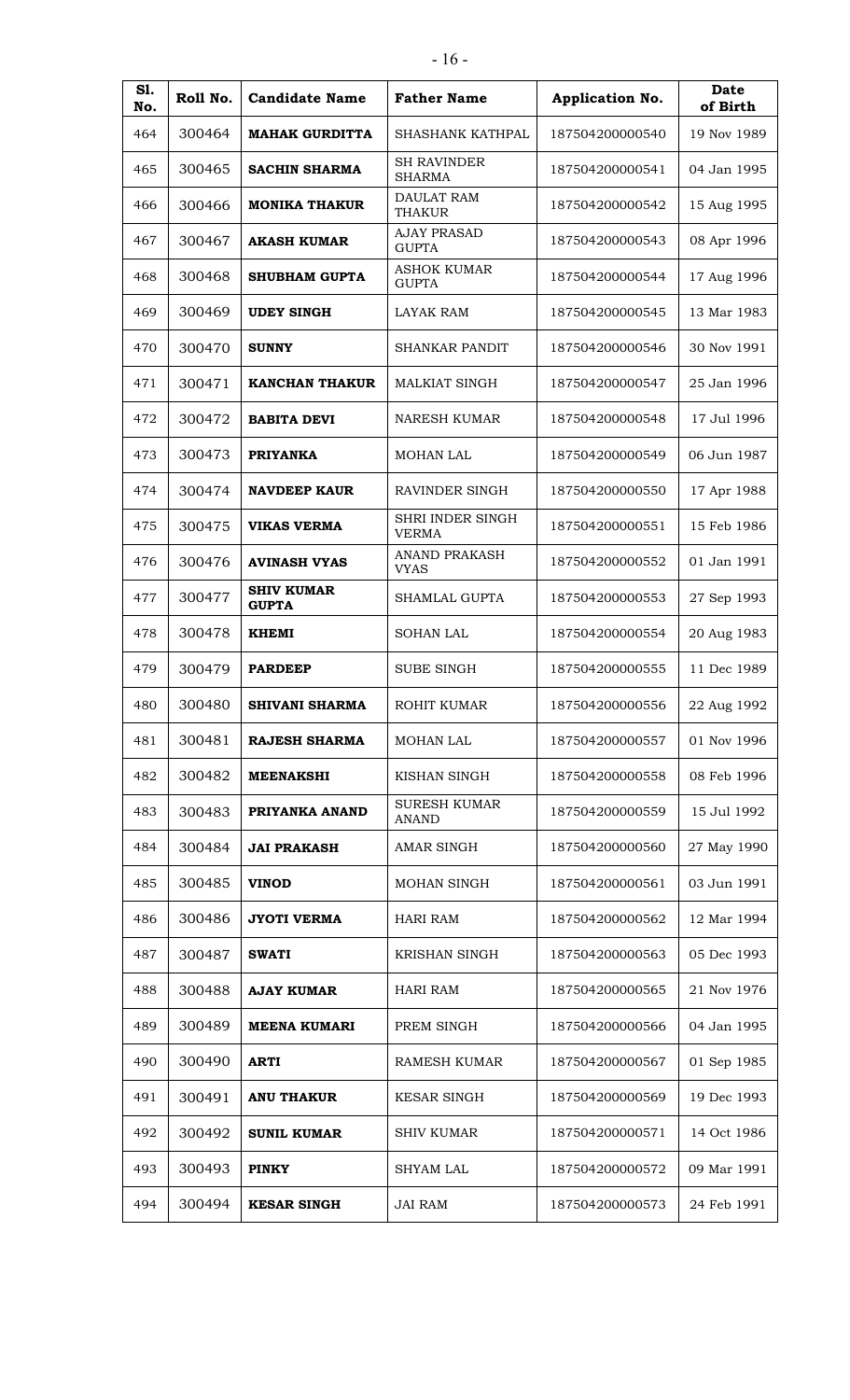| S1.<br>No. | Roll No. | <b>Candidate Name</b>              | <b>Father Name</b>                     | Application No. | Date<br>of Birth |
|------------|----------|------------------------------------|----------------------------------------|-----------------|------------------|
| 495        | 300495   | <b>MEENAKSHI</b>                   | DALJEET SINGH                          | 187504200000574 | 16 May 1990      |
| 496        | 300496   | RITIKA RANI                        | SATYAWAN SHARMA                        | 187504200000575 | 04 Apr 1993      |
| 497        | 300497   | <b>NEHA TYAGI</b>                  | <b>VISHU TYAGI</b>                     | 187504200000576 | 16 Mar 1993      |
| 498        | 300498   | <b>ASHISH KUMAR</b>                | PARSH NATH<br><b>PRASAD</b>            | 187504200000577 | 10 Dec 1994      |
| 499        | 300499   | <b>CHIRAG GROVER</b>               | <b>BHUSHAN GROVER</b>                  | 187504200000578 | 21 Sep 1994      |
| 500        | 300500   | <b>POOJA SHARMA</b>                | DARSHAN SHARMA                         | 187504200000579 | 26 May 1991      |
| 501        | 300501   | <b>RAJPAL SINGH</b>                | KASHI RAM                              | 187504200000580 | 05 Mar 1991      |
| 502        | 300502   | <b>VIRENDRA</b><br><b>TRIPATHI</b> | RAMESH TRIPATHI                        | 187504200000581 | 06 May 1995      |
| 503        | 300503   | <b>MANJU</b>                       | <b>ROSHAN LAL</b>                      | 187504200000582 | 15 Feb 1995      |
| 504        | 300504   | <b>VARDAN JOSHI</b>                | <b>DILIP JOSHI</b>                     | 187504200000583 | 07 Jul 1992      |
| 505        | 300505   | DEEPIKA NAGPAL                     | SATPAL NAGPAL                          | 187504200000584 | 30 Jul 1991      |
| 506        | 300506   | <b>BALJINDER SINGH</b>             | <b>RANJEET SINGH</b>                   | 187504200000585 | 06 Aug 1993      |
| 507        | 300507   | <b>KULBHUSHAN</b><br><b>SHARMA</b> | <b>MOHAN LAL</b>                       | 187504200000586 | 01 Jul 1991      |
| 508        | 300508   | <b>PARDEEP</b>                     | <b>KAPOOR SINGH</b>                    | 187504200000587 | 18 Sep 1987      |
| 509        | 300509   | <b>HENAM</b>                       | <b>JAWAHAR LAL</b>                     | 187504200000588 | 11 Aug 1992      |
| 510        | 300510   | <b>UMA THAKUR</b>                  | VIKRAM CHAUHAN                         | 187504200000589 | 17 Jan 1989      |
| 511        | 300511   | <b>SHYAMA THAKUR</b>               | <b>BHARAT</b>                          | 187504200000590 | 20 May 1976      |
| 512        | 300512   | <b>PRIYANKA</b>                    | <b>RAM BILAS YADAV</b>                 | 187504200000591 | 25 Dec 1995      |
| 513        | 300513   | <b>PALLAVI</b>                     | <b>VEER SINGH</b>                      | 187504200000592 | 19 Nov 1997      |
| 514        | 300514   | <b>ANKUSH KUMAR</b>                | <b>SUJIT KUMAR</b><br><b>TIWARI</b>    | 187504200000593 | 04 Mar 1994      |
| 515        | 300515   | <b>JASHANPREET</b><br><b>KAUR</b>  | MALKIT SINGH                           | 187504200000594 | 31 Aug 1991      |
| 516        | 300516   | SHIVANI KAPILA                     | ARVIND KAPILA                          | 187504200000595 | 23 Apr 1995      |
| 517        | 300517   | <b>RAVINA THAKUR</b>               | <b>SHER SINGH</b>                      | 187504200000596 | 08 Dec 1994      |
| 518        | 300518   | <b>PAWAN SEHGAL</b>                | <b>SHANTI SWAROOP</b><br><b>SEHGAL</b> | 187504200000597 | 10 Aug 1995      |
| 519        | 300519   | <b>GITA DEVI</b>                   | <b>KRISHAN</b>                         | 187504200000598 | 25 Aug 1995      |
| 520        | 300520   | <b>MANOJ KUMAR</b>                 | <b>SURESH KUMAR</b>                    | 187504200000599 | 20 Nov 1991      |
| 521        | 300521   | <b>SHWETA</b>                      | KHARAITI LAL                           | 187504200000600 | 08 Aug 1995      |
| 522        | 300522   | <b>OM PRAKASH</b>                  | KARAM SINGH                            | 187504200000601 | 05 Jan 1993      |
| 523        | 300523   | <b>VARUN PATHANIA</b>              | <b>AMAR SINGH</b><br><b>PATHANIA</b>   | 187504200000602 | 17 May 1982      |
| 524        | 300524   | <b>SAROJ KUMAR</b>                 | RAM BALI PRASAD<br>YADAV               | 187504200000604 | 15 Jan 1996      |
| 525        | 300525   | <b>SAURAV KUMAR</b>                | LATE RAM KUMAR                         | 187504200000605 | 21 Jan 1993      |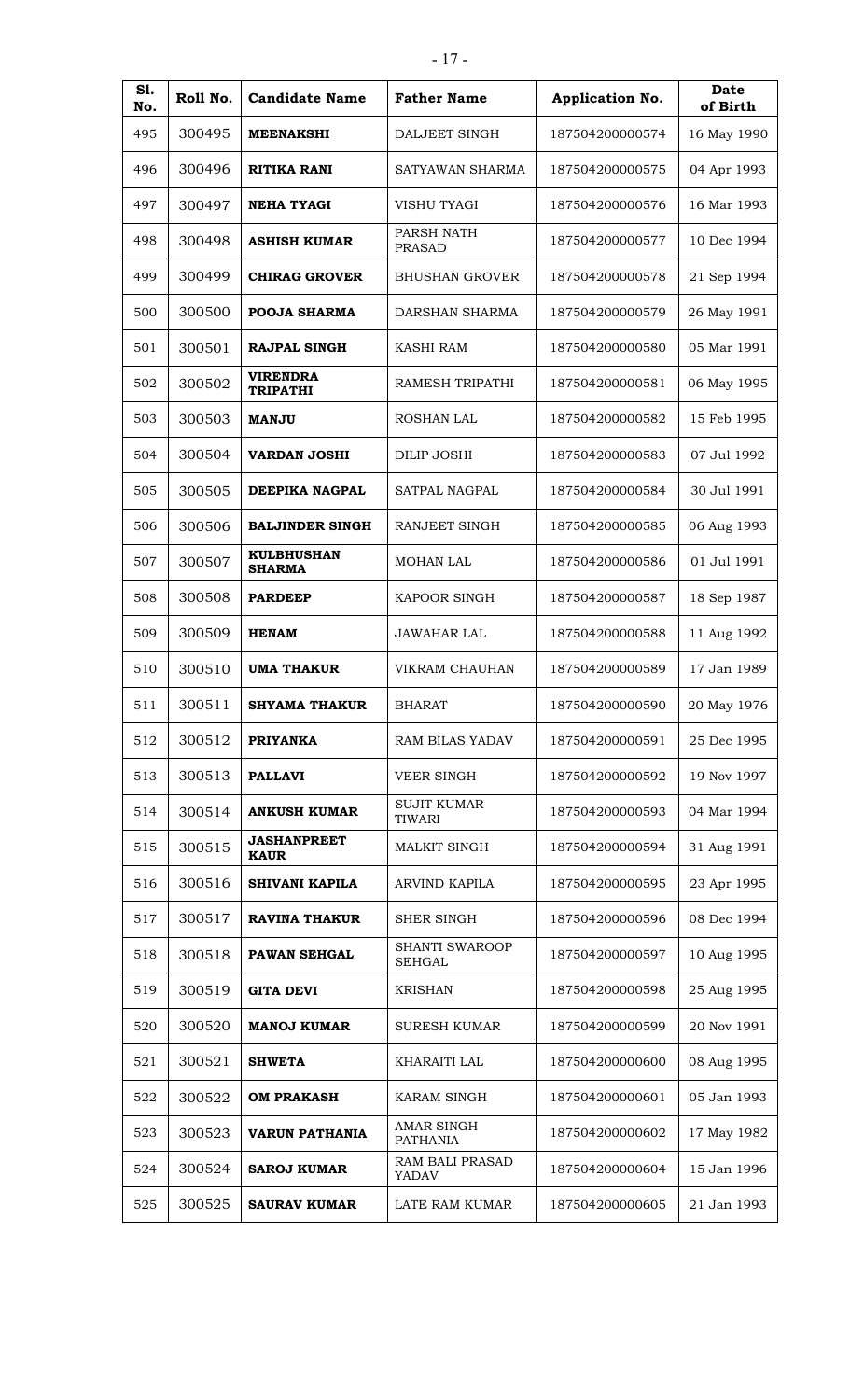| <b>S1.</b><br>No. | Roll No. | <b>Candidate Name</b>                | <b>Father Name</b>                  | Application No. | <b>Date</b><br>of Birth |
|-------------------|----------|--------------------------------------|-------------------------------------|-----------------|-------------------------|
| 526               | 300526   | DEEPAK KUMAR                         | VEER KUMAR                          | 187504200000607 | 15 Feb 1997             |
| 527               | 300527   | <b>SURENDER SINGH</b>                | SHER SINGH                          | 187504200000608 | 21 Dec 1990             |
| 528               | 300528   | <b>SUHEL AHAMAD</b>                  | MUMTAJ AHAMAD                       | 187504200000609 | 19 Jan 1992             |
| 529               | 300529   | <b>RAJIV KUMAR</b>                   | <b>RAM KALAP</b>                    | 187504200000611 | 01 May 1989             |
| 530               | 300530   | <b>ARVIND KUMAR</b>                  | <b>AMAR SINGH</b>                   | 187504200000612 | 02 Jul 1987             |
| 531               | 300531   | <b>RAHUL KUMAR</b><br><b>THAKUR</b>  | <b>JAI PRAKASH</b><br><b>THAKUR</b> | 187504200000614 | 29 Jun 1989             |
| 532               | 300532   | <b>PRADEEP KUMAR</b>                 | KAMAL LAL                           | 187504200000616 | 07 Feb 1991             |
| 533               | 300533   | ARCHANA SHARMA                       | NARENDRA KUMAR<br><b>SHARMA</b>     | 187504200000617 | 27 Mar 1994             |
| 534               | 300534   | <b>VIVEK SINGH</b><br><b>RATHORE</b> | RAJESH SINGH<br><b>RATHORE</b>      | 187504200000619 | 27 Jun 1992             |
| 535               | 300535   | RAHUL RANA                           | RANDEEP SINGH<br><b>RANA</b>        | 187504200000621 | 20 Jan 1993             |
| 536               | 300536   | <b>KULWINDER KAUR</b>                | PARKASH SINGH                       | 187504200000622 | 11 Aug 1994             |
| 537               | 300537   | <b>JATIN</b>                         | <b>SOHAN SINGH</b>                  | 187504200000623 | 23 Mar 1998             |
| 538               | 300538   | <b>CHANKI</b>                        | ASHOK KUMAR                         | 187504200000624 | 29 Oct 1993             |
| 539               | 300539   | <b>SAHIL KUMAR</b>                   | <b>SURENDER KUMAR</b>               | 187504200000625 | 25 Jul 1992             |
| 540               | 300540   | PREM LATA                            | <b>VIJAY KUMAR</b>                  | 187504200000626 | 05 Jul 1992             |
| 541               | 300541   | <b>MANISHA</b>                       | <b>SURENDER KUMAR</b>               | 187504200000627 | 20 Sep 1996             |
| 542               | 300542   | <b>AJAY KUMAR</b><br><b>THAKUR</b>   | <b>RANVIR SINGH</b>                 | 187504200000628 | 01 Nov 1995             |
| 543               | 300543   | <b>HEMANT SINGH</b><br><b>PANWAR</b> | SAUKAR SINGH<br><b>PANWAR</b>       | 187504200000629 | 26 Nov 1991             |
| 544               | 300544   | <b>AMIT SINGH</b>                    | SAWARN SINGH                        | 187504200000630 | 22 Oct 1995             |
| 545               | 300545   | PREETI DEVI                          | PRADEEP KUMAR                       | 187504200000632 | 20 Jun 1992             |
| 546               | 300546   | <b>FARZANA</b>                       | <b>SALIM KHAN</b>                   | 187504200000633 | 26 Jul 1995             |
| 547               | 300547   | <b>DEEPAK MALIK</b>                  | JITENDER MALIK                      | 187504200000634 | 13 Jun 1993             |
| 548               | 300548   | <b>VIKAS THAKUR</b>                  | PARMA NAND<br>THAKUR                | 187504200000635 | 02 Dec 1990             |
| 549               | 300549   | <b>MEERA DEVI</b>                    | <b>GOPAL THAKUR</b>                 | 187504200000636 | 02 Mar 1992             |
| 550               | 300550   | <b>MADAN KUMAR</b>                   | <b>AMAR NATH</b>                    | 187504200000637 | 24 May 1988             |
| 551               | 300551   | <b>CHANDER MOHAN</b>                 | <b>MAAN SINGH</b>                   | 187504200000638 | 22 Aug 1990             |
| 552               | 300552   | <b>MANEET KUMAR</b>                  | <b>HEM RAJ</b>                      | 187504200000639 | 15 Aug 1995             |
| 553               | 300553   | <b>NIRANJANA</b>                     | MOHAN LAL                           | 187504200000640 | 14 Feb 1993             |
| 554               | 300554   | <b>PARUL</b>                         | <b>SANJAY BATRA</b>                 | 187504200000641 | 24 Jun 1996             |
| 555               | 300555   | <b>KAMALJEET KAUR</b>                | SWARAN SINGH                        | 187504200000642 | 22 Jan 1992             |
| 556               | 300556   | <b>RAHUL MIGLANI</b>                 | AMAR LAL                            | 187504200000643 | 12 Jan 1994             |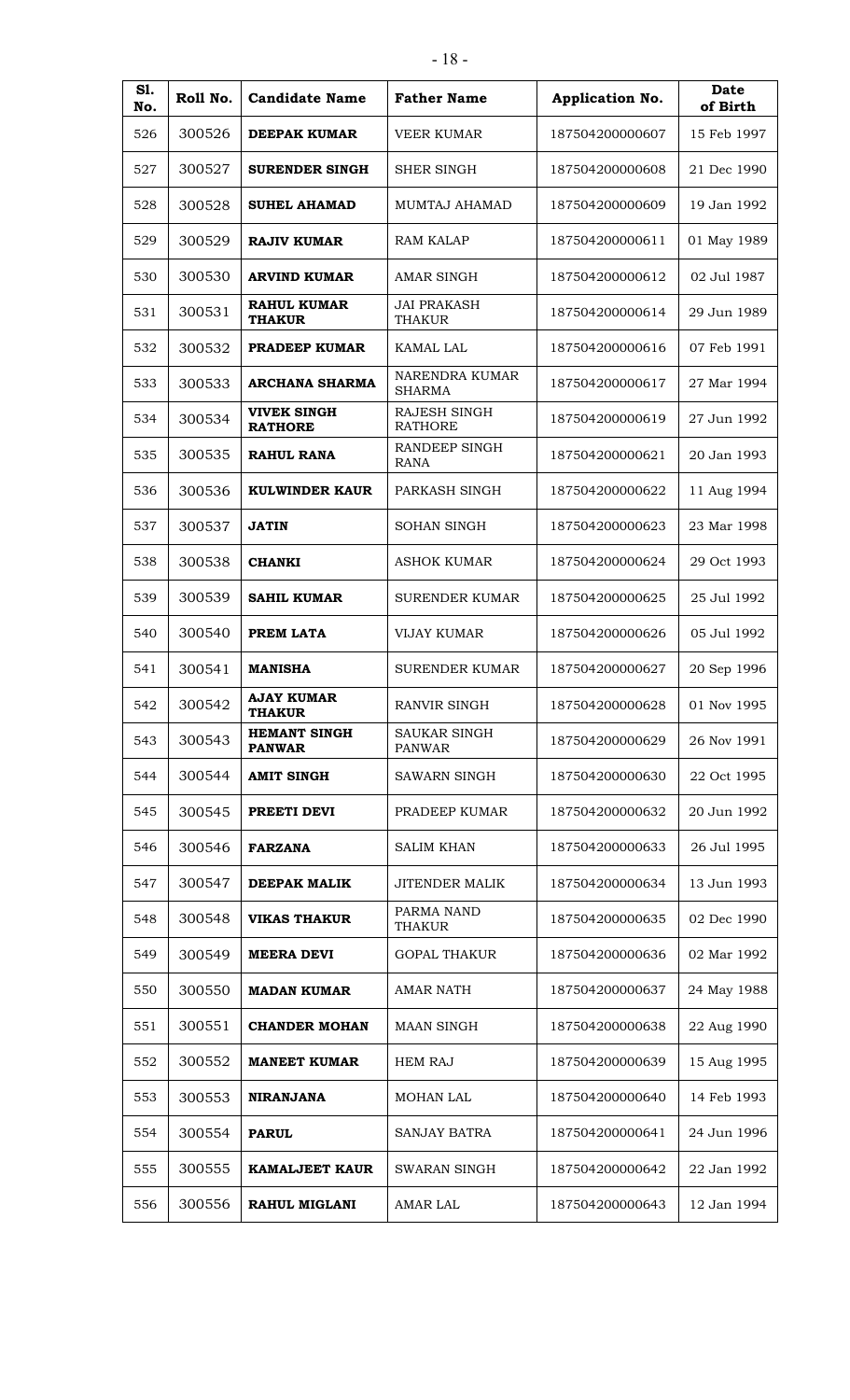| S1.<br>No. | Roll No. | <b>Candidate Name</b>  | <b>Father Name</b>                  | Application No. | <b>Date</b><br>of Birth |
|------------|----------|------------------------|-------------------------------------|-----------------|-------------------------|
| 557        | 300557   | <b>JYOTI</b>           | DHARAM SINGH                        | 187504200000644 | 08 Feb 1996             |
| 558        | 300558   | <b>POONAM THAKUR</b>   | GEETA RAM                           | 187504200000645 | 10 Jun 1996             |
| 559        | 300559   | <b>HEENA BATRA</b>     | <b>VINOD BATRA</b>                  | 187504200000646 | 02 Sep 1994             |
| 560        | 300560   | <b>NEHA DHIMAN</b>     | <b>BALBIR SINGH</b>                 | 187504200000647 | 21 Jan 1994             |
| 561        | 300561   | <b>RASHMI</b>          | DHARAM SINGH                        | 187504200000648 | 19 Sep 1997             |
| 562        | 300562   | KUMARI BHAWANA         | PURAN CHAND                         | 187504200000649 | 01 Jan 1995             |
| 563        | 300563   | YASH PAL               | <b>KARAM SINGH</b>                  | 187504200000650 | 22 Apr 1995             |
| 564        | 300564   | <b>PARUL SHARMA</b>    | <b>HARISH CHAN D</b>                | 187504200000651 | 20 Jan 1995             |
| 565        | 300565   | <b>MEENAKSHI</b>       | PUNNU RAM                           | 187504200000652 | 18 Jan 1995             |
| 566        | 300566   | <b>NAVNEET KAUR</b>    | SATVINDER SINGH                     | 187504200000653 | 19 Dec 1995             |
| 567        | 300567   | PRINCE KUMAR           | <b>RAKESH KUMAR</b>                 | 187504200000655 | 04 May 1993             |
| 568        | 300568   | <b>PUSHPA RANI</b>     | <b>KASHI RAM</b>                    | 187504200000658 | 08 Aug 1990             |
| 569        | 300569   | PARVATI DEVI           | <b>SURENDER THAPA</b>               | 187504200000659 | 12 Dec 1979             |
| 570        | 300570   | <b>NEERAJ</b>          | <b>SURENDRA PRASAD</b>              | 187504200000660 | 08 Jul 1994             |
| 571        | 300571   | <b>KHILA DEVI</b>      | <b>NOK SINGH</b>                    | 187504200000661 | 01 Feb 1996             |
| 572        | 300572   | <b>LALIT KUMAR</b>     | PAWAN KUMAR                         | 187504200000662 | 24 Oct 1995             |
| 573        | 300573   | <b>AMITA BANIWAL</b>   | <b>BALWAN SINGH</b>                 | 187504200000663 | 28 Nov 1993             |
| 574        | 300574   | <b>AMIT VERMA</b>      | <b>BALBIR SINGH</b><br><b>VERMA</b> | 187504200000665 | 17 Nov 1995             |
| 575        | 300575   | <b>MUKESH</b>          | <b>GIAN CHAND</b>                   | 187504200000666 | 13 Dec 1989             |
| 576        | 300576   | <b>ANMOL SHARMA</b>    | KAMLESH SHARMA                      | 187504200000667 | 09 Sep 1996             |
| 577        | 300577   | <b>KISHORE KUNAL</b>   | TANIK PRASAD<br><b>SINGH</b>        | 187504200000668 | 04 Aug 1989             |
| 578        | 300578   | <b>VIVEK CHAUHAN</b>   | <b>JOGINDER KUMAR</b>               | 187504200000669 | 27 May 1998             |
| 579        | 300579   | <b>GOURAV BAJAJ</b>    | <b>HARISH BAJAJ</b>                 | 187504200000671 | 12 Nov 1990             |
| 580        | 300580   | PRIYA RAWAT            | SHAMSHER SINGH<br><b>RAWAT</b>      | 187504200000672 | 10 May 1996             |
| 581        | 300581   | <b>JASWINDER SINGH</b> | NARATA RAM                          | 187504200000673 | 10 Jan 1995             |
| 582        | 300582   | <b>PAROOL</b>          | <b>RAM KUMAR</b>                    | 187504200000675 | 12 Oct 1996             |
| 583        | 300583   | <b>CHANDRA LENKA</b>   | PRAKASH LENKA                       | 187504200000676 | 27 May 1991             |
| 584        | 300584   | <b>ADESH KUMAR</b>     | <b>ANIL PRASAD</b>                  | 187504200000677 | 02 Jun 1997             |
| 585        | 300585   | DEVENDER KUMAR         | ROOP LAL                            | 187504200000678 | 22 Jan 1990             |
| 586        | 300586   | <b>DIVYA MITTAL</b>    | RAM CHANDER<br><b>MITTAL</b>        | 187504200000679 | 30 Mar 1995             |
| 587        | 300587   | POOJA RANA             | PRITAM CHAND<br><b>RANA</b>         | 187504200000680 | 18 Oct 1994             |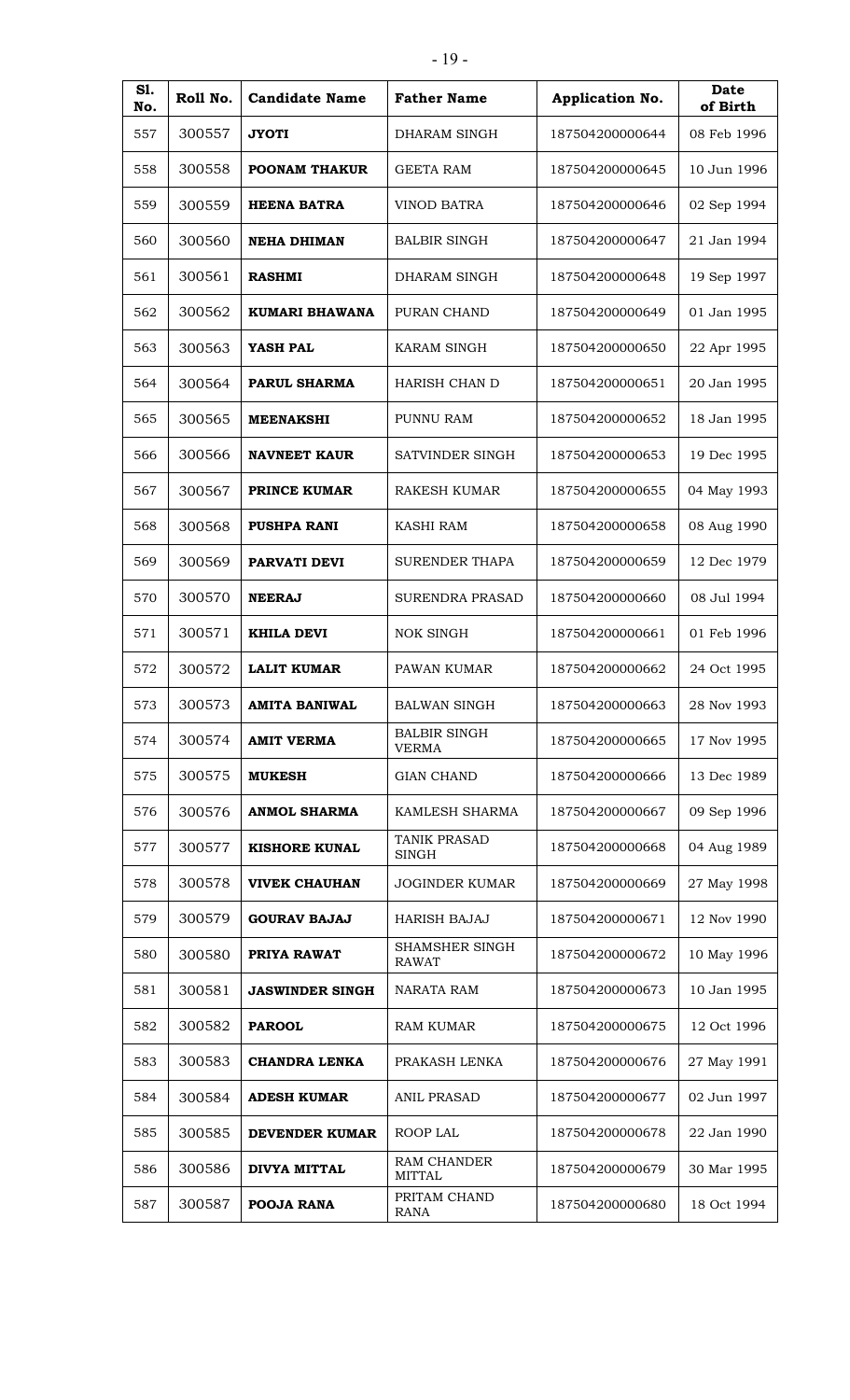| <b>S1.</b><br>No. | Roll No. | <b>Candidate Name</b>                 | <b>Father Name</b>                   | Application No. | Date<br>of Birth |
|-------------------|----------|---------------------------------------|--------------------------------------|-----------------|------------------|
| 588               | 300588   | <b>ASHITA MEHRA</b>                   | PAWAN KUMAR<br><b>MEHRA</b>          | 187504200000681 | 06 Sep 1996      |
| 589               | 300589   | <b>MANU DEVI</b>                      | <b>RANBIR SINGH</b>                  | 187504200000682 | 09 Aug 1990      |
| 590               | 300590   | <b>RUPA</b>                           | <b>HAWA SINGH</b>                    | 187504200000683 | 23 Aug 1997      |
| 591               | 300591   | <b>SAMEER SINGH</b><br><b>RATHORE</b> | <b>IQWAL SINGH</b><br><b>RATHORE</b> | 187504200000684 | 25 Apr 1988      |
| 592               | 300592   | <b>MANJU RANI</b>                     | <b>OM PARKASH</b>                    | 187504200000685 | 08 Jul 1988      |
| 593               | 300593   | <b>GORACHAND</b><br><b>MAITY</b>      | <b>ARABINDA MAITY</b>                | 187504200000686 | 14 Nov 1973      |
| 594               | 300594   | <b>ROHIT SHARMA</b>                   | <b>SUSHIL KUMAR</b><br><b>SHARMA</b> | 187504200000687 | 03 Jan 1995      |
| 595               | 300595   | <b>RANJANA VERMA</b>                  | <b>OM PRAKASH</b><br><b>VERMA</b>    | 187504200000688 | 04 Jan 1997      |
| 596               | 300596   | <b>RAVINDER KUMAR</b>                 | RAGHUBIR SINGH                       | 187504200000689 | 14 Feb 1993      |
| 597               | 300597   | <b>ARSHPREET SINGH</b>                | SUKHWANT SINGH                       | 187504200000690 | 27 Dec 1997      |
| 598               | 300598   | <b>NITIN NARAIN</b>                   | <b>SHIV DAYAL</b>                    | 187504200000691 | 15 Jul 1985      |
| 599               | 300599   | <b>SUMAN DEVI</b>                     | <b>OMPRAKASH</b>                     | 187504200000692 | 15 May 1992      |
| 600               | 300600   | <b>BABLI</b>                          | <b>SUMAN LAL JOSHI</b>               | 187504200000693 | 01 Jan 1993      |
| 601               | 300601   | <b>AJAY KUMAR</b>                     | <b>MOHINDER KUMAR</b>                | 187504200000694 | 14 Jul 1994      |
| 602               | 300602   | <b>GURSIMRAN KAUR</b>                 | <b>HARINDER SINGH</b>                | 187504200000695 | 16 Nov 1996      |
| 603               | 300603   | <b>DEEPAK</b>                         | <b>NARESH KUMAR</b>                  | 187504200000696 | 06 May 1994      |
| 604               | 300604   | <b>NITIKA</b>                         | <b>NARESH KUMAR</b>                  | 187504200000697 | 19 Mar 1997      |
| 605               | 300605   | <b>JITENDER</b>                       | <b>RAM NATH</b>                      | 187504200000698 | 22 Aug 1993      |
| 606               | 300606   | <b>RASHMI KUMARI</b>                  | SATISH CHANDRA<br><b>JHA</b>         | 187504200000699 | 29 Oct 1990      |
| 607               | 300607   | <b>KULVIR SINGH</b>                   | KARNAIL SINGH                        | 187504200000700 | 20 Nov 1995      |
| 608               | 300608   | <b>ANCHAL</b>                         | <b>OM PARKASH</b>                    | 187504200000702 | 20 Aug 1992      |
| 609               | 300609   | <b>KAVITA THAKUR</b>                  | <b>VIRENDER THAKUR</b>               | 187504200000703 | 15 Feb 1989      |
| 610               | 300610   | <b>SANJAY</b>                         | NARENDER SINGH                       | 187504200000704 | 21 Feb 1993      |
| 611               | 300611   | DEEPAK SINGLA                         | PITTAR SAIN SINGLA                   | 187504200000705 | 01 Oct 1983      |
| 612               | 300612   | <b>NEHA</b>                           | <b>RAMBIR</b>                        | 187504200000706 | 04 Nov 1994      |
| 613               | 300613   | PAYAL SHARMA                          | SOM DUTT SHARMA                      | 187504200000708 | 23 Oct 1993      |
| 614               | 300614   | <b>ISHITA SHARMA</b>                  | <b>RAKESH KUMAR</b>                  | 187504200000710 | 01 Nov 1993      |
| 615               | 300615   | <b>AYUSH PANDEY</b>                   | <b>ASHOK KUMAR</b><br><b>PANDEY</b>  | 187504200000711 | 12 Oct 1985      |
| 616               | 300616   | <b>SANDEEP KUMAR</b>                  | <b>BISHAMBER DAYAL</b>               | 187504200000712 | 10 Feb 1987      |
| 617               | 300617   | <b>BIKRAMJIT SINGH</b>                | <b>JASWANT SINGH</b>                 | 187504200000713 | 15 Jul 1990      |
| 618               | 300618   | <b>SUNIL KUMAR</b><br><b>SAURABH</b>  | <b>ASHOK KUMAR</b><br><b>KARN</b>    | 187504200000714 | 22 Jan 1984      |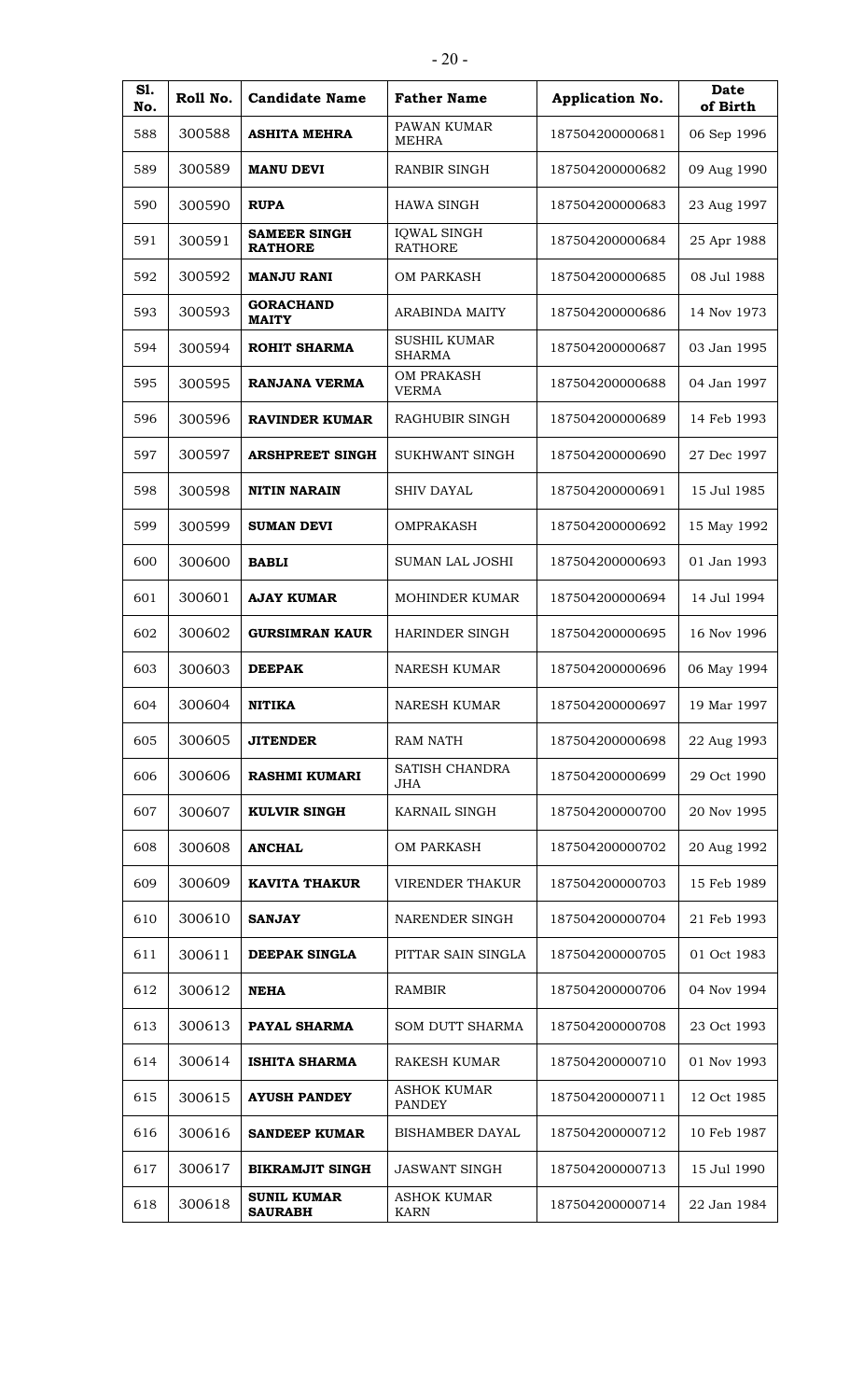| S1.<br>No. | Roll No. | <b>Candidate Name</b>             | <b>Father Name</b>                    | Application No. | <b>Date</b><br>of Birth |
|------------|----------|-----------------------------------|---------------------------------------|-----------------|-------------------------|
| 619        | 300619   | <b>SHIKHA BADOGA</b>              | <b>GIAN CHAND</b>                     | 187504200000716 | 31 Aug 1992             |
| 620        | 300620   | <b>RAJU SAINI</b>                 | <b>GIRRAJ SAINI</b>                   | 187504200000717 | 18 Oct 1995             |
| 621        | 300621   | <b>RAHUL</b>                      | HARKESH SHEORAN                       | 187504200000718 | 09 Jul 1993             |
| 622        | 300622   | <b>ANJANA KUMARI</b>              | <b>DESH RAJ</b>                       | 187504200000719 | 17 Jun 1993             |
| 623        | 300623   | <b>ANAMIKA KATNA</b>              | <b>SWAROOP PRAKASH</b>                | 187504200000720 | 27 Apr 1993             |
| 624        | 300624   | <b>POONAM</b>                     | <b>BATTAN SINGH</b>                   | 187504200000721 | 15 Sep 1988             |
| 625        | 300625   | <b>ANKIT KUMAR</b>                | <b>NARESH KUMAR</b>                   | 187504200000724 | 21 Nov 1994             |
| 626        | 300626   | <b>HARSHIT PAREEK</b>             | <b>AMBIKA PRASAD</b><br><b>PAREEK</b> | 187504200000725 | 26 Feb 1998             |
| 627        | 300627   | <b>SUNIL KUMAR</b>                | <b>SHGOPAL</b>                        | 187504200000727 | 07 Apr 1981             |
| 628        | 300628   | <b>KALPNA DEVI</b>                | PREM CHAND                            | 187504200000728 | 07 Apr 1995             |
| 629        | 300629   | <b>ARUN SHARMA</b>                | RAJENDER KUMAR                        | 187504200000729 | 05 Apr 1994             |
| 630        | 300630   | <b>KETAN SHARMA</b>               | LATE SH MANOHAR<br><b>LAL SHARMA</b>  | 187504200000730 | 25 Oct 1986             |
| 631        | 300631   | <b>RATNA THAPAR</b>               | SOHAN LAL THAPAR                      | 187504200000731 | 20 Dec 1988             |
| 632        | 300632   | <b>SHIVANI</b>                    | <b>VIJAY KUMAR</b>                    | 187504200000732 | 14 May 1993             |
| 633        | 300633   | <b>RAJNEESH KUMAR</b>             | <b>AJAY SINGH</b>                     | 187504200000733 | 23 Dec 1997             |
| 634        | 300634   | <b>AZAMPREET SINGH</b>            | PARMJEET SINGH                        | 187504200000734 | 01 Oct 1994             |
| 635        | 300635   | <b>MANISHA BISHYER</b>            | <b>RAMPAL BISHYER</b>                 | 187504200000735 | 23 Feb 1997             |
| 636        | 300636   | <b>KIRAN DEVI</b>                 | <b>HARI DASS</b><br><b>KAUNDAL</b>    | 187504200000736 | 30 Oct 1996             |
| 637        | 300637   | <b>AKSHAY</b><br><b>CHOUDHARY</b> | <b>MANJEE</b><br><b>CHOUDHARY</b>     | 187504200000737 | 09 Feb 1995             |
| 638        | 300638   | <b>MANPREET KAUR</b>              | <b>SURINDER SINGH</b>                 | 187504200000738 | 15 Mar 1995             |
| 639        | 300639   | <b>VISHAL</b>                     | WATAN SINGH                           | 187504200000739 | 19 Jul 1996             |
| 640        | 300640   | <b>SHIVNAI</b>                    | <b>SUMAN SOURABH</b>                  | 187504200000741 | 28 Aug 1994             |
| 641        | 300641   | PRIYA KIRAN                       | <b>GIAN CHAND</b><br><b>SHARMA</b>    | 187504200000743 | 02 Feb 1995             |
| 642        | 300642   | <b>ANJU</b>                       | <b>GURUDIN VERMA</b>                  | 187504200000744 | 24 Dec 1991             |
| 643        | 300643   | <b>RUPSI</b>                      | <b>SURINDER KUMAR</b>                 | 187504200000745 | 05 Nov 1993             |
| 644        | 300644   | <b>DAZY</b>                       | <b>RATAN LAL</b>                      | 187504200000746 | 07 Oct 1996             |
| 645        | 300645   | <b>SHALLY</b>                     | <b>SANJAY KUMAR</b>                   | 187504200000747 | 22 Jul 1996             |
| 646        | 300646   | <b>KAMAL GUPTA</b>                | <b>SATISH KUMAR</b><br><b>GUPTA</b>   | 187504200000748 | 19 Sep 1993             |
| 647        | 300647   | <b>HIMANI</b>                     | <b>BHUNESHWAR</b>                     | 187504200000749 | 27 Sep 1997             |
| 648        | 300648   | <b>AAKASH</b>                     | <b>SATISH KUMAR</b>                   | 187504200000750 | 15 Mar 1994             |
| 649        | 300649   | <b>GEETA DEVI</b>                 | MEHAR CHAND                           | 187504200000751 | 23 Apr 1995             |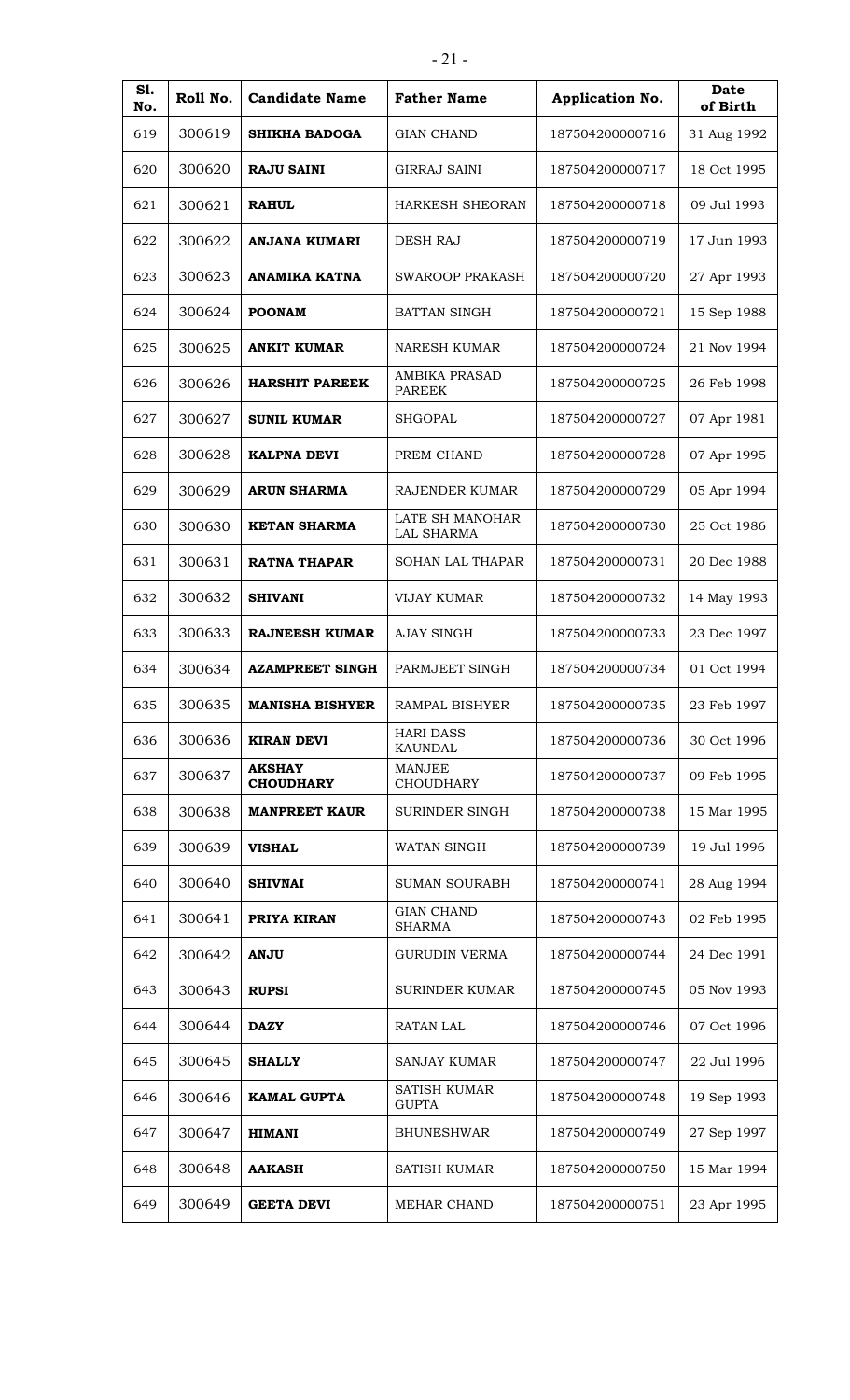| S1.<br>No. | Roll No. | <b>Candidate Name</b>                | <b>Father Name</b>                        | Application No. | Date<br>of Birth |
|------------|----------|--------------------------------------|-------------------------------------------|-----------------|------------------|
| 650        | 300650   | <b>NEELAM DEVI</b>                   | NAND LAL                                  | 187504200000752 | 02 Nov 1986      |
| 651        | 300651   | <b>KRISHNA DEVI</b>                  | <b>TODAR MAL</b>                          | 187504200000753 | 10 Mar 1995      |
| 652        | 300652   | <b>PRAVESH KUMAR</b>                 | MEHAR CHAND                               | 187504200000754 | 06 Jul 1996      |
| 653        | 300653   | <b>DEEPIKA</b>                       | GAGAN SHARMA                              | 187504200000755 | 27 Mar 1980      |
| 654        | 300654   | <b>SONAL CHAUHAN</b>                 | PRADEEP CHAUHAN                           | 187504200000756 | 26 Oct 1992      |
| 655        | 300655   | <b>SHIVAM MISHRA</b>                 | <b>ASHOK MISHRA</b>                       | 187504200000757 | 20 Aug 1997      |
| 656        | 300656   | <b>MAHINDER</b><br><b>NARWAL</b>     | RAJENDER NARWAL                           | 187504200000758 | 07 Aug 1995      |
| 657        | 300657   | <b>HARRY</b>                         | <b>JAGROOP SINGH</b>                      | 187504200000759 | 06 Nov 1995      |
| 658        | 300658   | <b>RESHAM SINGH</b><br><b>MIYAN</b>  | VIRENDRA SINGH<br><b>MIYAN</b>            | 187504200000760 | 30 Oct 1994      |
| 659        | 300659   | <b>POOJA SHARMA</b>                  | <b>GIAN CHAND</b>                         | 187504200000761 | 05 Jan 1995      |
| 660        | 300660   | <b>AARTI SHARMA</b>                  | <b>AJAY KUMAR</b>                         | 187504200000762 | 19 Apr 1992      |
| 661        | 300661   | <b>NAVITA THAKUR</b>                 | CHUNNI LAL                                | 187504200000763 | 29 Aug 1996      |
| 662        | 300662   | <b>JAGRITI THAKUR</b>                | <b>DEVI CHAND</b><br><b>THAKUR</b>        | 187504200000764 | 12 Oct 1997      |
| 663        | 300663   | <b>GEETA DEVI</b>                    | LEELA CHAND                               | 187504200000765 | 05 Oct 1994      |
| 664        | 300664   | <b>VIKRANT</b><br><b>SHRIVASTAVA</b> | <b>RAVI SHANKAR</b><br><b>SHRIVASTAVA</b> | 187504200000766 | 31 Jan 1996      |
| 665        | 300665   | <b>ASHISH PANCHAL</b>                | <b>LEKH RAJ</b>                           | 187504200000767 | 10 Sep 1991      |
| 666        | 300666   | <b>SEEMA KASHYAP</b>                 | <b>BABU RAM</b>                           | 187504200000768 | 30 Jul 1994      |
| 667        | 300667   | <b>ANJU SHARMA</b>                   | SATYA PRAKASH                             | 187504200000769 | 16 Aug 1993      |
| 668        | 300668   | <b>KISHORE KUMAR</b>                 | PRAKASH CHAND                             | 187504200000770 | 22 Oct 1986      |
| 669        | 300669   | <b>PRIYANKA</b>                      | CHANCHAL SINGH                            | 187504200000771 | 26 Sep 1993      |
| 670        | 300670   | <b>RAVISH SAROHA</b>                 | <b>CHANDER BHAN</b>                       | 187504200000772 | 16 Sep 1986      |
| 671        | 300671   | <b>POONAM</b>                        | UDAI VIR SINGH                            | 187504200000773 | 27 Oct 1993      |
| 672        | 300672   | <b>DEEPAK JAIN</b>                   | <b>SUNIL JAIN</b>                         | 187504200000775 | 07 Nov 1992      |
| 673        | 300673   | <b>PREETI</b>                        | <b>ASHOK KUMAR</b>                        | 187504200000776 | 27 Oct 1994      |
| 674        | 300674   | <b>SHANTA SHARMA</b>                 | <b>MAYA DUTT</b><br><b>SHARMA</b>         | 187504200000777 | 25 Jun 1984      |
| 675        | 300675   | <b>RAKESH KUMAR</b>                  | PIYAR SINGH                               | 187504200000778 | 07 May 1990      |
| 676        | 300676   | <b>NITIN KUMAR</b>                   | <b>RAKESH KUMAR</b>                       | 187504200000779 | 17 Jul 1997      |
| 677        | 300677   | <b>SANJEEV KUMAR</b>                 | <b>KARM SINGH</b>                         | 187504200000780 | 15 Apr 1993      |
| 678        | 300678   | <b>VISHAL</b>                        | LT BALBIR DOGRA                           | 187504200000781 | 24 Jul 1997      |
| 679        | 300679   | <b>SHIVANI</b>                       | <b>SUSHIL NAG</b>                         | 187504200000782 | 14 Nov 1990      |
| 680        | 300680   | <b>MANJU</b>                         | <b>PURUSHOTAM</b>                         | 187504200000783 | 25 Oct 1994      |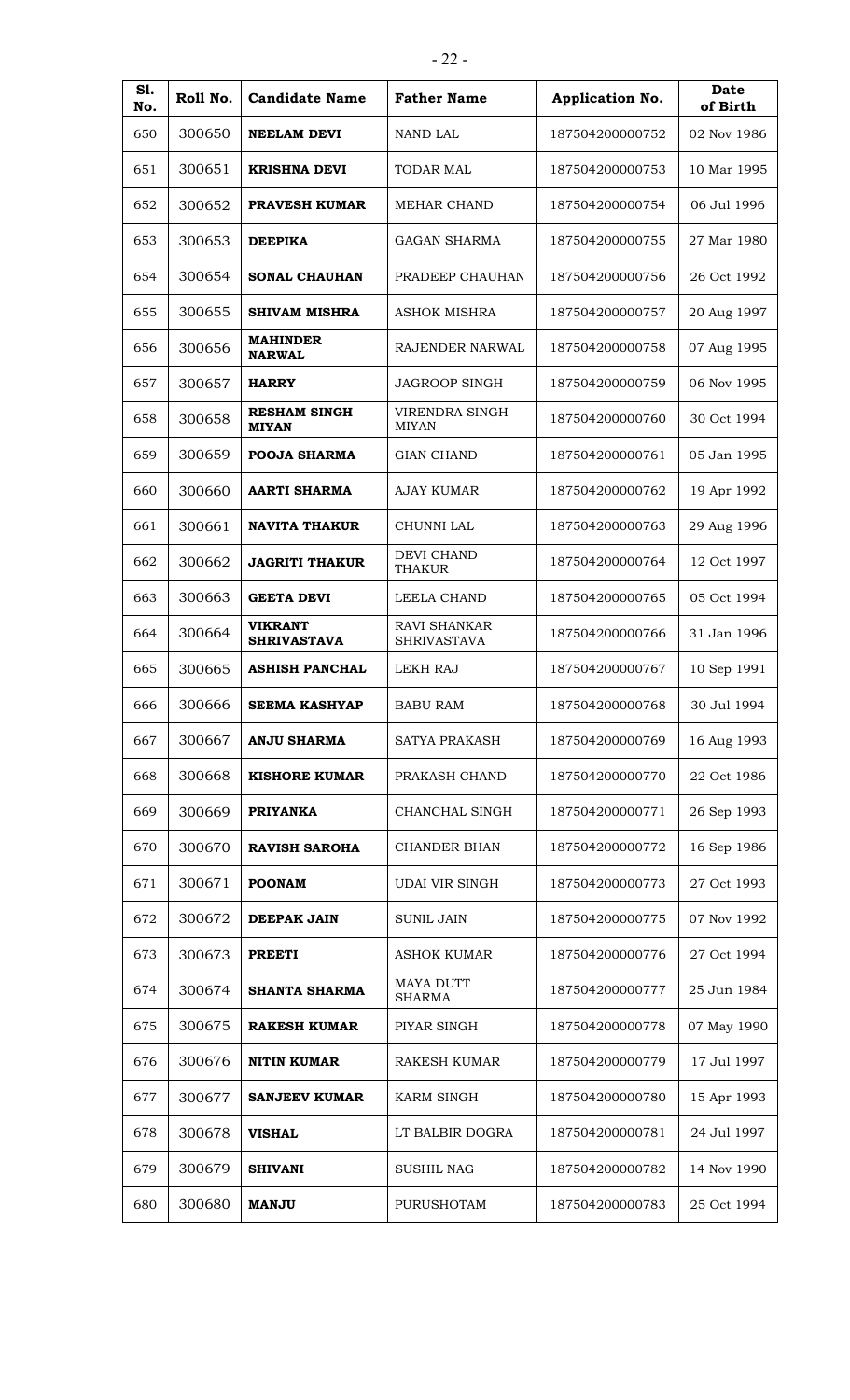| <b>S1.</b><br>No. | Roll No. | <b>Candidate Name</b>               | <b>Father Name</b>                  | Application No. | Date<br>of Birth |
|-------------------|----------|-------------------------------------|-------------------------------------|-----------------|------------------|
| 681               | 300681   | <b>SILKY SUDHA</b>                  | SAHIL SUDHA                         | 187504200000784 | 10 Jun 1993      |
| 682               | 300682   | <b>MOHIT</b>                        | LATE SURAJMAL                       | 187504200000785 | 09 Jun 1996      |
| 683               | 300683   | <b>SAVITA</b>                       | <b>RAJESH</b>                       | 187504200000786 | 05 Mar 1998      |
| 684               | 300684   | <b>CHARUL</b>                       | DAYA RAM SINGH                      | 187504200000787 | 02 Apr 1996      |
| 685               | 300685   | <b>KIRAN RANI</b>                   | <b>JAGDISH CHANDER</b>              | 187504200000788 | 29 Dec 1995      |
| 686               | 300686   | <b>SHALINI KASHYAP</b>              | <b>GOPI CHAND</b>                   | 187504200000789 | 10 Jan 1998      |
| 687               | 300687   | <b>REKHA KHACHI</b>                 | <b>AMAR SINGH</b>                   | 187504200000790 | 12 Mar 1992      |
| 688               | 300688   | <b>MANJIT SINGH</b>                 | SATBIR SINGH                        | 187504200000791 | 28 Dec 1989      |
| 689               | 300689   | <b>ABHAY SINGH</b><br><b>KHALSA</b> | SURINDER SINGH<br><b>KHALSA</b>     | 187504200000792 | 04 Apr 1994      |
| 690               | 300690   | <b>DEEPAK GUPTA</b>                 | <b>SATISH KUMAR</b><br><b>GUPTA</b> | 187504200000793 | 19 Sep 1993      |
| 691               | 300691   | <b>DHEERAJ VERMA</b>                | <b>SURESH VERMA</b>                 | 187504200000794 | 09 Apr 1997      |
| 692               | 300692   | <b>POOJA DEVI</b>                   | KARAMVIR SINGH                      | 187504200000795 | 12 Jun 1988      |
| 693               | 300693   | <b>SHUBHAM</b>                      | <b>DHARAMJEET</b><br><b>SINGH</b>   | 187504200000796 | 22 Jun 1997      |
| 694               | 300694   | <b>INDERJEET SINGH</b>              | HARJEET SINGH                       | 187504200000797 | 12 Jun 1991      |
| 695               | 300695   | <b>NISHA</b>                        | <b>SHYAM LAL</b>                    | 187504200000798 | 12 Dec 1992      |
| 696               | 300696   | <b>SAMEER SHARMA</b>                | <b>SUMAN KUMAR</b>                  | 187504200000799 | 25 Apr 1989      |
| 697               | 300697   | <b>ASHISH RANJAN</b>                | OM PRAKASH<br><b>SHARMA</b>         | 187504200000801 | 11 Jul 1997      |
| 698               | 300698   | <b>DIWAKAR SHUKLA</b>               | <b>LAXMI SHANKAR</b><br>SHUKLA      | 187504200000802 | 05 Mar 1997      |
| 699               | 300699   | <b>BHARTI</b>                       | <b>HEERA LAL</b>                    | 187504200000803 | 19 Jul 1997      |
| 700               | 300700   | <b>MANISHA SHARMA</b>               | <b>KHEM RAJ</b>                     | 187504200000804 | 12 Jul 1994      |
| 701               | 300701   | <b>SAURAV PATHANIA</b>              | <b>SH HANS RAJ</b>                  | 187504200000805 | 27 Sep 1996      |
| 702               | 300702   | <b>JAIVANTI DEVI</b>                | <b>BALBIR SINGH</b>                 | 187504200000806 | 04 Dec 1989      |
| 703               | 300703   | <b>SANDEEP</b>                      | <b>BALDEV RAJ</b>                   | 187504200000807 | 01 Jan 1993      |
| 704               | 300704   | <b>GAURAV KUMAR</b>                 | <b>JITENDRA SINGH</b>               | 187504200000808 | 04 Oct 1995      |
| 705               | 300705   | <b>NIDHI</b>                        | <b>SUNIL KUMAR</b>                  | 187504200000809 | 03 Mar 1994      |
| 706               | 300706   | <b>SACHIN KUMAR</b>                 | <b>ANIL KUMAR</b>                   | 187504200000810 | 25 Dec 1996      |
| 707               | 300707   | <b>MOHIT MEHRA</b>                  | NAND KISHORE<br><b>MEHRA</b>        | 187504200000812 | 12 Aug 1991      |
| 708               | 300708   | PRIYANKA THAKUR                     | <b>SH HANS RAJ</b>                  | 187504200000813 | 15 Aug 1994      |
| 709               | 300709   | <b>ANKITA NEGI</b>                  | <b>JAGAT SINGH NEGI</b>             | 187504200000814 | 10 Aug 1996      |
| 710               | 300710   | <b>SANDEEP KAUR</b>                 | <b>BALI RAM HARI</b>                | 187504200000815 | 02 Mar 1987      |
| 711               | 300711   | <b>NAVDEEP SINGH</b>                | <b>INDRAJ KUMAR</b>                 | 187504200000816 | 26 Nov 1993      |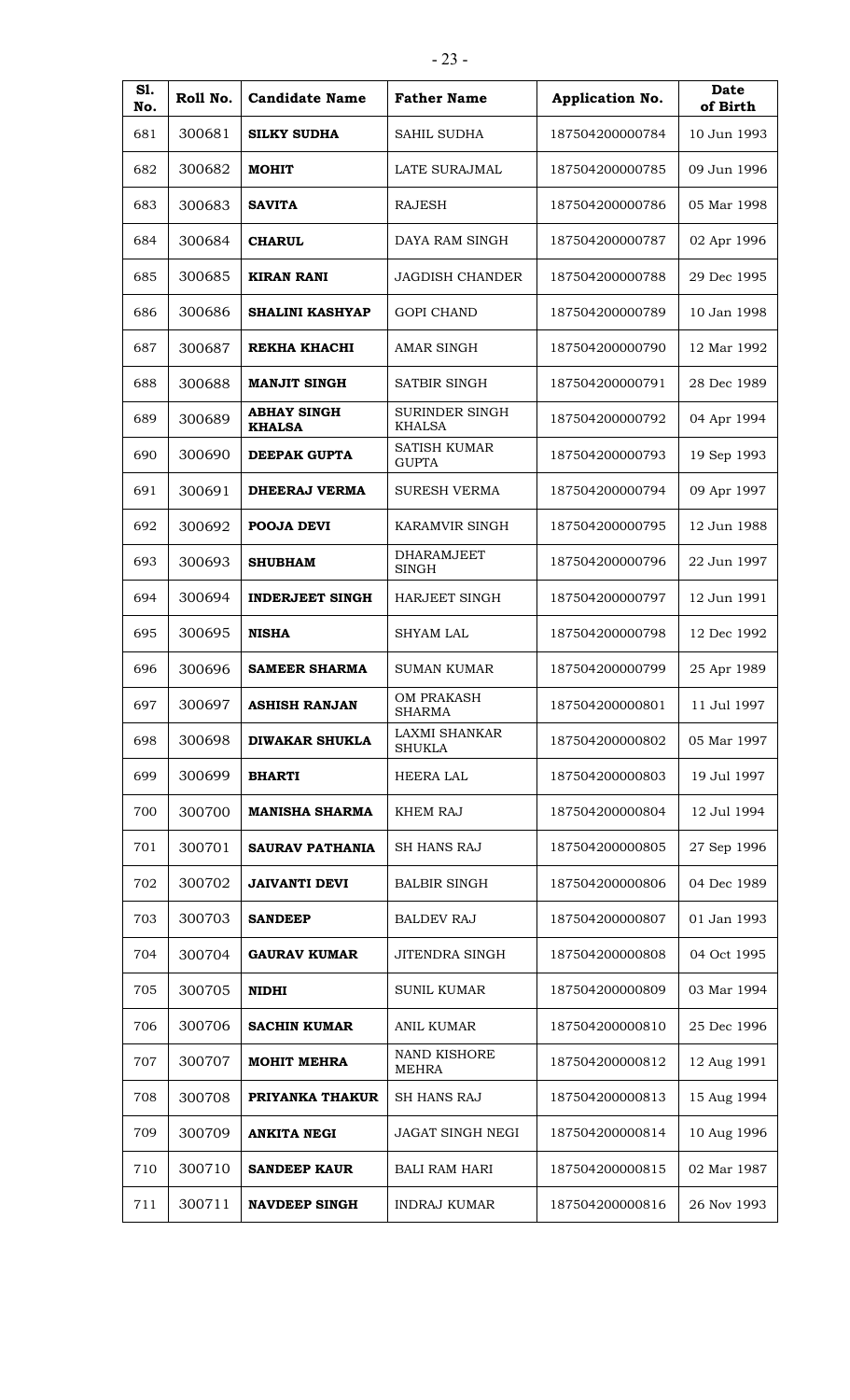| S1.<br>No. | Roll No. | <b>Candidate Name</b>            | <b>Father Name</b>                     | Application No. | Date<br>of Birth |
|------------|----------|----------------------------------|----------------------------------------|-----------------|------------------|
| 712        | 300712   | <b>NEHA</b>                      | <b>MAL RAM</b><br><b>BHARDWAJ</b>      | 187504200000817 | 24 Jan 1990      |
| 713        | 300713   | <b>SHUBHAM CHAND</b>             | PURAN CHAND                            | 187504200000818 | 21 Nov 1997      |
| 714        | 300714   | <b>USHA SHARMA</b>               | W/O SANJEEV<br><b>KUMAR</b>            | 187504200000819 | 19 Feb 1991      |
| 715        | 300715   | <b>AKHIL SHARMA</b>              | <b>ANANT RAM</b><br><b>SHARMA</b>      | 187504200000820 | 30 Jan 1986      |
| 716        | 300716   | <b>DIPTI SHARMA</b>              | <b>JOGINDER SHARMA</b>                 | 187504200000821 | 07 Jun 1991      |
| 717        | 300717   | <b>JASVEER SINGH</b>             | RATTAN SINGH                           | 187504200000822 | 14 Dec 1996      |
| 718        | 300718   | <b>TARUN SHARMA</b>              | <b>HARISH CHANDER</b><br><b>SHARMA</b> | 187504200000823 | 10 Oct 1991      |
| 719        | 300719   | <b>KAMLESH KUMAR</b>             | <b>SH HUKAM CHAND</b>                  | 187504200000824 | 20 Apr 1991      |
| 720        | 300720   | PALLAVI SHARMA                   | YOGENDER SHARMA                        | 187504200000825 | 25 Feb 1997      |
| 721        | 300721   | <b>AKSHAT JOHARI</b>             | <b>ARVIND JOHARI</b>                   | 187504200000826 | 10 Aug 1997      |
| 722        | 300722   | <b>ANKUSH KONDAL</b>             | <b>JOGINDER SINGH</b>                  | 187504200000827 | 11 Aug 1993      |
| 723        | 300723   | <b>CHANDKALI</b>                 | <b>RAMBARAN</b>                        | 187504200000828 | 15 Jul 1990      |
| 724        | 300724   | <b>RUPINDER SINGH</b>            | RANDHIR SINGH                          | 187504200000830 | 16 Aug 1997      |
| 725        | 300725   | DEEPAK BHATEJA                   | <b>MADAN LAL</b>                       | 187504200000831 | 24 Dec 1992      |
| 726        | 300726   | <b>MAMTA RANI</b>                | KARAM CHAND                            | 187504200000832 | 18 Oct 1983      |
| 727        | 300727   | <b>AKSHAY KUMAR</b>              | <b>SURENDER SINGH</b>                  | 187504200000833 | 04 Jun 1993      |
| 728        | 300728   | <b>ROHIN</b><br><b>CHAUDHARY</b> | <b>KULDEEP</b><br><b>CHOUDHARY</b>     | 187504200000834 | 11 Jul 1991      |
| 729        | 300729   | <b>RAJAT</b><br><b>CHOUDHARY</b> | <b>GANESH DUTT</b>                     | 187504200000835 | 27 Sep 1995      |
| 730        | 300730   | PRASHANT KUMAR                   | UMESH CHAND                            | 187504200000837 | 09 Nov 1993      |
| 731        | 300731   | PANKAJ RANA                      | <b>BALDEEP SINGH</b>                   | 187504200000838 | 13 May 1994      |
| 732        | 300732   | <b>HARPREET KAUR</b>             | <b>RAJINDER SINGH</b>                  | 187504200000839 | 22 Apr 1995      |
| 733        | 300733   | <b>GEETANJALI</b>                | <b>RAJ KUMAR</b>                       | 187504200000840 | 17 Feb 1996      |
| 734        | 300734   | <b>ABHINEET KUMAR</b>            | <b>ASHOK KUMAR</b>                     | 187504200000841 | 17 Sep 1992      |
| 735        | 300735   | <b>RANJANA</b>                   | <b>MAST RAM</b>                        | 187504200000842 | 23 Jan 1995      |
| 736        | 300736   | <b>AVTAR CHAND</b>               | <b>RAM KARAN</b>                       | 187504200000844 | 15 Mar 1990      |
| 737        | 300737   | <b>LALITA</b>                    | <b>UDAY RAJ</b>                        | 187504200000845 | 14 Jun 1995      |
| 738        | 300738   | <b>BHAWANA</b>                   | SH ANAND SINGH                         | 187504200000846 | 22 Apr 1992      |
| 739        | 300739   | <b>POONAM RANI</b>               | <b>GULAB SINGH</b>                     | 187504200000847 | 12 Mar 1996      |
| 740        | 300740   | <b>NEERAJ KUMAR</b>              | SURINDER SINGH                         | 187504200000848 | 24 Apr 1995      |
| 741        | 300741   | <b>AMITA</b>                     | LAL SINGH VERMA                        | 187504200000850 | 27 Feb 1991      |
| 742        | 300742   | <b>USHA RANI</b>                 | CHHOTU RAM                             | 187504200000851 | 18 Mar 1996      |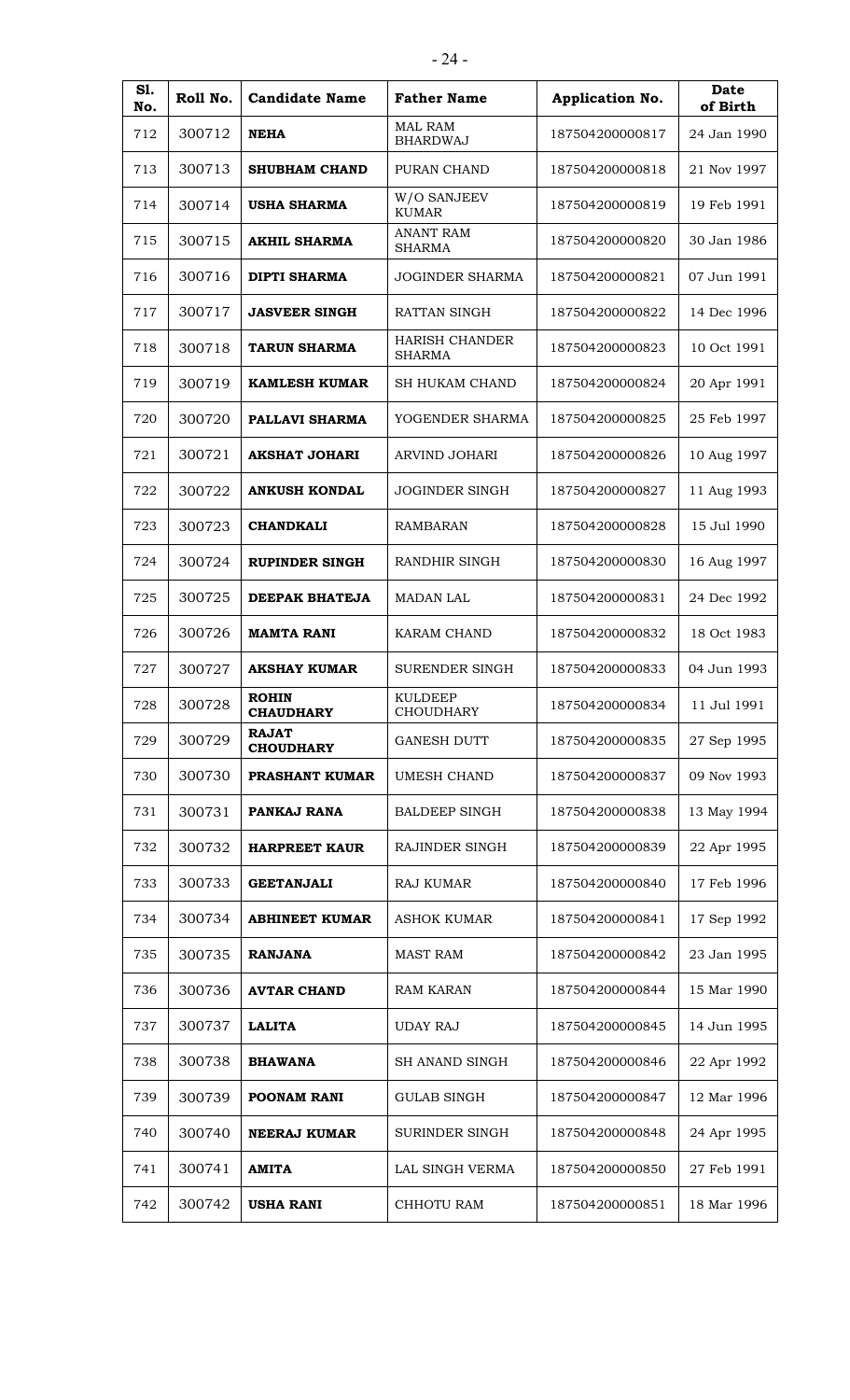| S1.<br>No. | Roll No. | <b>Candidate Name</b>                 | <b>Father Name</b>                   | <b>Application No.</b> | Date<br>of Birth |
|------------|----------|---------------------------------------|--------------------------------------|------------------------|------------------|
| 743        | 300743   | <b>REENA BEGUM</b>                    | AZIM MOHD                            | 187504200000852        | 18 Dec 1992      |
| 744        | 300744   | ASHA RANI                             | SANJHA RAM                           | 187504200000853        | 08 Aug 1994      |
| 745        | 300745   | <b>MONIKA ASOPA</b>                   | RAJENDRA ASOPA                       | 187504200000854        | 09 Oct 1991      |
| 746        | 300746   | <b>JYOTI</b>                          | <b>RAM KUMAR</b>                     | 187504200000855        | 22 Aug 1996      |
| 747        | 300747   | <b>SEEMA DEVI</b>                     | JAGAT RAM                            | 187504200000856        | 06 Jun 1978      |
| 748        | 300748   | <b>DIKSHA</b>                         | PARMA NAND                           | 187504200000857        | 16 Mar 1997      |
| 749        | 300749   | <b>POOJA ASOPA</b>                    | RAJENDRA ASOPA                       | 187504200000858        | 09 Nov 1996      |
| 750        | 300750   | <b>AMIT GOPAL</b>                     | <b>JAI GOPAL SHARMA</b>              | 187504200000859        | 06 Jun 1990      |
| 751        | 300751   | <b>AMIT CHAND</b><br><b>RAMOLA</b>    | <b>SOHAN CHAND</b><br>RAMOLA         | 187504200000860        | 05 Dec 1993      |
| 752        | 300752   | <b>AMAN KOHLI</b>                     | <b>SUNIL KUMAR</b>                   | 187504200000861        | 12 Jun 1996      |
| 753        | 300753   | NEERAJ PATHANIA                       | <b>SUBHASH CHAND</b>                 | 187504200000862        | 18 Nov 1990      |
| 754        | 300754   | <b>VARINDER SINGH</b>                 | KARAM SINGH                          | 187504200000863        | 31 Mar 1983      |
| 755        | 300755   | JATIN DHAMIJA                         | <b>OM PARKASH</b><br><b>DHAMIJA</b>  | 187504200000864        | 03 Oct 1995      |
| 756        | 300756   | <b>KUNAL VERMA</b>                    | <b>JANKI DAS</b>                     | 187504200000865        | 28 Jan 1994      |
| 757        | 300757   | <b>NEELAM KUMARI</b><br><b>SHARMA</b> | <b>RAMESH KUMAR</b><br><b>SHARMA</b> | 187504200000866        | 06 Oct 1989      |
| 758        | 300758   | <b>ARNA KUMARI</b>                    | <b>BALDEV SINGH</b>                  | 187504200000867        | 01 Oct 1994      |
| 759        | 300759   | <b>KOMAL</b>                          | <b>JAGDISH KUMAR</b>                 | 187504200000868        | 21 Mar 1995      |
| 760        | 300760   | <b>MAMTA DEVI</b>                     | <b>DURGA SINGH</b>                   | 187504200000869        | 02 Nov 1995      |
| 761        | 300761   | <b>DEEPAK GARG</b>                    | ASHWANI KUMAR                        | 187504200000870        | 14 Jan 1997      |
| 762        | 300762   | <b>AMANDEEP</b>                       | <b>RAJ KUMAR</b>                     | 187504200000871        | 07 Oct 1993      |
| 763        | 300763   | <b>ANJALI</b>                         | <b>GANGA RAM</b><br><b>SAGRAIK</b>   | 187504200000872        | 23 Jan 1992      |
| 764        | 300764   | <b>RAJ RANI</b>                       | DES RAJ                              | 187504200000873        | 25 May 1991      |
| 765        | 300765   | <b>JYOTI</b>                          | <b>RAMESH KUMAR</b>                  | 187504200000875        | 26 Nov 1995      |
| 766        | 300766   | <b>BABLI DEVI</b>                     | <b>NOKH RAM</b>                      | 187504200000876        | 20 Oct 1993      |
| 767        | 300767   | <b>KAVITA</b>                         | PUNEET KUMAR                         | 187504200000877        | 24 Aug 1992      |
| 768        | 300768   | <b>SONIA SHARMA</b>                   | PAWAN KUMAR                          | 187504200000878        | 07 Feb 1982      |
| 769        | 300769   | <b>SATISH</b>                         | <b>CHARAN SINGH</b>                  | 187504200000879        | 03 Jun 1983      |
| 770        | 300770   | <b>RAHUL KUMAR</b>                    | <b>SUNIL DEV PRASAD</b>              | 187504200000880        | 06 Jun 1996      |
| 771        | 300771   | <b>EKTA</b>                           | KAMLESH KUMAR                        | 187504200000881        | 25 Aug 1996      |
| 772        | 300772   | <b>VIKRAM SINGH</b>                   | <b>GURDIAL SINGH</b>                 | 187504200000882        | 17 Jan 1997      |
| 773        | 300773   | <b>NISHARA</b>                        | <b>DILDAR ALI</b>                    | 187504200000883        | 18 Jan 1992      |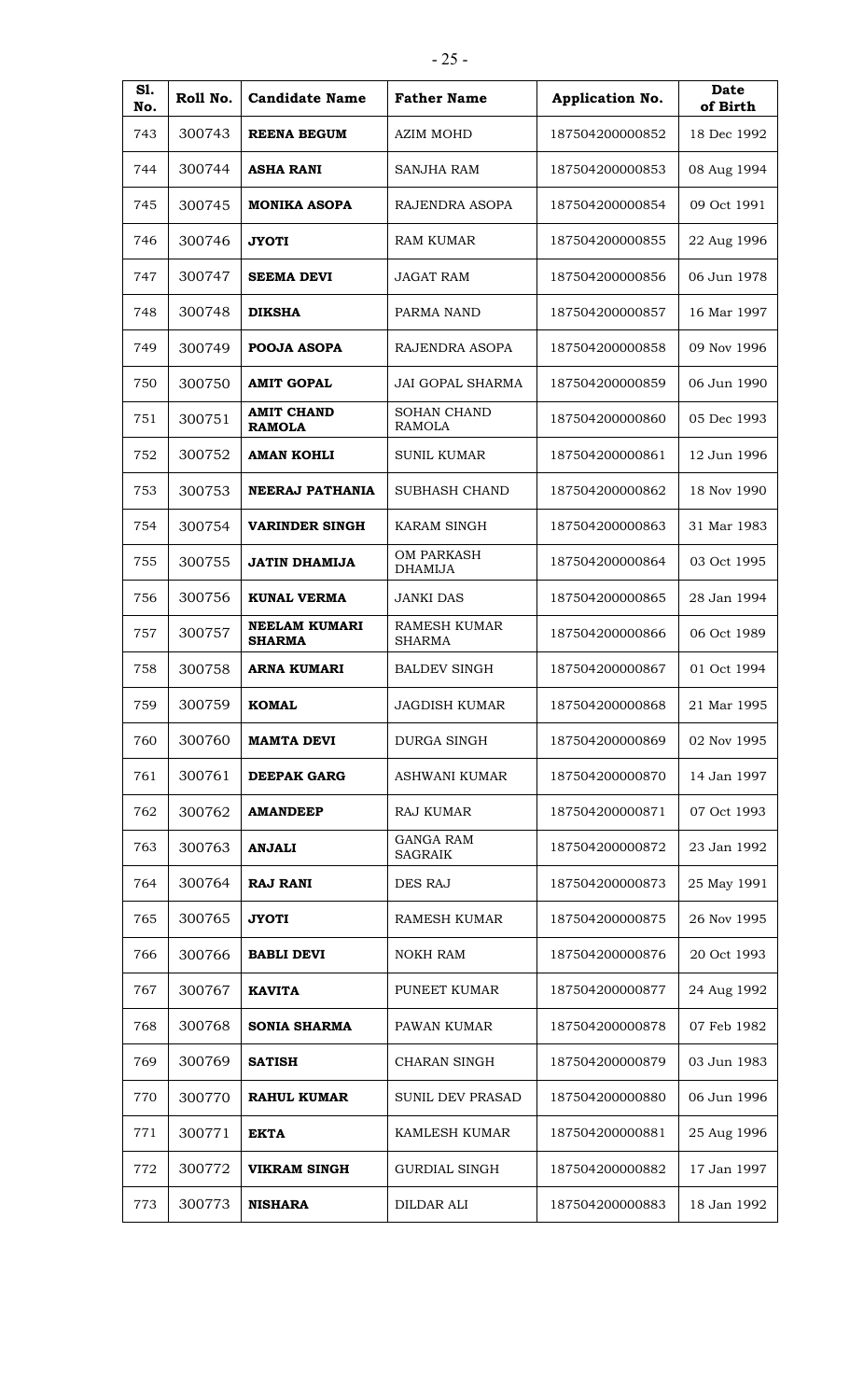| <b>S1.</b><br>No. | Roll No. | <b>Candidate Name</b>              | <b>Father Name</b>                 | Application No. | <b>Date</b><br>of Birth |
|-------------------|----------|------------------------------------|------------------------------------|-----------------|-------------------------|
| 774               | 300774   | <b>VIKRAM SINGH</b>                | <b>SUKDEO SINGH</b>                | 187504200000884 | 10 Mar 1984             |
| 775               | 300775   | <b>SAROJ KUMARI</b>                | TEJ RAM                            | 187504200000885 | 11 Feb 1994             |
| 776               | 300776   | <b>SURYAM TYAGI</b>                | NARENDRA KUMAR<br><b>TYAGI</b>     | 187504200000886 | 17 Mar 1995             |
| 777               | 300777   | <b>BABY CHAWLA</b>                 | SUBHASH CHANDER                    | 187504200000887 | 03 Nov 1994             |
| 778               | 300778   | <b>NIDHI BADHAN</b>                | <b>KARAM CHAND</b>                 | 187504200000888 | 27 Feb 1997             |
| 779               | 300779   | <b>GAYATRI DEVI</b>                | <b>AMAR DUTT</b>                   | 187504200000889 | 03 Jul 1996             |
| 780               | 300780   | <b>HARPREET KAUR</b>               | <b>GURMINDER SINGH</b>             | 187504200000890 | 28 Aug 1997             |
| 781               | 300781   | ROHAN KATARA                       | <b>VISHAVPRIYA</b><br>SHARMA       | 187504200000891 | 05 Jul 1999             |
| 782               | 300782   | <b>AMIT PANWAR</b>                 | <b>JOT SINGH</b>                   | 187504200000892 | 06 Jun 1995             |
| 783               | 300783   | <b>RUPAM KUMARI</b>                | <b>ANIL KUMAR</b><br><b>MISHRA</b> | 187504200000893 | 28 Feb 1997             |
| 784               | 300784   | <b>SANDEEP KUMAR</b><br><b>DAS</b> | SAHDEV RABIDAS                     | 187504200000894 | 27 Dec 1996             |
| 785               | 300785   | <b>SHAHAROOKH</b><br><b>KHAN</b>   | <b>MOHD ASIF</b>                   | 187504200000895 | 10 Feb 1995             |
| 786               | 300786   | <b>SAHIL SHARMA</b>                | RAVI SHARMA                        | 187504200000896 | 20 Feb 1997             |
| 787               | 300787   | <b>SHIVANI DEVI</b>                | <b>DAULAT RAM</b><br><b>SHARMA</b> | 187504200000897 | 15 Apr 1995             |
| 788               | 300788   | <b>DIKSHA</b>                      | TEJ RAM                            | 187504200000898 | 21 Feb 1996             |
| 789               | 300789   | <b>TARUN SHARMA</b>                | <b>RAVI SHARMA</b>                 | 187504200000900 | 10 Aug 1994             |
| 790               | 300790   | <b>SHIVANI</b>                     | DEEPAK KUMAR                       | 187504200000901 | 21 Apr 1989             |
| 791               | 300791   | <b>MITHILESH KUMAR</b>             | RAJENDRA MEHTA                     | 187504200000902 | 18 Jan 1996             |
| 792               | 300792   | <b>SANGEETA VERMA</b>              | <b>CHET RAM</b>                    | 187504200000904 | 25 Sep 1996             |
| 793               | 300793   | PREETI DEVI                        | DALIP SINGH                        | 187504200000906 | 28 Aug 1992             |
| 794               | 300794   | <b>KUSHAL</b>                      | <b>VIRENDER SINGH</b>              | 187504200000908 | 13 Oct 1993             |
| 795               | 300795   | <b>WASIM AKRAM</b>                 | MOHAMMAD RAFI                      | 187504200000909 | 12 Jan 1997             |
| 796               | 300796   | <b>MANJU RANI</b>                  | RAVINDER SINGH                     | 187504200000910 | 04 Mar 1993             |
| 797               | 300797   | <b>ALKA RANI</b>                   | <b>SHYAM LAL</b>                   | 187504200000911 | 10 Jan 1990             |
| 798               | 300798   | <b>SRAVAN ANAGANI</b>              | VENKATA NARAYANA<br>ANAGANI        | 187504200000912 | 10 Aug 1994             |
| 799               | 300799   | <b>DIKSHA</b>                      | <b>SHYAM LAL</b>                   | 187504200000913 | 04 Apr 1996             |
| 800               | 300800   | <b>NAVEEN KUMAR</b>                | <b>BRIJ LAL</b>                    | 187504200000915 | 19 Aug 1991             |
| 801               | 300801   | <b>SHUBHAM</b>                     | DHARAM SINGH                       | 187504200000916 | 01 Feb 1997             |
| 802               | 300802   | <b>AARTI</b>                       | <b>SANTOSH</b><br><b>BARANWAL</b>  | 187504200000918 | 11 Mar 1982             |
| 803               | 300803   | <b>CHETNA SHARMA</b>               | PRAKASH CHAND                      | 187504200000919 | 14 Mar 1994             |
| 804               | 300804   | <b>SUBHASH KUMAR</b>               | MUNNI LAL                          | 187504200000920 | 10 Apr 1981             |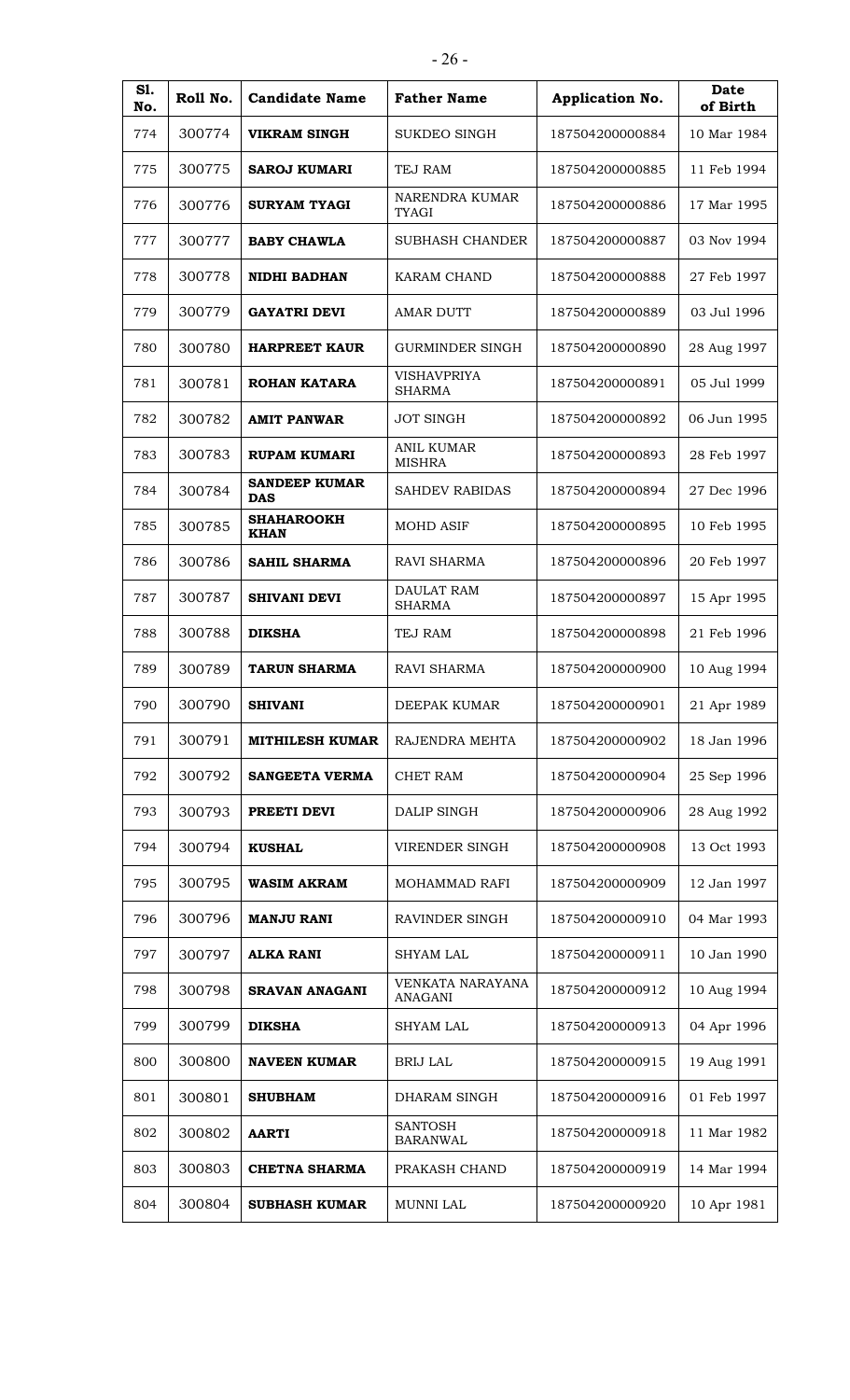| S1.<br>No. | Roll No. | <b>Candidate Name</b>                                     | <b>Father Name</b>                                 | Application No. | <b>Date</b><br>of Birth |
|------------|----------|-----------------------------------------------------------|----------------------------------------------------|-----------------|-------------------------|
| 805        | 300805   | <b>AJAY KUMAR</b>                                         | DHARAM CHAND                                       | 187504200000921 | 14 Mar 1997             |
| 806        | 300806   | <b>ROHIT SOOD</b>                                         | SATPAL SOOD                                        | 187504200000922 | 15 Feb 1996             |
| 807        | 300807   | <b>BABITA</b>                                             | <b>SURESH CHANDER</b>                              | 187504200000923 | 21 Dec 1994             |
| 808        | 300808   | <b>SARITA</b>                                             | RAMPAL KHARAB                                      | 187504200000924 | 20 Jan 1991             |
| 809        | 300809   | <b>VAGHELA</b><br><b>MAYURSINH</b><br><b>MAHENDRASINH</b> | MAHENDRASINH<br><b>DOLATSINH</b><br><b>VAGHELA</b> | 187504200000925 | 29 Dec 1996             |
| 810        | 300810   | <b>NEHA BOHTRA</b>                                        | <b>RAMESH SINGH</b>                                | 187504200000926 | 23 Sep 1992             |
| 811        | 300811   | <b>LAV KUMAR</b>                                          | <b>RAM SURESH</b><br><b>SHARMA</b>                 | 187504200000927 | 15 Jan 1991             |
| 812        | 300812   | <b>RAJNISHA RANI</b>                                      | <b>CHANAN SINGH</b>                                | 187504200000928 | 23 Jul 1995             |
| 813        | 300813   | <b>AMBIKA</b>                                             | <b>GEETA RAM</b>                                   | 187504200000929 | 13 May 1997             |
| 814        | 300814   | <b>SHEETAL KUMARI</b>                                     | <b>SURENDER SINGH</b>                              | 187504200000930 | 29 Sep 1995             |
| 815        | 300815   | <b>VAISHALI</b>                                           | <b>ASHOK KUMAR</b>                                 | 187504200000931 | 07 May 1990             |
| 816        | 300816   | <b>MEENAKSHI</b>                                          | PARVEEN KUMAR                                      | 187504200000932 | 19 Nov 1979             |
| 817        | 300817   | JYOTI RANKAWAT                                            | <b>PUSARAM</b><br><b>RANKAWAT</b>                  | 187504200000933 | 24 Apr 1992             |
| 818        | 300818   | <b>DALJEET KAUR</b>                                       | <b>GURDARSHAN</b><br><b>SINGH</b>                  | 187504200000934 | 10 Mar 1998             |
| 819        | 300819   | <b>JAGRITI THAKUR</b>                                     | <b>KESAR SINGH</b>                                 | 187504200000935 | 28 Feb 1997             |
| 820        | 300820   | TANUJA CHANDEL                                            | <b>CHET RAM</b><br><b>CHANDEL</b>                  | 187504200000936 | 10 Mar 1992             |
| 821        | 300821   | <b>GAURAV</b><br><b>SRIVASTAVA</b>                        | <b>CHANDRA BHUSHAN</b><br>LAL SRIVASTAVA           | 187504200000937 | 30 Jun 1991             |
| 822        | 300822   | <b>SANDEEP KAUR</b>                                       | <b>GURCHARAN SINGH</b>                             | 187504200000938 | 24 Oct 1995             |
| 823        | 300823   | <b>RAHUL SINGH NEGI</b>                                   | VIRENDRA SINGH<br>NEGI                             | 187504200000939 | 09 Nov 1992             |
| 824        | 300824   | <b>JYOTI THAKUR</b>                                       | <b>HARI RAM THAKUR</b>                             | 187504200000940 | 26 Nov 1996             |
| 825        | 300825   | <b>DEEPAK</b>                                             | DATTA RAM                                          | 187504200000941 | 27 Nov 1989             |
| 826        | 300826   | <b>MOHIT</b>                                              | <b>SOM DUTT DHIMAN</b>                             | 187504200000942 | 13 Aug 1992             |
| 827        | 300827   | <b>GEETA</b>                                              | <b>RAJPAL</b>                                      | 187504200000943 | 27 Dec 1996             |
| 828        | 300828   | <b>SURAIYA MONGA</b>                                      | PREM KUMAR                                         | 187504200000944 | 29 Jul 1991             |
| 829        | 300829   | <b>KANCHAN</b>                                            | <b>GULSHAN KUMAR</b><br><b>SHARMA</b>              | 187504200000945 | 29 Jun 1998             |
| 830        | 300830   | <b>KALPANA</b>                                            | KHAJAN SINGH                                       | 187504200000946 | 11 Feb 1997             |
| 831        | 300831   | <b>SANJAY SINGH</b>                                       | PUSHKAR SINGH<br><b>CHAUHAN</b>                    | 187504200000948 | 05 Apr 1992             |
| 832        | 300832   | <b>PRIYANKA</b><br><b>CHOUDHARY</b>                       | <b>JAISI RAM</b>                                   | 187504200000949 | 09 Oct 1997             |
| 833        | 300833   | <b>AKSHAY SHARMA</b>                                      | TILAK RAJ SHARMA                                   | 187504200000950 | 21 Dec 1994             |
| 834        | 300834   | <b>BHUMIKA</b>                                            | DAYA NAND                                          | 187504200000951 | 03 Jul 1993             |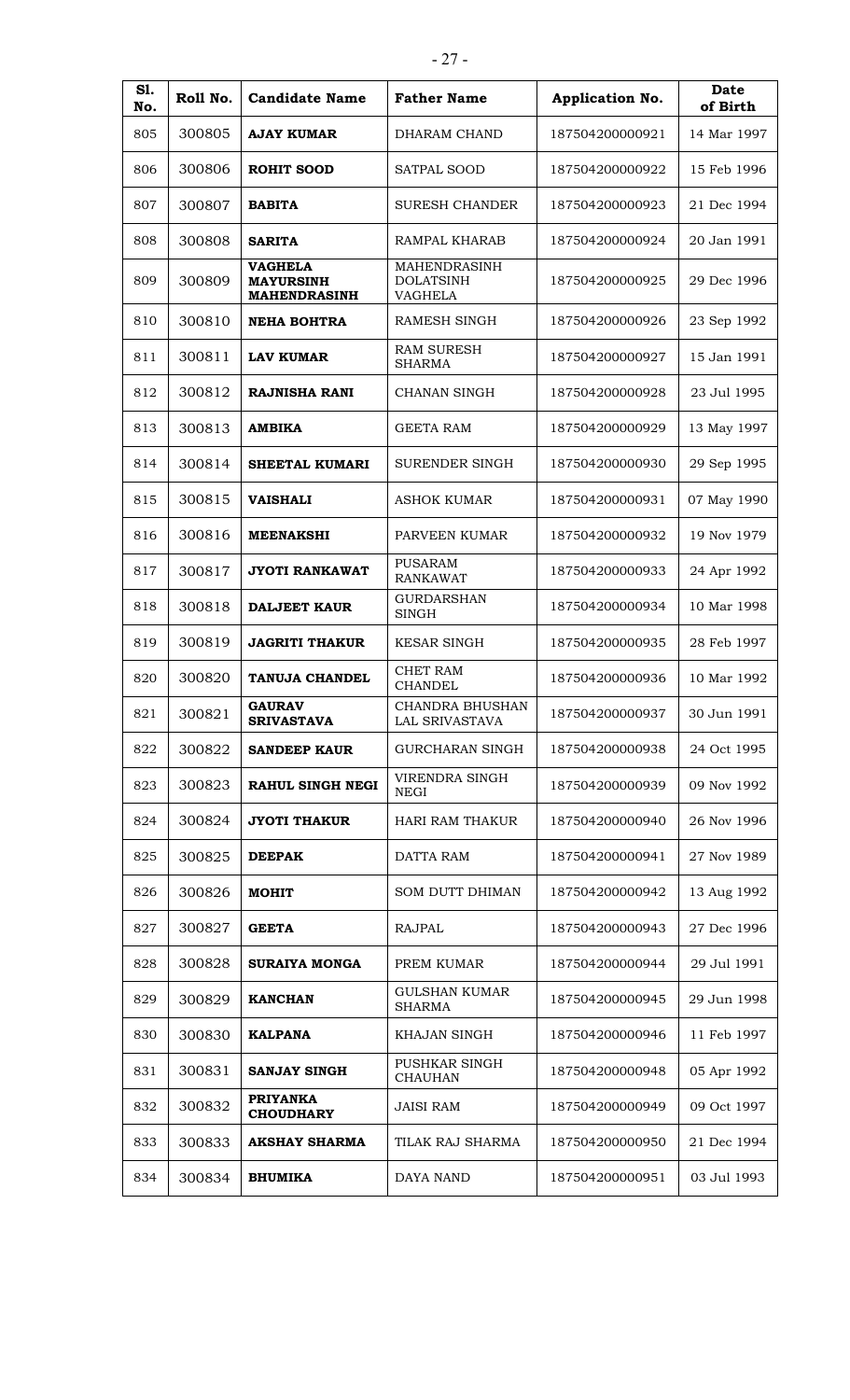| S1.<br>No. | Roll No. | <b>Candidate Name</b>                   | <b>Father Name</b>                       | Application No. | <b>Date</b><br>of Birth |
|------------|----------|-----------------------------------------|------------------------------------------|-----------------|-------------------------|
| 835        | 300835   | PRIYA GUPTA                             | <b>KRISHAN GOPAL</b><br><b>GUPTA</b>     | 187504200000952 | 31 Jan 1994             |
| 836        | 300836   | <b>ANANDITA KUMARI</b>                  | <b>DINESH SAW</b>                        | 187504200000953 | 21 Nov 1996             |
| 837        | 300837   | <b>HEMANT</b>                           | HARVINDER TANEJA                         | 187504200000954 | 01 Apr 1992             |
| 838        | 300838   | <b>SHAASHWAT SINGH</b><br><b>JAMWAL</b> | <b>GOPAL SINGH</b><br><b>JAMWAL</b>      | 187504200000955 | 26 Aug 1993             |
| 839        | 300839   | <b>GEETA</b><br><b>CHAUDHARY</b>        | <b>LACHMAN SINGH</b><br><b>CHAUDHARY</b> | 187504200000957 | 10 Dec 1987             |
| 840        | 300840   | <b>BABITA GAUTAM</b>                    | <b>JAI PRAKASH</b>                       | 187504200000958 | 05 Dec 1987             |
| 841        | 300841   | <b>MEENAKSHI</b>                        | <b>OM PRAKASH</b><br><b>SHARMA</b>       | 187504200000959 | 14 Nov 1988             |
| 842        | 300842   | <b>AMAN KUMAR</b>                       | PAWAN KUMAR                              | 187504200000960 | 15 Sep 1996             |
| 843        | 300843   | <b>HITESH KUMARI</b>                    | <b>MAHESH CHAND</b>                      | 187504200000961 | 08 Mar 1990             |
| 844        | 300844   | <b>KOMAL</b>                            | <b>HARBANS LAL</b>                       | 187504200000962 | 30 Jun 1993             |
| 845        | 300845   | <b>ROHIT PURI</b>                       | VIJAY KUMAR PURI                         | 187504200000964 | 17 Feb 1993             |
| 846        | 300846   | <b>SUNNY CHUHAN</b>                     | <b>GIAN CHAND</b>                        | 187504200000965 | 04 Jul 1993             |
| 847        | 300847   | <b>GURPREET SAINI</b>                   | THAKUR SINGH<br><b>SAINI</b>             | 187504200000966 | 31 Oct 1991             |
| 848        | 300848   | <b>RAMANDEEP KAUR</b>                   | DARSHAN SINGH                            | 187504200000967 | 05 May 1996             |
| 849        | 300849   | <b>MOHIT THAKUR</b>                     | <b>KAMAL KISHORE</b>                     | 187504200000968 | 25 Feb 1991             |
| 850        | 300850   | <b>POONAM THAKUR</b>                    | <b>ISHWAR SINGH</b>                      | 187504200000969 | 04 Feb 1996             |
| 851        | 300851   | POOJA RAWAT                             | TARA SINGH RAWAT                         | 187504200000970 | 18 Jun 1989             |
| 852        | 300852   | <b>SAPANA SHARMA</b>                    | TARA DUTT                                | 187504200000971 | 11 Mar 1994             |
| 853        | 300853   | <b>SATVINDER</b><br><b>КАТОСН</b>       | KULDEEP CHAND<br><b>KATOCH</b>           | 187504200000972 | 06 Jul 1985             |
| 854        | 300854   | <b>AMIT</b>                             | <b>RAM SAWROOP</b>                       | 187504200000973 | 22 Aug 1994             |
| 855        | 300855   | <b>JAYANT</b>                           | <b>SURINDER PAL</b>                      | 187504200000974 | 29 Oct 1994             |
| 856        | 300856   | <b>RAVEEN KUMAR</b>                     | LEKH RAM                                 | 187504200000975 | 27 Jun 1996             |
| 857        | 300857   | <b>SAKSHI</b>                           | PREM SINGH                               | 187504200000976 | 18 Aug 1995             |
| 858        | 300858   | <b>NISHA DEVI</b>                       | KISHAN CHAND                             | 187504200000977 | 10 Jan 1997             |
| 859        | 300859   | <b>MOHIT</b>                            | NAND KISHORE                             | 187504200000978 | 25 Jul 1997             |
| 860        | 300860   | <b>MOHIT DHIMAN</b>                     | NIRAM PAL DHIMAN                         | 187504200000979 | 15 Jan 1998             |
| 861        | 300861   | <b>ANITA</b>                            | <b>MAHESH KUMAR</b>                      | 187504200000981 | 23 Sep 1994             |
| 862        | 300862   | URMILA KUMARI                           | <b>SHYAM LAL</b>                         | 187504200000982 | 21 Apr 1996             |
| 863        | 300863   | <b>ANITA</b>                            | <b>NARESH KUMAR</b>                      | 187504200000983 | 04 Mar 1990             |
| 864        | 300864   | <b>VINOD PANWAR</b>                     | PARTAP SINGH                             | 187504200000984 | 23 Nov 1987             |
| 865        | 300865   | <b>RAVI</b>                             | <b>AMAR DEV</b>                          | 187504200000985 | 15 Oct 1996             |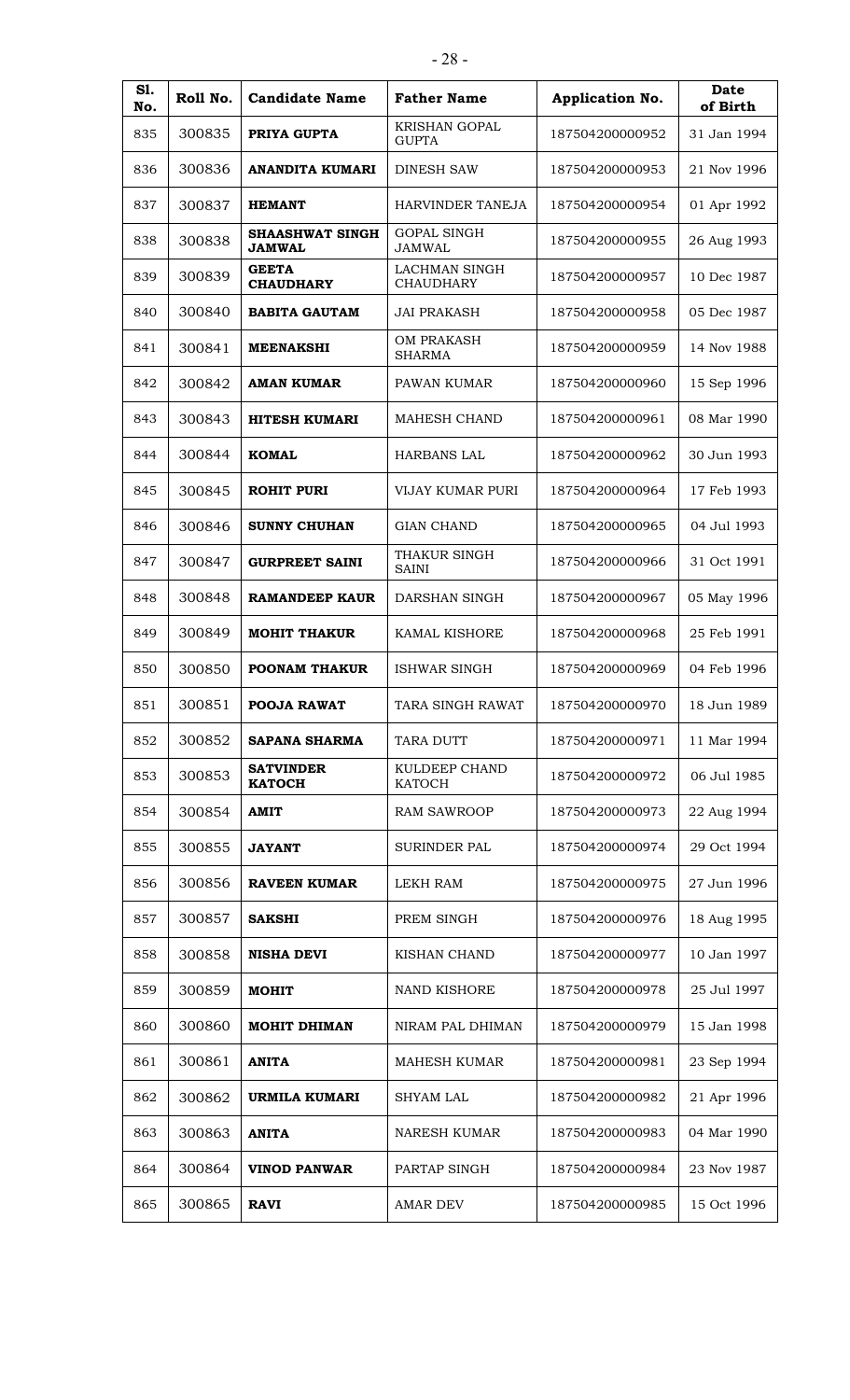| S1.<br>No. | Roll No. | <b>Candidate Name</b>           | <b>Father Name</b>                  | Application No. | Date<br>of Birth |
|------------|----------|---------------------------------|-------------------------------------|-----------------|------------------|
| 866        | 300866   | <b>MANOJ KUMAR</b>              | <b>SANT LAL</b>                     | 187504200000986 | 10 Jul 1993      |
| 867        | 300867   | <b>GAUTAM RAM</b>               | PRAKASH CHAND                       | 187504200000987 | 01 May 1991      |
| 868        | 300868   | <b>CHANDER KANTA</b>            | TEJ RAM SHARMA                      | 187504200000988 | 11 Dec 1983      |
| 869        | 300869   | DIKSHA SHARMA                   | <b>SH KAMLA NAND</b>                | 187504200000989 | 16 Jul 1995      |
| 870        | 300870   | <b>JIGYASHU SHARMA</b>          | <b>AJAY SHARMA</b>                  | 187504200000990 | 09 Jan 1997      |
| 871        | 300871   | <b>DIXA</b>                     | <b>AMAR NATH</b>                    | 187504200000991 | 19 Nov 1993      |
| 872        | 300872   | <b>RENUKA</b>                   | <b>SATISH KUMAR</b>                 | 187504200000992 | 15 Mar 1990      |
| 873        | 300873   | <b>RANVIR SINGH</b>             | <b>BHIM SINGH</b>                   | 187504200000993 | 06 Feb 1991      |
| 874        | 300874   | <b>AJAY KUMAR</b>               | RAJ KUMAR                           | 187504200000994 | 16 Aug 1993      |
| 875        | 300875   | <b>ASHISH TANWAR</b>            | <b>OM PRAKASH</b>                   | 187504200000995 | 28 Jul 1996      |
| 876        | 300876   | PRITAM PAWAR                    | KHUSHAL SINGH                       | 187504200000996 | 21 Jul 1996      |
| 877        | 300877   | <b>VANDANA THAKUR</b>           | <b>HARDEV SINGH</b>                 | 187504200000997 | 01 May 1995      |
| 878        | 300878   | <b>SANJAY RAVISH</b>            | DALVIR SINGH                        | 187504200000998 | 10 Aug 1993      |
| 879        | 300879   | <b>PARVESH</b>                  | <b>KULDEEP</b>                      | 187504200000999 | 14 Jan 1999      |
| 880        | 300880   | <b>RITU SHARMA</b>              | RAKESH KUMAR                        | 187504200001000 | 01 Aug 1993      |
| 881        | 300881   | <b>JYOTI</b>                    | <b>JAGDISH</b>                      | 187504200001001 | 15 Nov 1994      |
| 882        | 300882   | <b>HARSH JASROTIA</b>           | SH SARLOCHAN<br><b>SINGH</b>        | 187504200001003 | 26 Feb 1991      |
| 883        | 300883   | <b>ASLAM</b><br><b>MOHAMMAD</b> | <b>FAQEER MOHD</b>                  | 187504200001004 | 30 May 1993      |
| 884        | 300884   | <b>POOJA</b>                    | PADAM SHARMA                        | 187504200001005 | 14 Aug 1989      |
| 885        | 300885   | <b>RANJNA SHARMA</b>            | DEVI CHAND                          | 187504200001006 | 29 May 1997      |
| 886        | 300886   | <b>ABHISHEK SINHA</b>           | <b>ABHAY PRASAD</b><br><b>SINHA</b> | 187504200001007 | 13 Jan 1994      |
| 887        | 300887   | KAMLESH KUMARI                  | <b>KISHAN LAL</b>                   | 187504200001008 | 11 Mar 1995      |
| 888        | 300888   | <b>JYOTI THAKUR</b>             | <b>RAMESH</b>                       | 187504200001009 | 06 Jul 1992      |
| 889        | 300889   | <b>SAPNA</b>                    | ROSHAN LAL                          | 187504200001010 | 20 Jun 1995      |
| 890        | 300890   | <b>RAVI SHARMA</b>              | PREM LAL SHARMA                     | 187504200001011 | 27 Mar 1997      |
| 891        | 300891   | <b>DIKSHA KUMARI</b>            | <b>CHANDER SHEKHAR</b>              | 187504200001012 | 20 Mar 1996      |
| 892        | 300892   | <b>LAKHVEER SINGH</b>           | <b>SARUP SINGH</b>                  | 187504200001013 | 28 Jul 1992      |
| 893        | 300893   | KUMARI VISHAKHA                 | KAMAL KISHORE                       | 187504200001014 | 02 Jul 1992      |
| 894        | 300894   | <b>JATIN MEHTA</b>              | PREM PRAKASH<br><b>MEHTA</b>        | 187504200001015 | 14 Sep 1986      |
| 895        | 300895   | <b>ANKIT SAINI</b>              | PREM SINGH SAINI                    | 187504200001016 | 31 Jul 1995      |
| 896        | 300896   | <b>MAJOR SINGH</b>              | <b>GAREEBU SINGH</b>                | 187504200001017 | 27 Jan 1992      |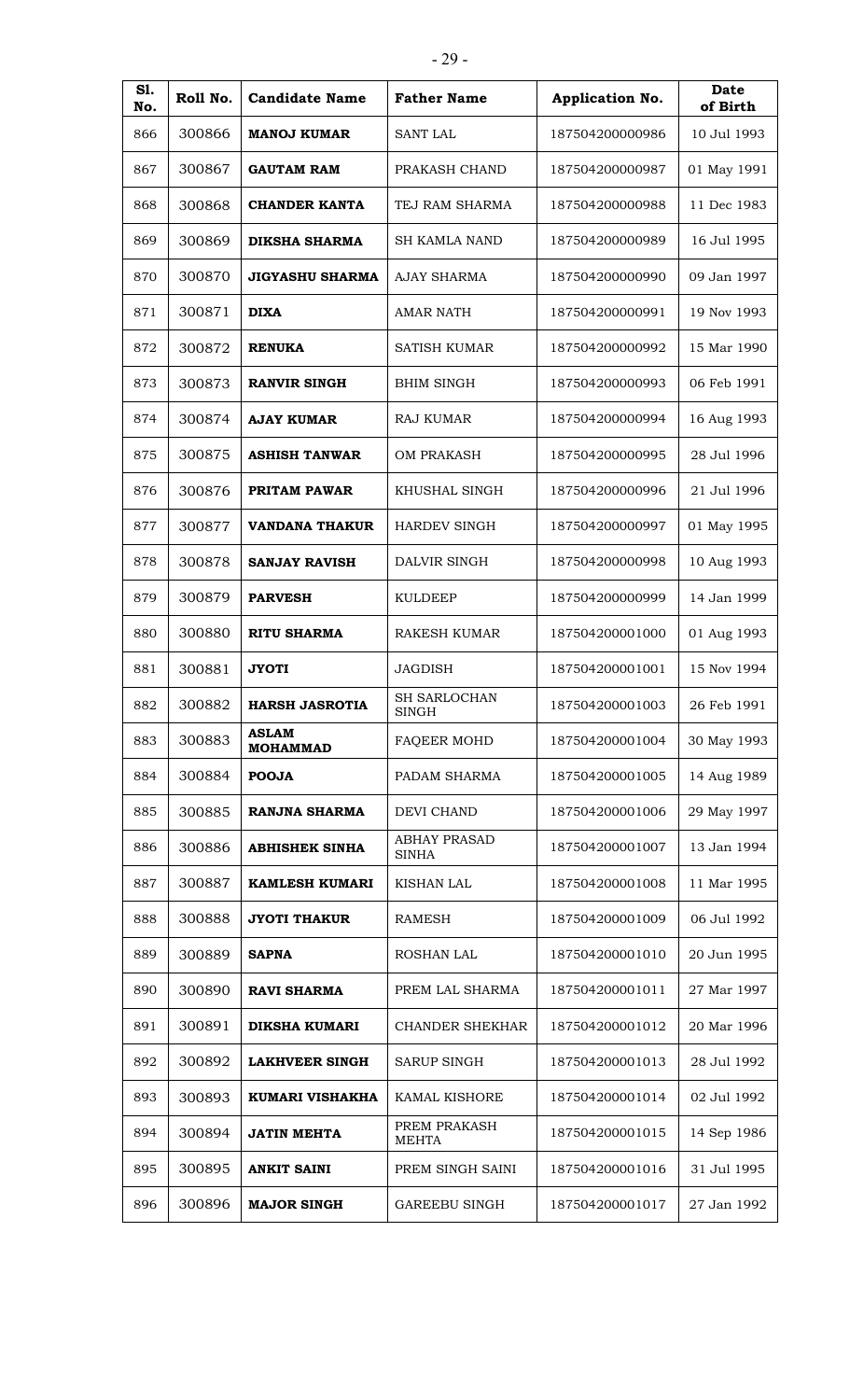| I<br>۰.<br>v<br>u |
|-------------------|
|-------------------|

| S1.<br>No. | Roll No. | <b>Candidate Name</b>              | <b>Father Name</b>                 | Application No. | Date<br>of Birth |
|------------|----------|------------------------------------|------------------------------------|-----------------|------------------|
| 897        | 300897   | <b>HARPINDER SINGH</b>             | <b>MAJOR SINGH</b>                 | 187504200001018 | 02 May 1989      |
| 898        | 300898   | <b>DINESHA DEVI</b>                | NIRMA RAM                          | 187504200001019 | 12 Feb 1994      |
| 899        | 300899   | <b>INDIRA DEVI</b>                 | PREM SINGH                         | 187504200001020 | 07 Feb 1995      |
| 900        | 300900   | DEEPAK KUMAR                       | <b>SUDARSHAN JHA</b>               | 187504200001021 | 25 Jan 1993      |
| 901        | 300901   | <b>RITU RANI</b>                   | <b>MUKESH KUMAR</b>                | 187504200001022 | 31 Dec 1992      |
| 902        | 300902   | <b>BHUPENDER</b><br><b>KUMAR</b>   | <b>AMAR DEV</b>                    | 187504200001023 | 30 Apr 1994      |
| 903        | 300903   | <b>AMRIT KAUNDAL</b>               | <b>AMARJIT SINGH</b>               | 187504200001024 | 04 Feb 1993      |
| 904        | 300904   | <b>RICHA VERMA</b>                 | <b>ASHOK KUMAR</b><br><b>VERMA</b> | 187504200001026 | 26 Nov 1991      |
| 905        | 300905   | <b>SHIVANI</b>                     | <b>GOVIND SINGH</b>                | 187504200001027 | 04 Aug 1990      |
| 906        | 300906   | <b>PARUL DUTTA</b>                 | <b>RAJKUMAR DUTTA</b>              | 187504200001028 | 04 Jul 1997      |
| 907        | 300907   | <b>SHABNAM</b>                     | VIDHYA SINGH                       | 187504200001030 | 27 Mar 1996      |
| 908        | 300908   | <b>SANDHYA</b>                     | <b>SOHAN SINGH</b>                 | 187504200001031 | 04 Jun 1992      |
| 909        | 300909   | <b>AJAY THAKUR</b>                 | SUBHASH CHAND<br>THAKUR            | 187504200001032 | 03 Dec 1992      |
| 910        | 300910   | <b>SITA RAM</b>                    | <b>KANSHI RAM</b>                  | 187504200001033 | 11 Apr 1991      |
| 911        | 300911   | <b>KOMAL MAKKAR</b>                | <b>JOGINDER MAKKAR</b>             | 187504200001034 | 29 Sep 1994      |
| 912        | 300912   | <b>MADHU BALA</b>                  | <b>NARESH KUMAR</b>                | 187504200001035 | 27 Feb 1991      |
| 913        | 300913   | PRIYA CHAUHAN                      | ROOP RAM<br><b>CHAUHAN</b>         | 187504200001037 | 27 Nov 1994      |
| 914        | 300914   | <b>SAJAN PRUTHI</b>                | <b>VIJAY KUMAR</b>                 | 187504200001038 | 11 Nov 1993      |
| 915        | 300915   | <b>SHASHI KUMAR</b>                | <b>SURESH PRASHAD</b>              | 187504200001039 | 10 Dec 1994      |
| 916        | 300916   | <b>NAVNEET</b>                     | <b>SURESH KUMAR</b>                | 187504200001040 | 25 Jul 1989      |
| 917        | 300917   | <b>VISHVESH SHARMA</b>             | ASHWANI SHARMA                     | 187504200001041 | 28 Aug 1994      |
| 918        | 300918   | <b>ASINA VERMA</b>                 | <b>YOGESHWAR</b><br><b>KUMAR</b>   | 187504200001043 | 22 Dec 1993      |
| 919        | 300919   | <b>AMIT KUMAR</b>                  | PARAMJEET SINGH                    | 187504200001044 | 02 Jan 1994      |
| 920        | 300920   | <b>DIVYA</b>                       | ROOP KUMAR<br><b>SHARMA</b>        | 187504200001045 | 22 Dec 1993      |
| 921        | 300921   | <b>PRASHANT</b>                    | <b>RAMA NAND</b>                   | 187504200001046 | 09 Mar 1992      |
| 922        | 300922   | <b>BISWARANJAN</b><br><b>KUMAR</b> | <b>JAG MOHAN SINGH</b>             | 187504200001048 | 14 Sep 1983      |
| 923        | 300923   | <b>ANKUSH</b>                      | <b>GURMAIL SINGH</b>               | 187504200001049 | 05 Aug 1991      |
| 924        | 300924   | <b>RAVEENA NEGI</b>                | <b>TARA CHAND</b>                  | 187504200001050 | 24 Oct 1994      |
| 925        | 300925   | <b>RITU</b>                        | <b>BHIM SINGH</b>                  | 187504200001051 | 15 Jul 1995      |
| 926        | 300926   | <b>GURJEET SINGH</b>               | MALKEET SINGH                      | 187504200001052 | 14 Oct 1996      |
| 927        | 300927   | <b>MAMTA</b>                       | HEERA BALLABH<br><b>JOSHI</b>      | 187504200001055 | 01 Apr 1988      |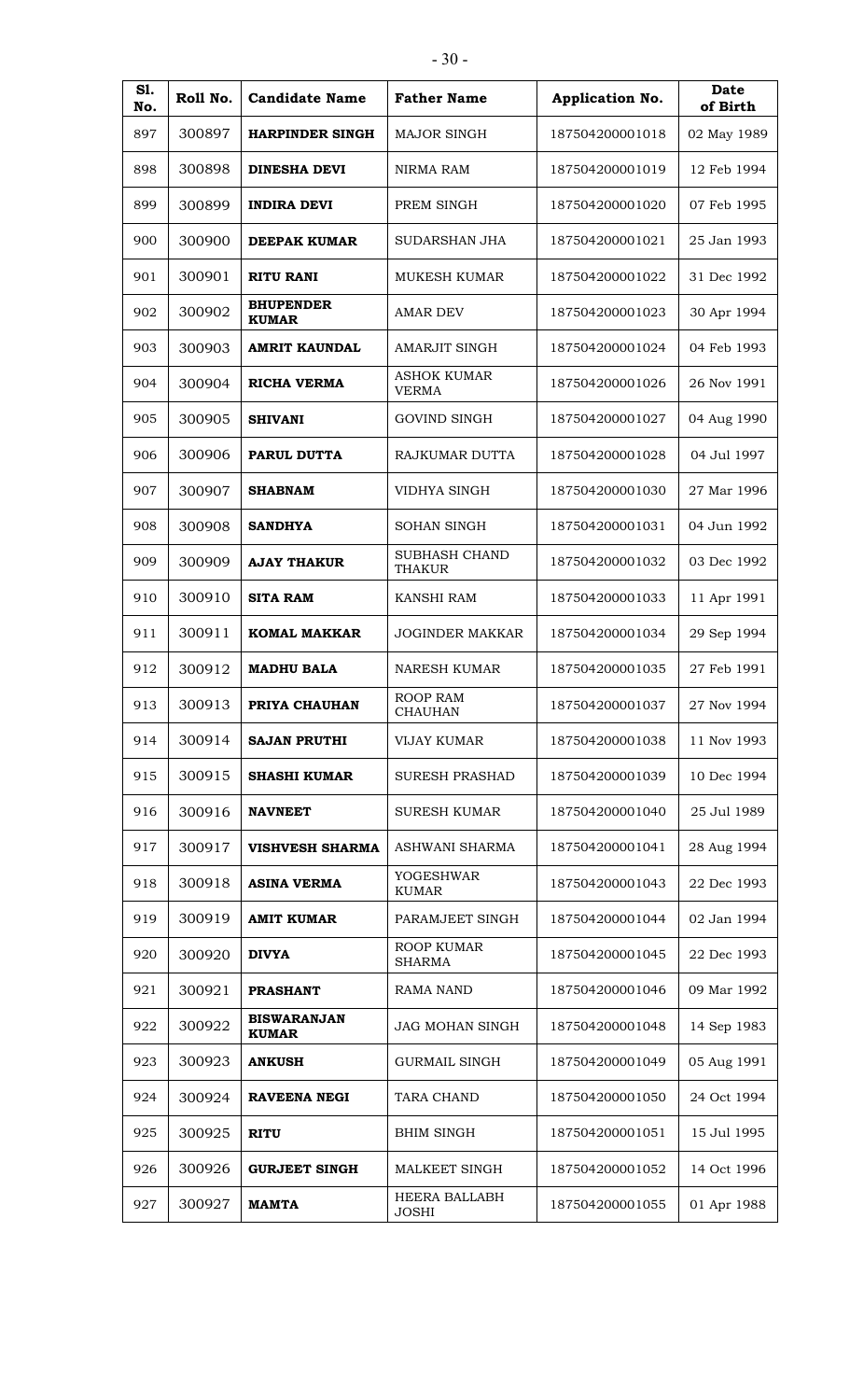| <b>S1.</b><br>No. | Roll No. | <b>Candidate Name</b>                 | <b>Father Name</b>                        | Application No. | <b>Date</b><br>of Birth |
|-------------------|----------|---------------------------------------|-------------------------------------------|-----------------|-------------------------|
| 928               | 300928   | <b>DINESH KUMAR</b>                   | <b>SUBEY SINGH</b>                        | 187504200001056 | 10 Oct 1991             |
| 929               | 300929   | <b>AMAN KUMAR</b>                     | RAJ SINGH                                 | 187504200001057 | 21 Nov 1994             |
| 930               | 300930   | <b>POOJA RANI</b>                     | RAJ KUMAR                                 | 187504200001058 | 11 Nov 1987             |
| 931               | 300931   | <b>UNIKA CHAUHAN</b>                  | <b>AJAY KUMAR</b>                         | 187504200001059 | 11 May 1997             |
| 932               | 300932   | <b>ANITA KAUSHAL</b>                  | <b>SUKH CHAIN</b><br><b>KAUSHAL</b>       | 187504200001060 | 22 May 1992             |
| 933               | 300933   | <b>VAISHALI TRIVEDI</b>               | NEERAJ TRIVEDI                            | 187504200001061 | 26 Jan 1996             |
| 934               | 300934   | <b>ASHISH KUMAR</b>                   | SH JEEVAN LAL                             | 187504200001062 | 15 Nov 1996             |
| 935               | 300935   | <b>ANJANA DEVI</b>                    | <b>GOPAL DASS</b>                         | 187504200001063 | 22 Jul 1994             |
| 936               | 300936   | <b>MOHIT KUMAR</b>                    | <b>ANIL KUMAR</b>                         | 187504200001064 | 13 Apr 1992             |
| 937               | 300937   | <b>SIMRAN</b>                         | <b>NARESH KUMAR</b>                       | 187504200001065 | 27 Oct 1996             |
| 938               | 300938   | <b>ATIMA SINGH</b>                    | <b>BHUPENDER SINGH</b><br><b>KATARIYA</b> | 187504200001066 | 29 Nov 1993             |
| 939               | 300939   | <b>RATNESH KUMAR</b><br><b>MAURYA</b> | <b>SHIV MURAT</b><br><b>MAURYA</b>        | 187504200001069 | 28 Nov 1991             |
| 940               | 300940   | <b>SAPNA MEHTA</b>                    | <b>HIRA SINGH</b>                         | 187504200001070 | 10 Dec 1992             |
| 941               | 300941   | <b>SANJEEV KUMAR</b>                  | DEV RAJ                                   | 187504200001071 | 25 Jan 1991             |
| 942               | 300942   | <b>KARTIK</b>                         | <b>HARMINDER</b>                          | 187504200001072 | 22 May 1996             |
| 943               | 300943   | <b>DEEKSHA BADOLA</b>                 | <b>UDAI SINGH</b>                         | 187504200001073 | 26 Jul 1994             |
| 944               | 300944   | <b>NEERAJ</b>                         | <b>GURMEL SINGH</b>                       | 187504200001074 | 18 Sep 1995             |
| 945               | 300945   | <b>SIMRANJEET KAUR</b>                | <b>HARJEET SINGH</b>                      | 187504200001075 | 08 Sep 1989             |
| 946               | 300946   | <b>VIJAY KUMAR</b>                    | <b>AJAY KUMAR</b>                         | 187504200001076 | 22 Sep 1994             |
| 947               | 300947   | <b>SUDESH KUMARI</b>                  | NITIN THAKUR                              | 187504200001077 | 07 Mar 1991             |
| 948               | 300948   | <b>ANITA</b>                          | <b>HUKAM SINGH</b>                        | 187504200001078 | 07 Apr 1993             |
| 949               | 300949   | <b>SHUBHAM VERMA</b>                  | <b>VIJAY KUMAR</b><br><b>VERMA</b>        | 187504200001079 | 18 Mar 1995             |
| 950               | 300950   | <b>RENU BALA</b>                      | RAJEEV KUMAR                              | 187504200001081 | 04 Jan 1986             |
| 951               | 300951   | PAPALVIR THAKUR                       | RAMESH CHAND                              | 187504200001082 | 28 Jan 1989             |
| 952               | 300952   | <b>PARVEEN</b>                        | LT SH VIRENDER<br><b>KUMAR</b>            | 187504200001083 | 19 Oct 1994             |
| 953               | 300953   | <b>KIRAN SHARMA</b>                   | MUKAND LAL<br><b>SHARMA</b>               | 187504200001085 | 29 Dec 1993             |
| 954               | 300954   | <b>NARENDER</b>                       | MAHA SINGH                                | 187504200001086 | 29 Sep 1991             |
| 955               | 300955   | <b>AMIT</b>                           | <b>HAWA SINGH</b>                         | 187504200001087 | 23 Sep 1989             |
| 956               | 300956   | <b>SUNITA</b>                         | <b>KIRPA RAM</b>                          | 187504200001088 | 15 Jul 1996             |
| 957               | 300957   | <b>DHARAMRAJ</b><br><b>SINGH</b>      | <b>LAKHAN PRASAD</b>                      | 187504200001090 | 25 May 1996             |
| 958               | 300958   | <b>NEELAM BALA</b>                    | <b>KUMAT RAM</b>                          | 187504200001091 | 23 Nov 1990             |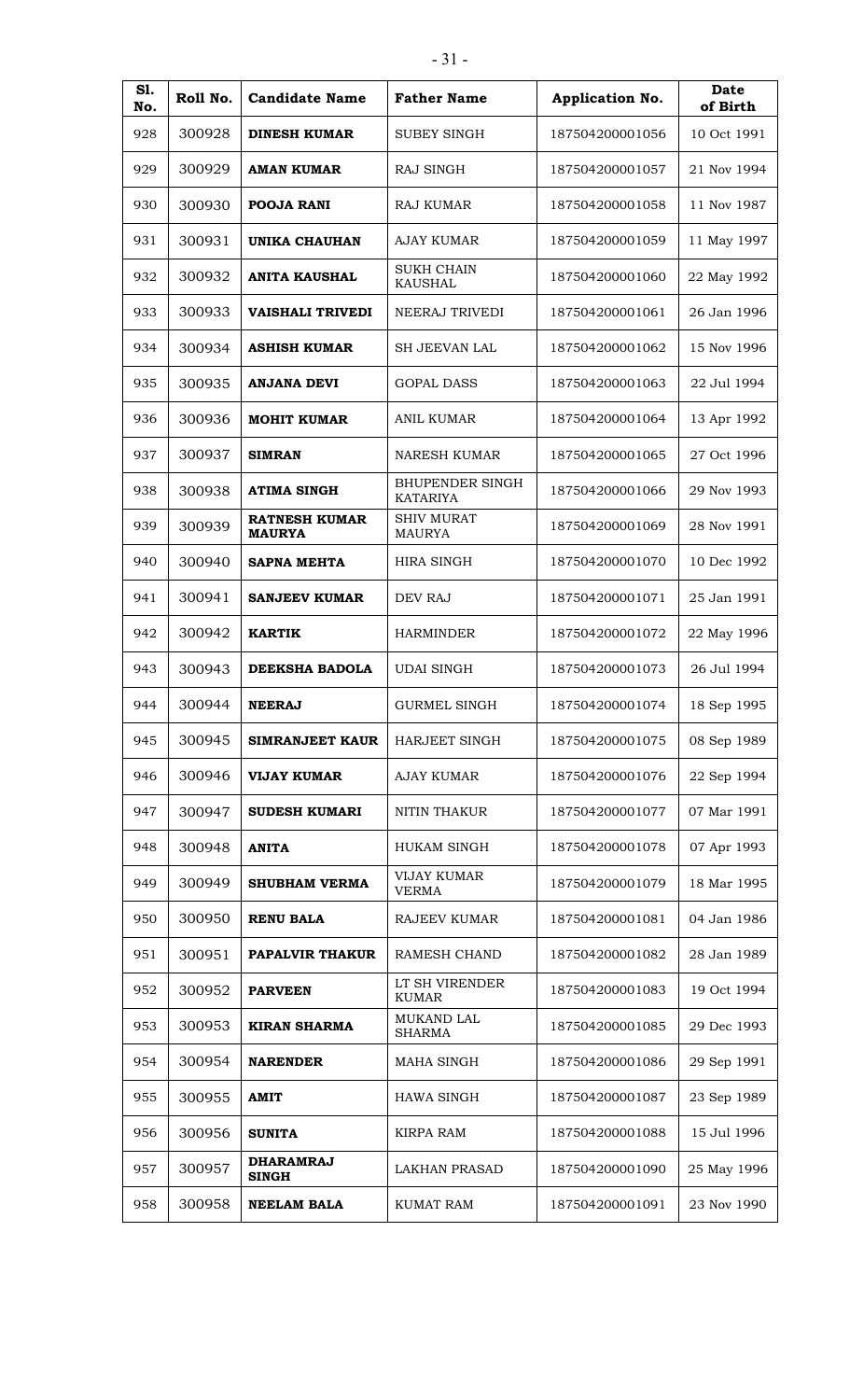| S1.<br>No. | Roll No. | <b>Candidate Name</b>                 | <b>Father Name</b>                   | Application No. | <b>Date</b><br>of Birth |
|------------|----------|---------------------------------------|--------------------------------------|-----------------|-------------------------|
| 959        | 300959   | <b>SUMIT KUMAR</b>                    | OM CHAND                             | 187504200001092 | 05 May 1991             |
| 960        | 300960   | <b>AMIT SINGLA</b>                    | <b>RAJESH KUMAR</b>                  | 187504200001094 | 22 Oct 1996             |
| 961        | 300961   | <b>AMIT KUMAR</b>                     | <b>SURAT SINGH</b>                   | 187504200001095 | 27 Jan 1994             |
| 962        | 300962   | <b>CHINKY CHAWLA</b>                  | <b>HARISH KUMAR</b>                  | 187504200001096 | 22 Dec 1993             |
| 963        | 300963   | PRAVEEN NAGPAL                        | <b>SUBHASH NAGPAL</b>                | 187504200001097 | 06 May 1990             |
| 964        | 300964   | <b>DAVENDER KUMAR</b><br><b>WALIA</b> | RAMESH CHAND<br><b>WALIA</b>         | 187504200001098 | 19 Mar 1996             |
| 965        | 300965   | <b>RITIKA JASWAL</b>                  | <b>MOHINDER JASWAL</b>               | 187504200001099 | 05 Aug 1995             |
| 966        | 300966   | <b>SHEETAL VERMA</b>                  | <b>KHEM SINGH</b><br><b>VERMA</b>    | 187504200001101 | 02 Nov 1996             |
| 967        | 300967   | <b>ANKAJ SINGH</b>                    | <b>MATWER SINGH</b>                  | 187504200001102 | 25 Apr 1995             |
| 968        | 300968   | <b>ANKUSH</b>                         | <b>RAM SUROOP</b>                    | 187504200001103 | 15 Feb 1995             |
| 969        | 300969   | <b>PAYAL PURI</b>                     | <b>ANIL KUMAR</b>                    | 187504200001105 | 21 Jul 1993             |
| 970        | 300970   | <b>SUNIL KUMAR</b>                    | <b>SURINDER KUMAR</b>                | 187504200001108 | 11 Feb 1997             |
| 971        | 300971   | <b>NARESH KUMAR</b>                   | <b>SATPAL</b>                        | 187504200001109 | 08 Apr 1996             |
| 972        | 300972   | <b>GURPREET SINGH</b>                 | RAVINDER SINGH                       | 187504200001111 | 11 Jun 1995             |
| 973        | 300973   | <b>KULDEEP KUMAR</b>                  | <b>KISHORI LAL</b>                   | 187504200001112 | 12 Apr 1983             |
| 974        | 300974   | <b>TONIKA SHARMA</b>                  | ROOP SINGH                           | 187504200001113 | 27 Apr 1994             |
| 975        | 300975   | SHEETAL SAWANT                        | <b>JOGINDER SINGH</b>                | 187504200001114 | 13 Sep 1998             |
| 976        | 300976   | <b>JITENDER SINGH</b>                 | <b>JASMER SINGH</b>                  | 187504200001115 | 14 Jan 1989             |
| 977        | 300977   | <b>MANOJ KUMAR</b>                    | SUBHASH CHANDER                      | 187504200001116 | 05 Aug 1991             |
| 978        | 300978   | <b>SONAM RAWAT</b>                    | <b>RAKESH RAWAT</b>                  | 187504200001117 | 15 Jan 1997             |
| 979        | 300979   | <b>KOMAL</b>                          | <b>RAJ KUMAR</b>                     | 187504200001118 | 12 Jan 1998             |
| 980        | 300980   | <b>POOJA</b>                          | <b>HEM RAJ</b>                       | 187504200001119 | 06 Jul 1995             |
| 981        | 300981   | <b>PUJA</b>                           | <b>SH SIKANDER</b><br><b>SINGH</b>   | 187504200001120 | 27 Jan 1991             |
| 982        | 300982   | <b>MONIKA</b>                         | SUBHASH ARORA                        | 187504200001121 | 20 Jan 1995             |
| 983        | 300983   | <b>RUCHIKA</b>                        | <b>KARAN SHARMA</b>                  | 187504200001122 | 14 Jun 1989             |
| 984        | 300984   | POONAM KUMARI                         | KRISHAN CHAND                        | 187504200001123 | 04 Feb 1996             |
| 985        | 300985   | <b>ANIL</b>                           | <b>RAM RATTAN</b>                    | 187504200001124 | 30 Jun 1995             |
| 986        | 300986   | <b>CHETAN THAKUR</b>                  | <b>BALBIR SINGH</b><br><b>THAKUR</b> | 187504200001125 | 15 Feb 1994             |
| 987        | 300987   | <b>AMANDEEP</b>                       | <b>RAVINDER KUMAR</b>                | 187504200001126 | 16 Oct 1992             |
| 988        | 300988   | <b>SITA DEVI</b>                      | HARI SINGH                           | 187504200001127 | 15 Mar 1992             |
| 989        | 300989   | <b>JITENDER</b>                       | <b>GURU PARSAD</b>                   | 187504200001129 | 09 Feb 1994             |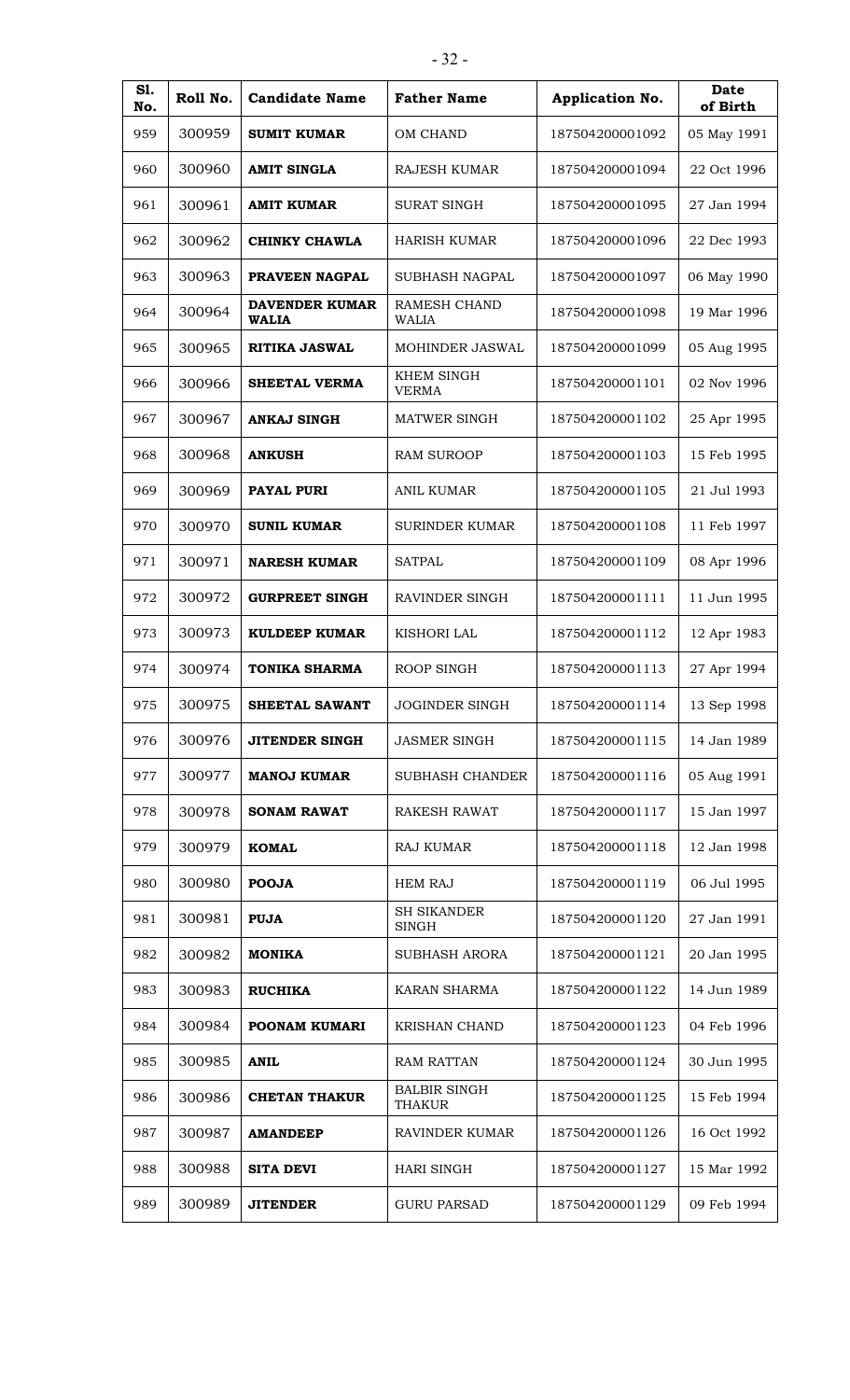| S1.<br>No. | Roll No. | <b>Candidate Name</b> | <b>Father Name</b>                   | Application No. | <b>Date</b><br>of Birth |
|------------|----------|-----------------------|--------------------------------------|-----------------|-------------------------|
| 990        | 300990   | ANJALI SHARMA         | MEGHNATH<br><b>SHARMA</b>            | 187504200001130 | 20 Jan 1996             |
| 991        | 300991   | <b>GULSHAN</b>        | PRITHVI RAJ                          | 187504200001131 | 01 Jul 1995             |
| 992        | 300992   | <b>DEEKSHA THAKUR</b> | <b>RAM KRISHAN</b><br><b>THAKUR</b>  | 187504200001132 | 30 Jun 1994             |
| 993        | 300993   | <b>SHAGUN</b>         | <b>DIVISION SINGH</b><br><b>RANA</b> | 187504200001133 | 22 Feb 1997             |
| 994        | 300994   | <b>AMBIKA</b>         | <b>AMIR SINGH</b>                    | 187504200001134 | 01 Feb 1997             |
| 995        | 300995   | <b>CHANDER PRABHA</b> | <b>GEETA RAM</b>                     | 187504200001136 | 26 Aug 1994             |
| 996        | 300996   | <b>VIDYA BHARTI</b>   | <b>SHIV SHARAN</b>                   | 187504200001137 | 10 Jan 1993             |
| 997        | 300997   | <b>SHYAM LAL</b>      | <b>BALBIR SINGH</b>                  | 187504200001138 | 29 Dec 1980             |
| 998        | 300998   | <b>AMIT KUMAR</b>     | <b>MADAN LAL</b>                     | 187504200001139 | 19 Dec 1992             |
| 999        | 300999   | <b>PARUL</b>          | <b>SUBHASH CHANDER</b>               | 187504200001140 | 30 Sep 1997             |
| 1000       | 301000   | <b>TANU SHARMA</b>    | <b>AKSHAY KUMAR</b>                  | 187504200001141 | 02 Jun 1986             |
| 1001       | 301001   | <b>AMIT KUMAR</b>     | <b>KISHORI LAL</b>                   | 187504200001142 | 12 Jan 1994             |
| 1002       | 301002   | PREETI THAKUR         | RAJENDER THAKUR                      | 187504200001143 | 11 Jan 1995             |
| 1003       | 301003   | <b>RAJESH</b>         | <b>DHARM PAL</b>                     | 187504200001144 | 02 Apr 1984             |
| 1004       | 301004   | <b>TUFAN PAUL</b>     | SUSHANTA PAUL                        | 187504200001145 | 22 Jul 1989             |
| 1005       | 301005   | <b>AJAY THAKUR</b>    | <b>DALIP SINGH</b>                   | 187504200001146 | 06 Apr 1996             |
| 1006       | 301006   | <b>MANOJ KUMAR</b>    | <b>GURU PARSHAD</b>                  | 187504200001147 | 23 Mar 1991             |
| 1007       | 301007   | <b>SUPRIYA</b>        | PAPINDER SINGH                       | 187504200001148 | 27 Aug 1997             |
| 1008       | 301008   | <b>NEELAM</b>         | CHARAN JEET                          | 187504200001149 | 04 Sep 1995             |
| 1009       | 301009   | <b>SARITA KUMARI</b>  | RADHEY SHYAM                         | 187504200001150 | 28 Feb 1995             |
| 1010       | 301010   | SIMARJEET SINGH       | MANOHAR SINGH                        | 187504200001151 | 07 Mar 1996             |
| 1011       | 301011   | <b>DIKSHA SHARMA</b>  | VIDHYA DHAR<br><b>SHARMA</b>         | 187504200001152 | 23 Mar 1995             |
| 1012       | 301012   | <b>NEETIKA SHARMA</b> | TILAK RAJ SHARMA                     | 187504200001153 | 25 Jan 1991             |
| 1013       | 301013   | <b>DIKSHA</b>         | <b>JAGDISH DUA</b>                   | 187504200001154 | 22 Dec 1994             |
| 1014       | 301014   | <b>NEELAM KUMARI</b>  | <b>HUKAM CHAND</b>                   | 187504200001155 | 14 Feb 1993             |
| 1015       | 301015   | <b>DEEPA</b>          | SHISH PAL                            | 187504200001156 | 26 Mar 1996             |
| 1016       | 301016   | <b>SURYA HAPPY</b>    | <b>JAI CHAND</b>                     | 187504200001157 | 01 Aug 1986             |
| 1017       | 301017   | <b>DEV SUMAN</b>      | NARESH KUMAR<br><b>SHARMA</b>        | 187504200001158 | 03 Nov 1995             |
| 1018       | 301018   | <b>RAVINDER KUMAR</b> | RAM KUMAR                            | 187504200001159 | 07 Apr 1995             |
| 1019       | 301019   | <b>DEEPIKA</b>        | RAVINDER SINGH                       | 187504200001160 | 06 Jun 1991             |
| 1020       | 301020   | <b>DEEPAK</b>         | <b>SUBE SINGH</b>                    | 187504200001161 | 02 Oct 1998             |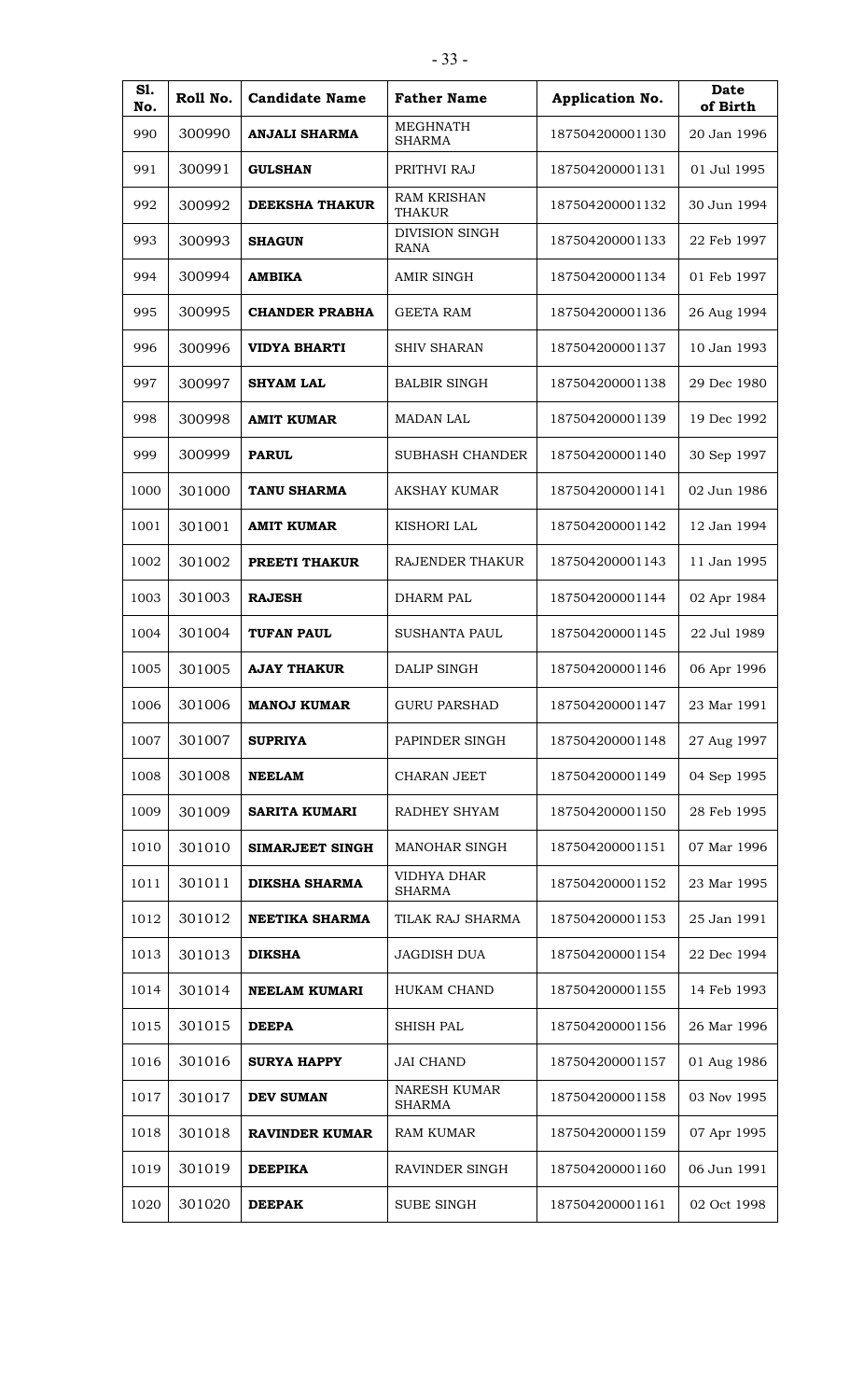| <b>S1.</b> | Roll No. | <b>Candidate Name</b>                 | <b>Father Name</b>                  | Application No. | <b>Date</b> |
|------------|----------|---------------------------------------|-------------------------------------|-----------------|-------------|
| No.        |          |                                       |                                     |                 | of Birth    |
| 1021       | 301021   | <b>BHARTI</b>                         | PADAM DEV                           | 187504200001162 | 07 Feb 1994 |
| 1022       | 301022   | <b>SATISH KUMAR</b>                   | DHARAM SINGH                        | 187504200001164 | 20 Sep 1997 |
| 1023       | 301023   | <b>ANJANA</b>                         | <b>PYARE LAL</b>                    | 187504200001165 | 15 Oct 1995 |
| 1024       | 301024   | <b>BHARTI THAKUR</b>                  | SUNIL KUMAR                         | 187504200001166 | 14 Nov 1993 |
| 1025       | 301025   | <b>DHEERAJ</b>                        | NARAD MANI                          | 187504200001167 | 28 Aug 1991 |
| 1026       | 301026   | <b>AMARDEEP</b><br><b>CHOUBEY</b>     | <b>SHIV KUMAR</b><br><b>CHOUBEY</b> | 187504200001168 | 22 Jul 1990 |
| 1027       | 301027   | <b>AMAN VERMA</b>                     | RAGHUBIR VERMA                      | 187504200001169 | 05 Dec 1995 |
| 1028       | 301028   | <b>ABHISHEK KUMAR</b><br><b>MEHRA</b> | ASHWANI KUMAR<br><b>MEHRA</b>       | 187504200001170 | 27 Jul 1996 |
| 1029       | 301029   | <b>ANKITA PANDIT</b>                  | <b>MEHAR CHAND</b>                  | 187504200001171 | 23 Apr 1992 |
| 1030       | 301030   | <b>NEERAJ SAINI</b>                   | <b>RISHI PAL SAINI</b>              | 187504200001172 | 16 Jan 1994 |
| 1031       | 301031   | <b>PRIYANKA</b>                       | GURMAIL SINGH                       | 187504200001173 | 30 May 1997 |
| 1032       | 301032   | <b>NISHA DEVI</b>                     | <b>GEETA RAM</b>                    | 187504200001174 | 11 Mar 1996 |
| 1033       | 301033   | YUDHVIR ANTIL                         | <b>SANJAY ANTIL</b>                 | 187504200001175 | 12 Nov 1992 |
| 1034       | 301034   | <b>RAHUL</b>                          | <b>SOHAN SINGH</b>                  | 187504200001176 | 22 Dec 1996 |
| 1035       | 301035   | <b>YOGITA</b>                         | RAJENDER KUMAR                      | 187504200001177 | 17 Oct 1996 |
| 1036       | 301036   | <b>JYOTI</b>                          | <b>ASHWANI KUMAR</b>                | 187504200001178 | 02 Dec 1989 |
| 1037       | 301037   | <b>DEEPAK KUMAR</b>                   | SURENDER SINGH                      | 187504200001179 | 16 Jun 1995 |
| 1038       | 301038   | <b>KAMAL NIGAM</b>                    | PREM KUMAR<br><b>NIGAM</b>          | 187504200001180 | 01 Jul 1978 |
| 1039       | 301039   | <b>SAROJ</b>                          | <b>VIDYA</b>                        | 187504200001181 | 09 Jan 1997 |
| 1040       | 301040   | <b>MUSKAN</b>                         | <b>SURESH KUMAR</b>                 | 187504200001182 | 20 Sep 1993 |
| 1041       | 301041   | <b>LOVELY GILL</b>                    | <b>RAM DASS GILL</b>                | 187504200001183 | 10 Jan 1995 |
| 1042       | 301042   | <b>DEEPIKA</b>                        | <b>SURESH KUMAR</b>                 | 187504200001184 | 04 Jul 1991 |
| 1043       | 301043   | <b>MAMTA KUMARI</b>                   | KARTAR CHAND                        | 187504200001185 | 26 Jun 1991 |
| 1044       | 301044   | <b>KUMARI SANGEETA</b>                | CHAMAN SINGH                        | 187504200001186 | 04 Apr 1986 |
| 1045       | 301045   | <b>DEEPAK KUMAR</b>                   | ASHOK KUMAR                         | 187504200001187 | 14 Dec 1988 |
| 1046       | 301046   | <b>SEEMA NEGI</b>                     | <b>KRISHAN GOPAL</b>                | 187504200001188 | 12 Sep 1991 |
| 1047       | 301047   | <b>RIYA</b>                           | KARAM SINGH                         | 187504200001190 | 26 Feb 1994 |
| 1048       | 301048   | <b>SADHNA THAKUR</b>                  | <b>BHANU SINGH</b><br><b>VERMA</b>  | 187504200001191 | 11 Apr 1991 |
| 1049       | 301049   | <b>SURAJ SINGH</b>                    | SHIV PAL SINGH                      | 187504200001192 | 23 Nov 1994 |
| 1050       | 301050   | <b>ABHISHEK</b>                       | HARNAM SINGH                        | 187504200001193 | 17 Oct 1996 |
| 1051       | 301051   | <b>SULOCHANA</b>                      | <b>BHEEM SAIN</b><br><b>SHARMA</b>  | 187504200001194 | 16 Oct 1994 |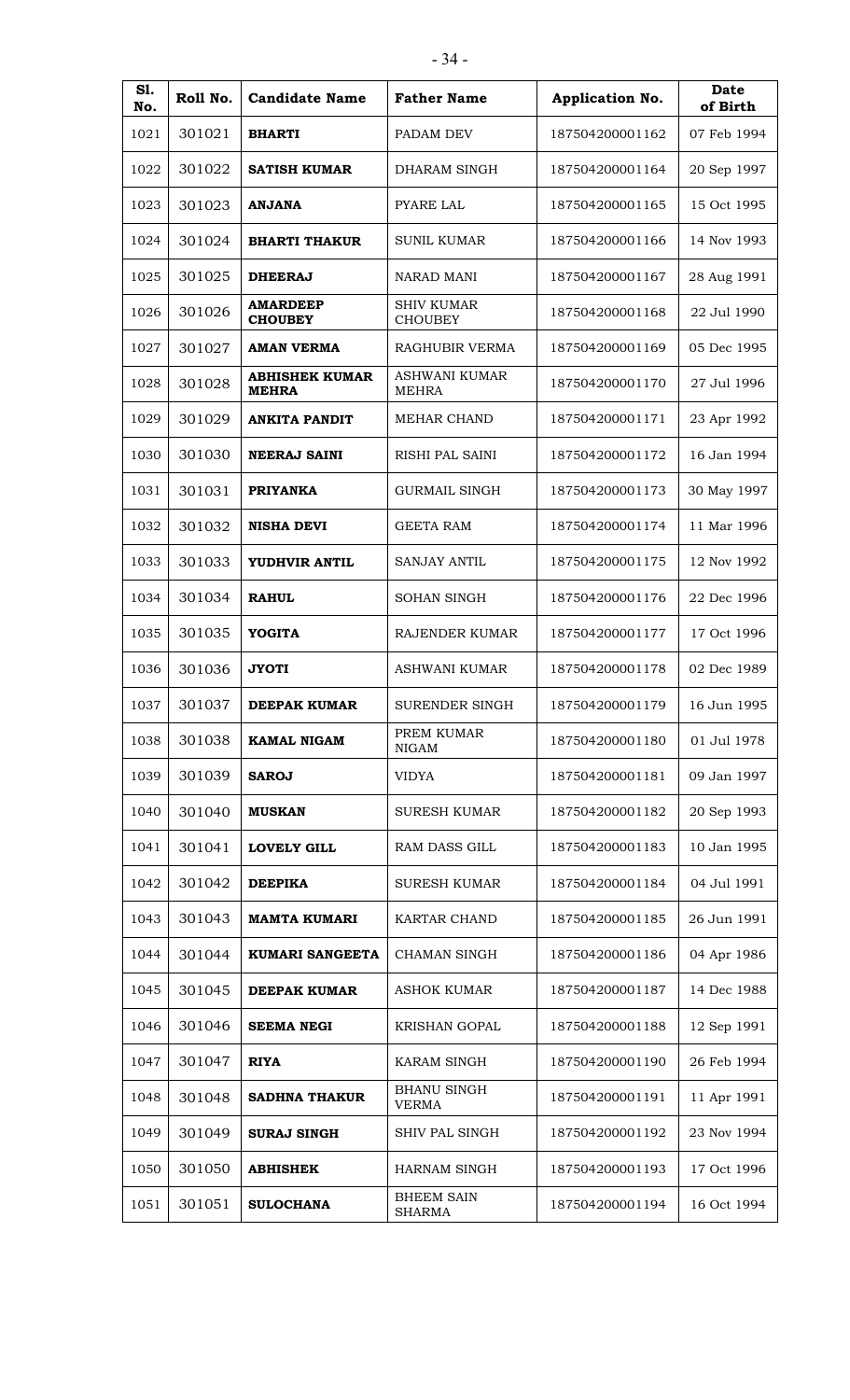| S1.<br>No. | Roll No. | <b>Candidate Name</b>             | <b>Father Name</b>                  | Application No. | <b>Date</b><br>of Birth |
|------------|----------|-----------------------------------|-------------------------------------|-----------------|-------------------------|
| 1052       | 301052   | <b>ROHINI SHARMA</b>              | <b>RAMESH</b>                       | 187504200001195 | 15 Sep 1996             |
| 1053       | 301053   | <b>MINAL THAKUR</b>               | O B SINGH                           | 187504200001196 | 18 Oct 1987             |
| 1054       | 301054   | <b>BHAVYA GOEL</b>                | <b>SANJEEV GOEL</b>                 | 187504200001197 | 19 Jul 1995             |
| 1055       | 301055   | <b>RAJPAL KAUR</b>                | <b>HARNEK SINGH</b>                 | 187504200001198 | 20 Jun 1982             |
| 1056       | 301056   | <b>REETIKA RANI</b>               | <b>GURU PRATAP</b><br><b>SINGH</b>  | 187504200001199 | 31 Oct 1992             |
| 1057       | 301057   | <b>POOJA</b>                      | <b>MURARI LAL</b>                   | 187504200001200 | 28 Jul 1997             |
| 1058       | 301058   | <b>GAURAV</b>                     | <b>JAGMOHAN</b>                     | 187504200001201 | 02 Jul 1995             |
| 1059       | 301059   | <b>AJAY KUMAR</b>                 | RAJBIR SINGH                        | 187504200001202 | 11 Sep 1994             |
| 1060       | 301060   | <b>SURAJ SHARMA</b>               | <b>RAMAN KUMAR</b><br><b>SHARMA</b> | 187504200001203 | 04 Mar 1998             |
| 1061       | 301061   | <b>VISHAL</b>                     | <b>ASHOK KUMAR</b>                  | 187504200001204 | 12 Sep 1997             |
| 1062       | 301062   | <b>GAGANDEEP</b>                  | <b>DALIP KUMAR</b>                  | 187504200001205 | 17 Jul 1994             |
| 1063       | 301063   | <b>KM PRIYANKA</b>                | <b>MANI RAM</b>                     | 187504200001206 | 15 Aug 1994             |
| 1064       | 301064   | <b>BHAWANA NARANG</b>             | <b>RAMESH NARANG</b>                | 187504200001207 | 25 Mar 1992             |
| 1065       | 301065   | YOGESH KUMAR                      | <b>ISHWAR LAL</b>                   | 187504200001208 | 28 Apr 1994             |
| 1066       | 301066   | <b>ANSHU SHAHI</b>                | MOHAN SINGH<br><b>SHAHI</b>         | 187504200001209 | 26 Oct 1993             |
| 1067       | 301067   | <b>DIKSHA PURI</b>                | <b>NARESH PURI</b>                  | 187504200001210 | 17 Mar 1996             |
| 1068       | 301068   | <b>JAGAT RAM</b>                  | HET RAM                             | 187504200001212 | 01 Sep 1976             |
| 1069       | 301069   | <b>RASHAMI DEVI</b>               | RAMESH KUMAR                        | 187504200001214 | 15 Jul 1986             |
| 1070       | 301070   | <b>RIPUL</b>                      | <b>BRIJ LAL</b>                     | 187504200001215 | 11 Jun 1992             |
| 1071       | 301071   | <b>POOJA SHARMA</b>               | <b>JEEWAN DASS</b>                  | 187504200001217 | 14 Mar 1981             |
| 1072       | 301072   | <b>ANIL KUMAR</b><br><b>YADAV</b> | <b>ASHOK KUMAR</b>                  | 187504200001218 | 25 Apr 1993             |
| 1073       | 301073   | <b>NARESH KUMAR</b>               | PARBHU RAM                          | 187504200001219 | 07 Aug 1990             |
| 1074       | 301074   | <b>BRAHAMBETA</b><br><b>SINGH</b> | KRISHAN SINGH                       | 187504200001220 | 25 Sep 1995             |
| 1075       | 301075   | <b>SANJEEV KUMAR</b>              | RATTAN LAL                          | 187504200001221 | 20 Apr 1984             |
| 1076       | 301076   | <b>SUNIL KUMAR</b>                | <b>JAGDISH CHAND</b>                | 187504200001222 | 07 Apr 1980             |
| 1077       | 301077   | <b>RAKESH KUMAR</b>               | <b>JAGAT RAM</b>                    | 187504200001223 | 29 Nov 1985             |
| 1078       | 301078   | <b>MONIKA RANI</b>                | <b>NARESH KUMAR</b>                 | 187504200001224 | 09 Jan 1995             |
| 1079       | 301079   | <b>JYOTI DEVI</b>                 | <b>JAI SINGH</b>                    | 187504200001225 | 26 Aug 1996             |
| 1080       | 301080   | PRINCE SHARMA                     | KARAM CHAND                         | 187504200001226 | 31 Mar 1995             |
| 1081       | 301081   | <b>PANKAJ</b>                     | ANIL KUMAR                          | 187504200001227 | 20 Dec 1994             |
| 1082       | 301082   | <b>BALBIR SINGH</b>               | HUKAM SINGH                         | 187504200001228 | 27 Mar 1987             |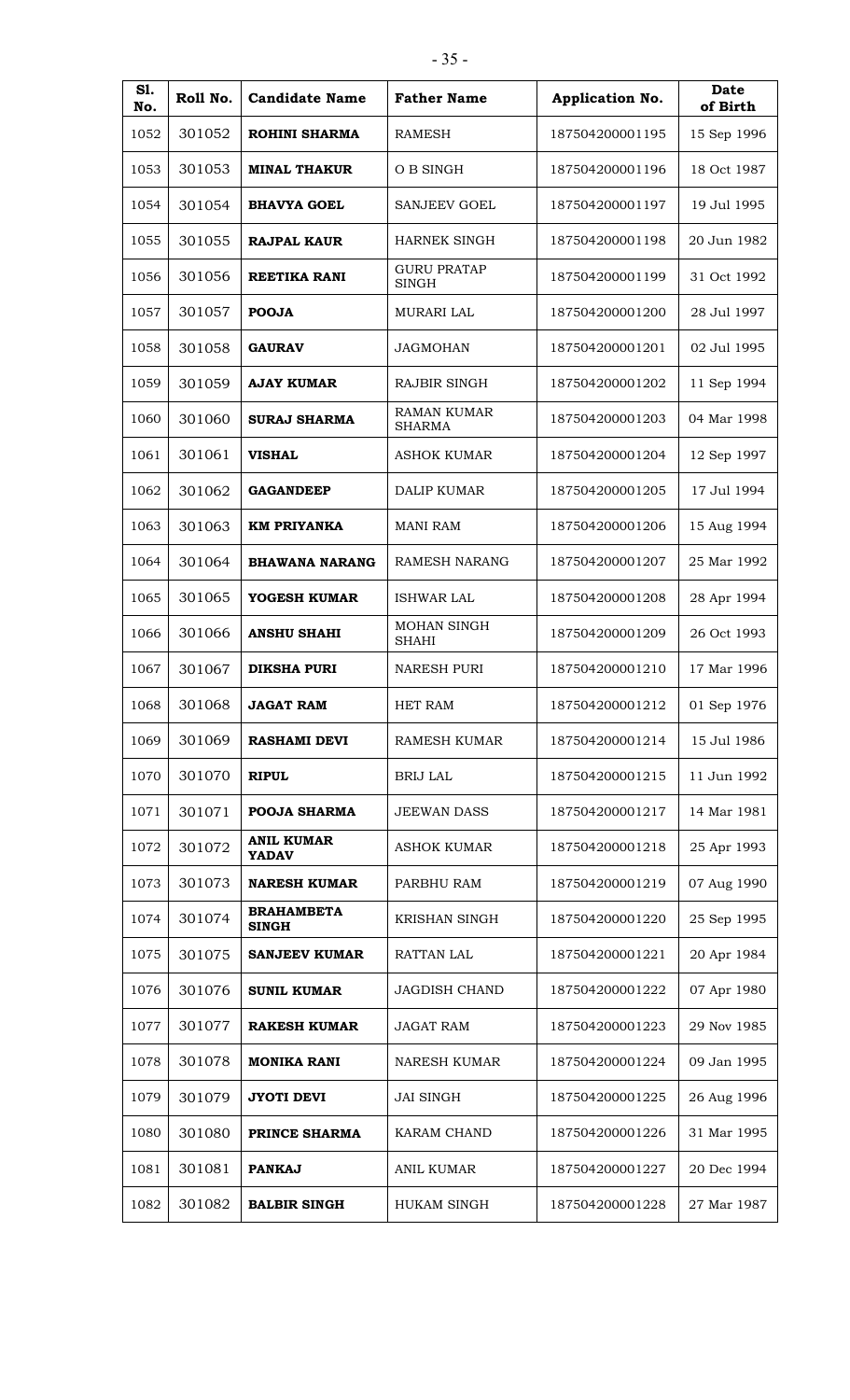| ٩<br>41<br>۰.<br>v<br>÷ |  |
|-------------------------|--|
|-------------------------|--|

| S1.<br>No. | Roll No. | <b>Candidate Name</b>             | <b>Father Name</b>                 | Application No. | Date<br>of Birth |
|------------|----------|-----------------------------------|------------------------------------|-----------------|------------------|
| 1083       | 301083   | <b>MEENU RANI</b>                 | DOONGAR RAM                        | 187504200001229 | 10 Mar 1995      |
| 1084       | 301084   | <b>JYOTI</b>                      | <b>HARIKESH</b>                    | 187504200001230 | 23 Sep 1997      |
| 1085       | 301085   | <b>RAMESH KUMAR</b>               | <b>KHEM CHAND</b>                  | 187504200001231 | 21 Apr 1994      |
| 1086       | 301086   | <b>TINA</b>                       | <b>NARENDER</b>                    | 187504200001232 | 05 Jul 1993      |
| 1087       | 301087   | <b>OM PRAKASH</b>                 | LATE NEK RAM                       | 187504200001233 | 21 Sep 1978      |
| 1088       | 301088   | <b>LOKENDER HETTA</b>             | <b>RAMANAND</b>                    | 187504200001234 | 01 Aug 1995      |
| 1089       | 301089   | <b>NISHA</b>                      | <b>HARI RAM</b>                    | 187504200001235 | 13 Jun 1995      |
| 1090       | 301090   | POOJA BAJAJ                       | <b>SUBHASH CHANDER</b>             | 187504200001237 | 05 May 1990      |
| 1091       | 301091   | <b>ANJALI BHARGAV</b>             | <b>SHYAM LAL</b><br><b>BHARGAV</b> | 187504200001238 | 14 Dec 1994      |
| 1092       | 301092   | <b>TENZIN TASHI</b>               | PHUNTSOK NORBU                     | 187504200001239 | 03 Dec 1994      |
| 1093       | 301093   | <b>VINAY KUMAR</b>                | PARAS NATH                         | 187504200001240 | 07 May 1995      |
| 1094       | 301094   | <b>SHILPA VERMA</b>               | PARMANAND VERMA                    | 187504200001241 | 28 Oct 1998      |
| 1095       | 301095   | <b>BEANT SINGH</b>                | RAJINDER SINGH                     | 187504200001242 | 03 Jun 1996      |
| 1096       | 301096   | <b>DEEPIKA VYAS</b>               | H K VYAS                           | 187504200001243 | 03 Jun 1989      |
| 1097       | 301097   | <b>AMIT KUMAR</b>                 | <b>UMED SINGH</b>                  | 187504200001244 | 15 Jun 1989      |
| 1098       | 301098   | <b>SAHIL</b>                      | HARINDER PAL<br><b>KHURANA</b>     | 187504200001245 | 09 Dec 1995      |
| 1099       | 301099   | <b>KOMAL SHARMA</b>               | <b>VIVEK SHARMA</b>                | 187504200001246 | 03 Jan 1997      |
| 1100       | 301100   | <b>NEERAJ SHARMA</b>              | NARENDER KUMAR                     | 187504200001247 | 28 Mar 1997      |
| 1101       | 301101   | <b>RINA SHARMA</b>                | SATPAL SHARMA                      | 187504200001248 | 08 Oct 1993      |
| 1102       | 301102   | <b>SANJAY KUMAR</b>               | <b>SATPAL</b>                      | 187504200001249 | 11 Nov 1978      |
| 1103       | 301103   | HEMLATA KARKI                     | <b>BASANT SINGH</b><br>KARKI       | 187504200001250 | 17 Feb 1993      |
| 1104       | 301104   | POOJA DEVI                        | <b>JIYA LAL</b>                    | 187504200001251 | 04 Feb 1995      |
| 1105       | 301105   | <b>ANKITA MANRAL</b>              | G S MANRAL                         | 187504200001252 | 08 Dec 1993      |
| 1106       | 301106   | <b>SATISH KUMAR</b>               | MAGGHAR SINGH                      | 187504200001253 | 04 May 1979      |
| 1107       | 301107   | <b>LAKHWINDER</b><br><b>SINGH</b> | <b>DHARMINDER</b><br>SINGH         | 187504200001254 | 27 Dec 1995      |
| 1108       | 301108   | <b>RAHUL</b>                      | <b>RAM KISHAN</b>                  | 187504200001255 | 13 Apr 1989      |
| 1109       | 301109   | <b>NEEM CHAND</b>                 | <b>HET RAM</b>                     | 187504200001257 | 03 Jan 1989      |
| 1110       | 301110   | <b>JATIN KUMAR</b>                | <b>RAJ KUMAR</b>                   | 187504200001258 | 05 Oct 1992      |
| 1111       | 301111   | <b>FULU DEVI</b>                  | <b>DHARAM DASS</b>                 | 187504200001259 | 26 Jan 1990      |
| 1112       | 301112   | <b>ABHISHEK</b><br><b>THAKUR</b>  | <b>KRISHAN CHANDER</b>             | 187504200001260 | 20 Nov 1993      |
| 1113       | 301113   | <b>VIKRANT THAKUR</b>             | <b>BALDEV SINGH</b><br>THAKUR      | 187504200001261 | 09 Sep 1993      |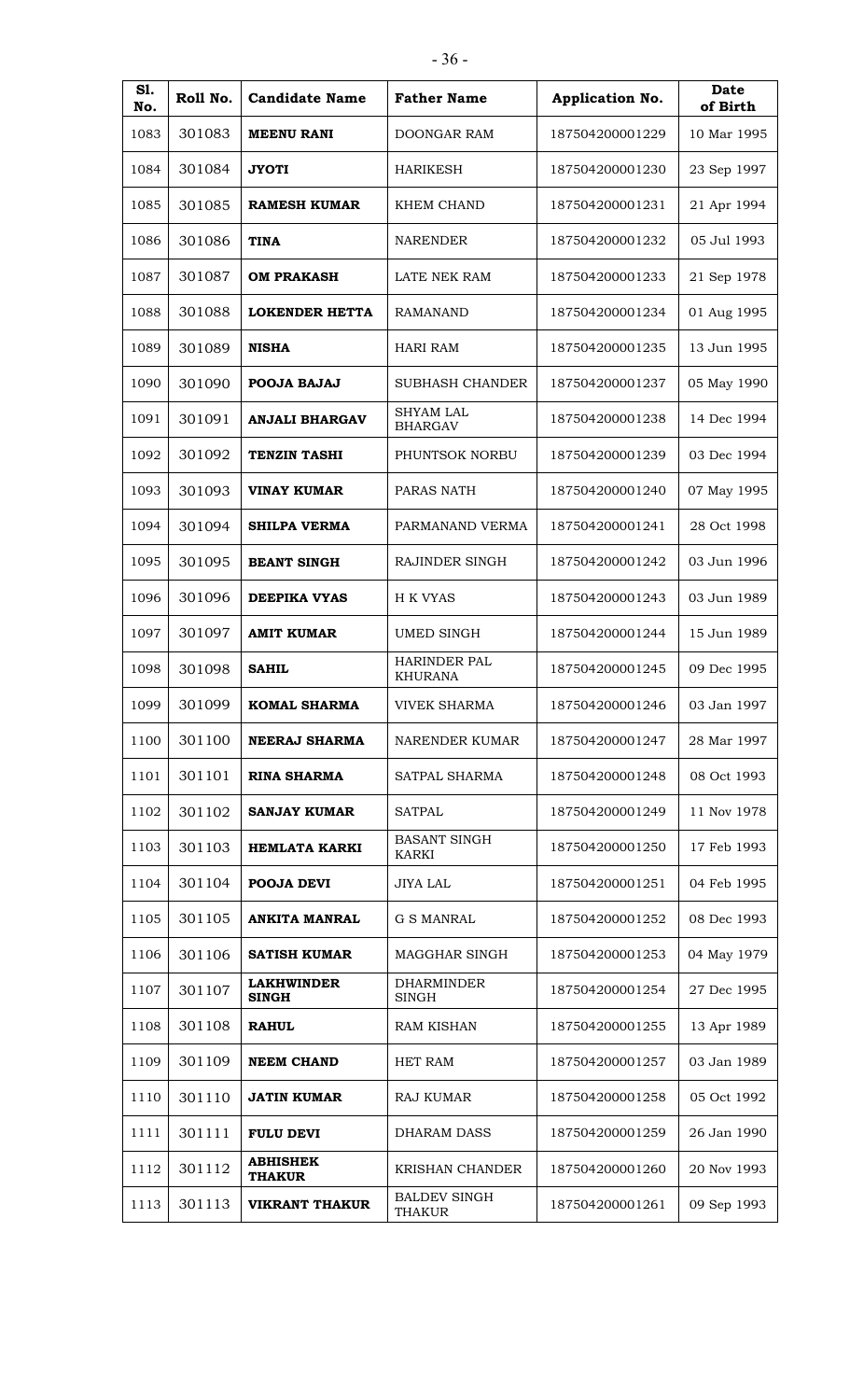| S1.<br>No. | Roll No. | <b>Candidate Name</b>                | <b>Father Name</b>                     | Application No. | Date<br>of Birth |
|------------|----------|--------------------------------------|----------------------------------------|-----------------|------------------|
| 1114       | 301114   | <b>MEENU</b>                         | ASHOK KUMAR                            | 187504200001262 | 02 Sep 1996      |
| 1115       | 301115   | <b>MEENA DEVI</b>                    | <b>BHARAT RAM</b>                      | 187504200001263 | 09 Nov 1982      |
| 1116       | 301116   | <b>MD FAZAL AHMED</b>                | MD SHAMIM AHMED                        | 187504200001264 | 01 Jan 1990      |
| 1117       | 301117   | <b>MD ATHAR</b><br><b>HABEEB</b>     | <b>MD MARHUM</b><br><b>GULAM</b>       | 187504200001265 | 16 Jan 1987      |
| 1118       | 301118   | <b>NISHA</b>                         | <b>CHARANJEET</b><br><b>VOHRA</b>      | 187504200001266 | 19 Apr 1989      |
| 1119       | 301119   | <b>SUMITI</b>                        | <b>SHANKAR</b>                         | 187504200001267 | 30 Oct 1993      |
| 1120       | 301120   | <b>RAKHI</b>                         | KULDEEP KUMAR                          | 187504200001268 | 13 Jul 1995      |
| 1121       | 301121   | DEEKSHA SHARMA                       | <b>RAJ KUMAR</b><br><b>SHARMA</b>      | 187504200001269 | 04 Nov 1993      |
| 1122       | 301122   | <b>ARUN</b>                          | PREM KUMAR                             | 187504200001270 | 15 Aug 1988      |
| 1123       | 301123   | <b>RICHA SHARMA</b>                  | RAJINDER KUMAR                         | 187504200001271 | 22 Aug 1995      |
| 1124       | 301124   | <b>HARISH LATA</b>                   | <b>GOPAL DUTT</b><br><b>SHARMA</b>     | 187504200001272 | 27 Nov 1991      |
| 1125       | 301125   | <b>AKSHAY KUMAR</b><br><b>GAUTAM</b> | NARENDER KUMAR<br><b>GAUTAM</b>        | 187504200001273 | 25 Nov 1992      |
| 1126       | 301126   | SOURABH SIDANA                       | <b>SURENDER MOHAN</b><br><b>SIDANA</b> | 187504200001274 | 11 Jul 1994      |
| 1127       | 301127   | <b>BHARTI THAKUR</b>                 | KHEM CHAND                             | 187504200001275 | 28 Jan 1987      |
| 1128       | 301128   | <b>KIRAN DEVI</b>                    | <b>KIRAN KUMAR</b><br><b>SHARMA</b>    | 187504200001276 | 17 Jul 1993      |
| 1129       | 301129   | PANKAJ KUMAR                         | <b>RANJIT SINGH</b>                    | 187504200001278 | 11 Oct 1996      |
| 1130       | 301130   | <b>SHIV LUXMI</b>                    | <b>SHIV KUMAR</b>                      | 187504200001279 | 05 Sep 1994      |
| 1131       | 301131   | SIMARJIT SINGH                       | SATPAL SINGH                           | 187504200001281 | 10 Jan 1991      |
| 1132       | 301132   | <b>POONAM</b>                        | <b>JASBIR SINGH</b><br><b>KANWAR</b>   | 187504200001282 | 28 Jul 1990      |
| 1133       | 301133   | <b>AMANDEEP SINGH</b>                | AMARJIT SINGH                          | 187504200001283 | 30 Mar 1996      |
| 1134       | 301134   | <b>SAHIL</b>                         | <b>SOM NATH</b>                        | 187504200001284 | 20 Jun 1992      |
| 1135       | 301135   | <b>MAMTA</b>                         | <b>DEVANAND</b>                        | 187504200001285 | 07 Jun 1995      |
| 1136       | 301136   | <b>JYOTI KAWATRA</b>                 | PREM NATH                              | 187504200001286 | 17 May 1998      |
| 1137       | 301137   | <b>SATBIR SINGH</b>                  | <b>MUNSHI RAM</b>                      | 187504200001287 | 08 Apr 1987      |
| 1138       | 301138   | <b>JYOTI KUMARI</b>                  | DINESH KUMAR                           | 187504200001288 | 12 Sep 1990      |
| 1139       | 301139   | <b>RAVI KUMAR</b>                    | SUDAMA MAHATO                          | 187504200001289 | 14 Feb 1989      |
| 1140       | 301140   | <b>UMESH KUMAR</b>                   | SATNARAYAN<br><b>SHARMA</b>            | 187504200001290 | 05 Dec 1994      |
| 1141       | 301141   | <b>AASHISH GULATI</b>                | PURSHOTAM GULATI                       | 187504200001291 | 17 Mar 1993      |
| 1142       | 301142   | <b>RAVINA</b>                        | <b>KRISHAN DUTT</b>                    | 187504200001292 | 10 Aug 1997      |
| 1143       | 301143   | <b>SACHIN THAKUR</b>                 | <b>SH SHYAM THAKUR</b>                 | 187504200001294 | 29 Jan 1997      |
| 1144       | 301144   | <b>RAJNI BALA</b>                    | HARDYAL SINGH                          | 187504200001296 | 19 Aug 1996      |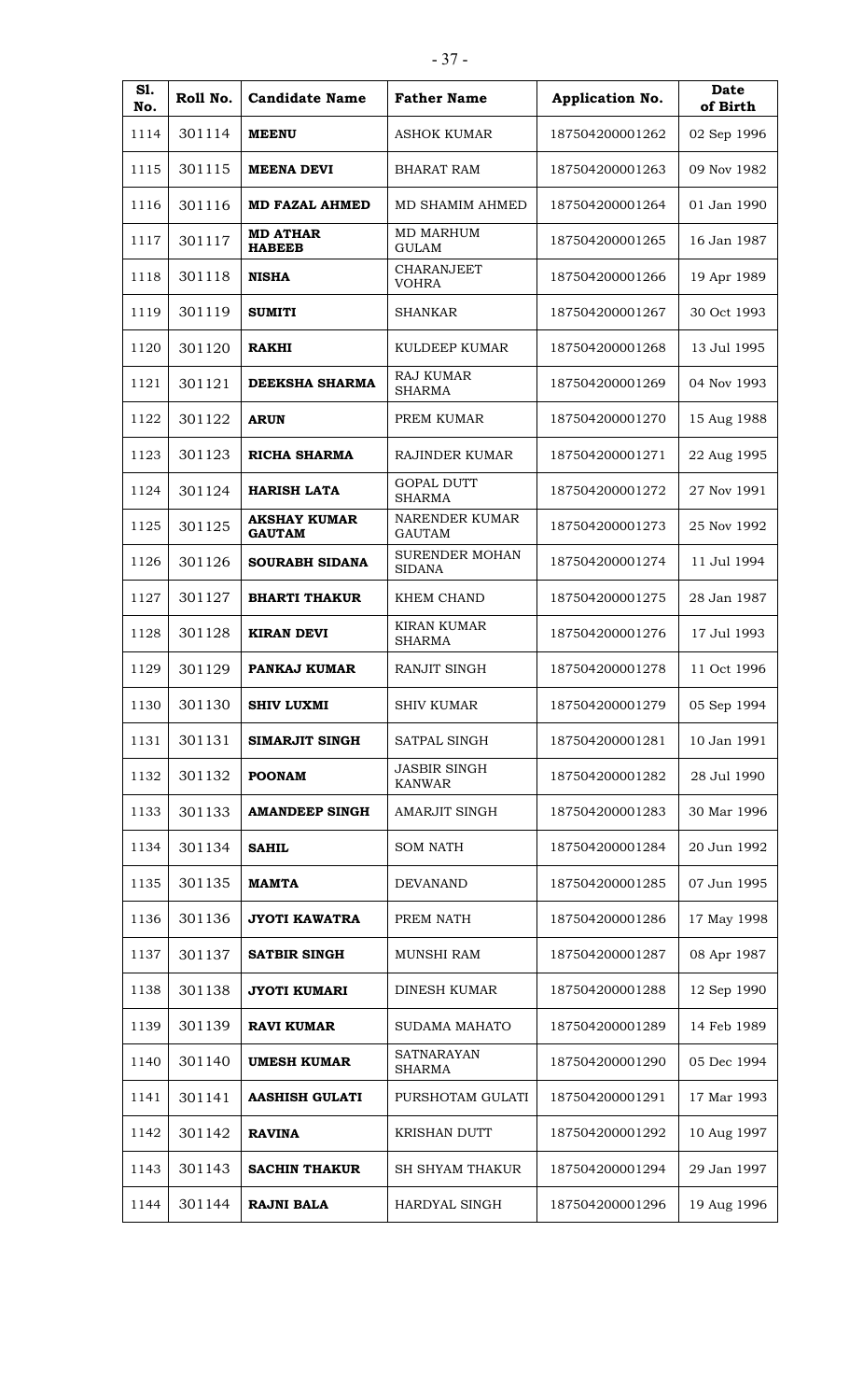| S1.<br>No. | Roll No. | <b>Candidate Name</b>              | <b>Father Name</b>                   | Application No. | Date<br>of Birth |
|------------|----------|------------------------------------|--------------------------------------|-----------------|------------------|
| 1145       | 301145   | <b>MAYANK</b>                      | <b>ANIL KUMAR</b><br><b>BANSAL</b>   | 187504200001297 | 04 Aug 1997      |
| 1146       | 301146   | <b>BALWANT SINGH</b>               | RIKHI RAM                            | 187504200001298 | 30 Oct 1986      |
| 1147       | 301147   | <b>MOHIT</b>                       | <b>MAHAVIR PARSAD</b>                | 187504200001299 | 11 Aug 1993      |
| 1148       | 301148   | <b>HIMANI SHARMA</b>               | <b>ASHOK SHARMA</b>                  | 187504200001300 | 03 May 1998      |
| 1149       | 301149   | <b>DEEPALI GOEL</b>                | <b>RAJKUMAR GOEL</b>                 | 187504200001301 | 01 Mar 1998      |
| 1150       | 301150   | <b>GORAV SINGH</b>                 | <b>ARJUN SINGH</b>                   | 187504200001302 | 17 Oct 1990      |
| 1151       | 301151   | <b>UMANG VERMA</b>                 | LATE INDERJEET<br><b>VERMA</b>       | 187504200001304 | 19 Dec 1991      |
| 1152       | 301152   | <b>SAKSHI</b>                      | <b>VED PRAKASH</b><br><b>CHAUHAN</b> | 187504200001306 | 31 Mar 1994      |
| 1153       | 301153   | <b>KARTIK</b>                      | LT SH NAND KISHOR                    | 187504200001307 | 13 Dec 1998      |
| 1154       | 301154   | <b>MANJU</b>                       | <b>AMAR NATH</b>                     | 187504200001308 | 15 Jan 1997      |
| 1155       | 301155   | <b>KANCHAN</b>                     | <b>KESAR SINGH</b>                   | 187504200001310 | 16 Nov 1997      |
| 1156       | 301156   | <b>JAGRITI</b>                     | LT SH NAND KISHOR                    | 187504200001311 | 14 Dec 1996      |
| 1157       | 301157   | <b>RITIK GULERIA</b>               | VINOD KUMAR<br><b>GULERIA</b>        | 187504200001312 | 10 Nov 1995      |
| 1158       | 301158   | PRIYA GUPTA                        | CHUNNI LAL GUPTA                     | 187504200001313 | 18 May 1997      |
| 1159       | 301159   | <b>TINU</b>                        | <b>HAKAM CHAND</b>                   | 187504200001314 | 10 Jan 1994      |
| 1160       | 301160   | <b>SHIVAM DHIR</b>                 | RAMESH CHANDER<br><b>DHIR</b>        | 187504200001315 | 30 Dec 1989      |
| 1161       | 301161   | PANKAJ RANA                        | CHET RAM RANA                        | 187504200001317 | 25 Dec 1996      |
| 1162       | 301162   | <b>SHRUTI</b>                      | RAM DUTT                             | 187504200001318 | 11 Sep 1995      |
| 1163       | 301163   | <b>VIPUL SINGH</b><br><b>RAWAT</b> | PRAMOD SINGH<br><b>RAWAT</b>         | 187504200001319 | 15 Mar 1997      |
| 1164       | 301164   | <b>SHADMAN AKHTER</b>              | AKHTER ALAM                          | 187504200001320 | 07 Jan 1983      |
| 1165       | 301165   | <b>MD KASHIF KAMAL</b>             | MD ZAFIR UDDIN                       | 187504200001321 | 05 Jan 1996      |
| 1166       | 301166   | <b>ANKITA NEGI</b>                 | <b>JAGMOHAN SINGH</b><br>NEGI        | 187504200001322 | 10 Oct 1997      |
| 1167       | 301167   | <b>GOLDI RANI</b>                  | <b>DHANI RAM</b>                     | 187504200001323 | 07 Aug 1981      |
| 1168       | 301168   | <b>SHRAWAN KUMAR</b>               | <b>RAMJI DASS</b>                    | 187504200001325 | 01 Mar 1985      |
| 1169       | 301169   | <b>REENA SHARMA</b>                | RAJESH KUMAR<br>SHARMA               | 187504200001326 | 21 Sep 1997      |
| 1170       | 301170   | <b>KARAN KUMAR</b>                 | MURARI LAL                           | 187504200001327 | 03 Mar 1993      |
| 1171       | 301171   | <b>ANU RANI</b>                    | YASHPAL JAMWAL                       | 187504200001328 | 31 Aug 1993      |
| 1172       | 301172   | PREM LATA                          | <b>BHUPENDER</b>                     | 187504200001329 | 20 Jan 1977      |
| 1173       | 301173   | <b>SONIKA SHARMA</b>               | <b>SHASHI PAUL</b>                   | 187504200001330 | 19 Apr 1992      |
| 1174       | 301174   | <b>SANJEEV RAI</b>                 | <b>SDANAND RAI</b>                   | 187504200001331 | 17 Aug 1992      |
| 1175       | 301175   | <b>PROMILA</b>                     | <b>SANDEEP KUMAR</b>                 | 187504200001333 | 27 Sep 1996      |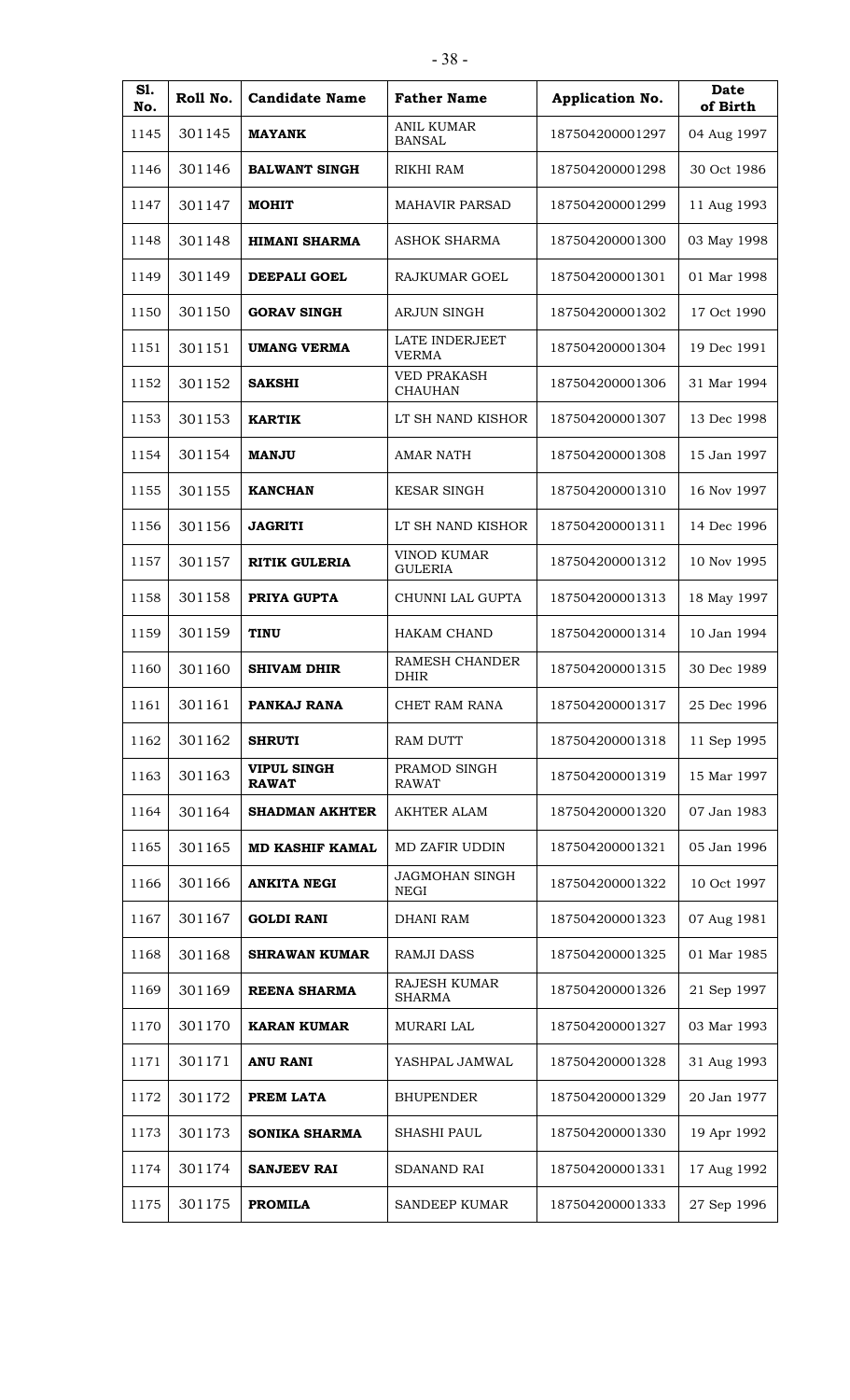| S1.<br>No. | Roll No. | <b>Candidate Name</b>                 | <b>Father Name</b>                   | Application No. | Date<br>of Birth |
|------------|----------|---------------------------------------|--------------------------------------|-----------------|------------------|
| 1176       | 301176   | <b>SURINDER KUMAR</b>                 | PHENA RAM                            | 187504200001334 | 11 Oct 1990      |
| 1177       | 301177   | <b>ABHISHEK</b><br><b>KAPOOR</b>      | VK KAPOOR                            | 187504200001335 | 26 May 1992      |
| 1178       | 301178   | <b>ANJALI</b>                         | <b>SEETA RAM</b>                     | 187504200001336 | 11 Mar 1997      |
| 1179       | 301179   | <b>KAUSHLENDAR</b><br><b>KUMAR</b>    | <b>RAKESH KUMAR</b>                  | 187504200001338 | 08 Mar 1993      |
| 1180       | 301180   | <b>BINIT VIKASH</b>                   | <b>BIPIN KUMAR JHA</b>               | 187504200001339 | 09 Dec 1992      |
| 1181       | 301181   | <b>CHANDER BHANU</b><br><b>TANWAR</b> | PARKASH CHAND<br><b>TANWAR</b>       | 187504200001340 | 08 Mar 1989      |
| 1182       | 301182   | <b>ANMOL</b>                          | ASHOK KUMAR                          | 187504200001341 | 20 Dec 1995      |
| 1183       | 301183   | DEEPAK KUMAR                          | <b>MAHAMAYA PRASAD</b>               | 187504200001342 | 31 Jul 1987      |
| 1184       | 301184   | <b>SEEMA DEVI</b>                     | <b>ASHWANI KUMAR</b>                 | 187504200001343 | 17 Dec 1990      |
| 1185       | 301185   | <b>SIDDHARTH</b><br><b>KUMAR</b>      | <b>ASHOK KUMAR</b>                   | 187504200001344 | 28 Jul 1990      |
| 1186       | 301186   | <b>VANDNA</b>                         | <b>BHOOP RAM</b>                     | 187504200001345 | 06 Nov 1993      |
| 1187       | 301187   | <b>RIYA CHAUHAN</b>                   | MOHINDER SINGH<br><b>CHAUHAN</b>     | 187504200001346 | 07 Apr 1993      |
| 1188       | 301188   | SUNITA SHARMA                         | <b>OM PRAKASH</b>                    | 187504200001347 | 10 Jan 1988      |
| 1189       | 301189   | <b>SHIVANGI SHARMA</b>                | <b>SURESH SHARMA</b>                 | 187504200001348 | 09 Mar 1989      |
| 1190       | 301190   | <b>MD SADDAM</b><br><b>ANSARI</b>     | SAFIQUE ANSARI                       | 187504200001349 | 02 Feb 1996      |
| 1191       | 301191   | <b>SOMNATH</b>                        | <b>NARESH KUMAR</b><br><b>SHARMA</b> | 187504200001350 | 05 Sep 1994      |
| 1192       | 301192   | <b>GAYATRI DEVI</b>                   | SH RATTAN LAL                        | 187504200001351 | 29 Feb 1992      |
| 1193       | 301193   | <b>PINKY</b>                          | NEEM CHAND                           | 187504200001352 | 26 May 1997      |
| 1194       | 301194   | <b>ARTI NARANG</b>                    | ANAND NARANG                         | 187504200001353 | 24 Jul 1996      |
| 1195       | 301195   | <b>RAMESH KUAMR</b>                   | <b>BHIM SINGH</b>                    | 187504200001354 | 03 Apr 1975      |
| 1196       | 301196   | <b>ROHIT MEELU</b>                    | SHANKAR CHAND                        | 187504200001355 | 28 Aug 1995      |
| 1197       | 301197   | PRAVEEN PAL                           | <b>SH SURAT RAM PAL</b>              | 187504200001356 | 08 Jan 1980      |
| 1198       | 301198   | <b>SWATI</b>                          | <b>SURESH KUMAR</b>                  | 187504200001357 | 28 May 1997      |
| 1199       | 301199   | <b>KAPIL KUMAR</b>                    | <b>AMAR NATH</b>                     | 187504200001358 | 08 Oct 1994      |
| 1200       | 301200   | <b>GEETA RANI</b>                     | <b>ATMA RAM</b>                      | 187504200001359 | 02 Jun 1997      |
| 1201       | 301201   | <b>CHANDAN KUMAR</b>                  | BRAHMADEO SINGH                      | 187504200001360 | 15 Mar 1992      |
| 1202       | 301202   | <b>MINAXI</b>                         | OM PARKASH                           | 187504200001361 | 21 Oct 1995      |
| 1203       | 301203   | <b>POOJA</b>                          | SHEKHAR JOSHI                        | 187504200001362 | 24 Oct 1992      |
| 1204       | 301204   | <b>RAKESH KUMAR</b>                   | RAJENDER THAKUR                      | 187504200001363 | 01 Jul 1996      |
| 1205       | 301205   | <b>ABHINAV SHARMA</b>                 | <b>BAL MUCKEND</b><br><b>SHARMA</b>  | 187504200001364 | 26 Sep 1997      |
| 1206       | 301206   | <b>ANIL ARYA</b>                      | PREM PRAKASH<br>ARYA                 | 187504200001365 | 01 May 1996      |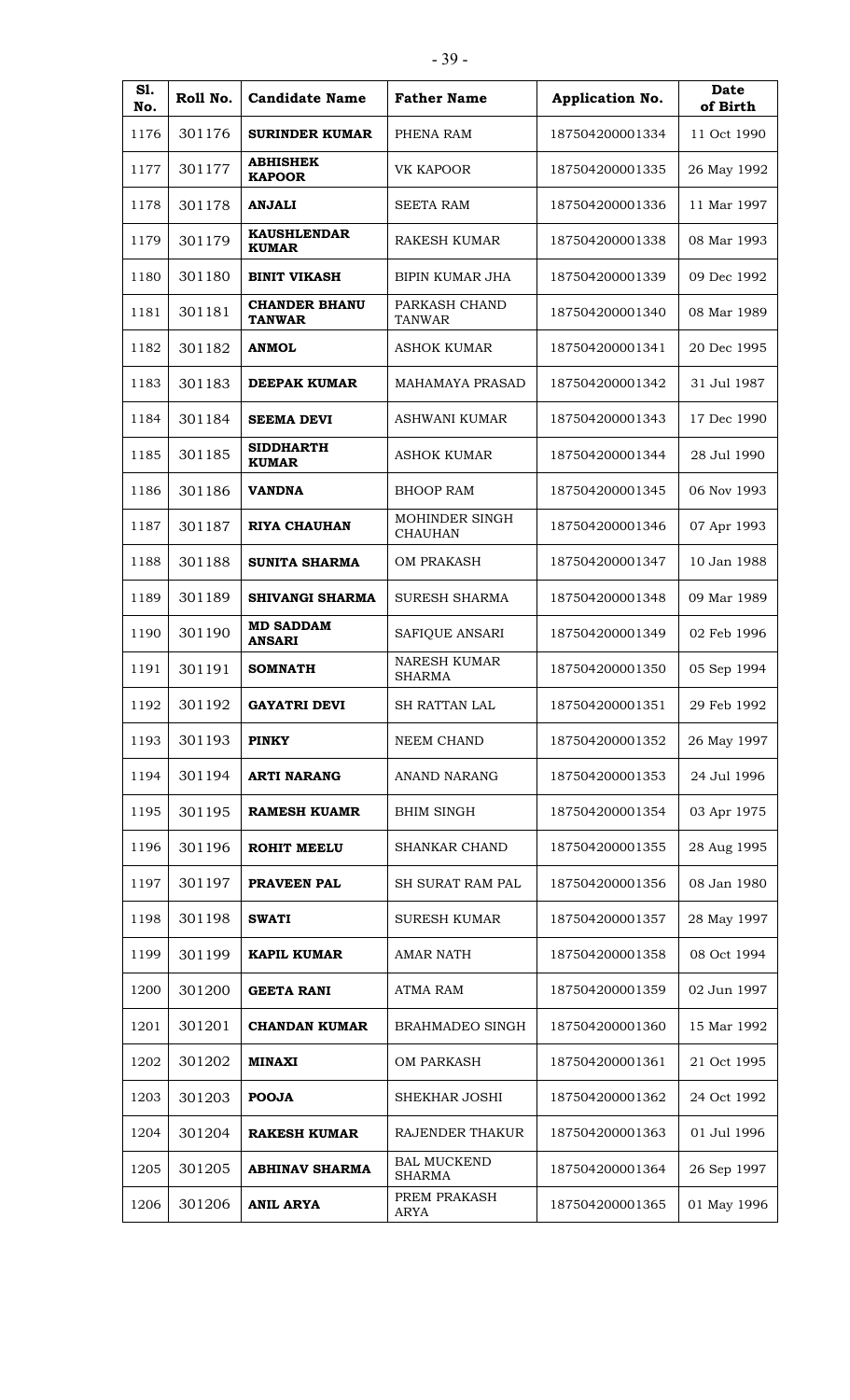| ۰.<br>× |  |
|---------|--|
|---------|--|

| S1.<br>No. | Roll No. | <b>Candidate Name</b>                 | <b>Father Name</b>                   | Application No. | Date<br>of Birth |
|------------|----------|---------------------------------------|--------------------------------------|-----------------|------------------|
| 1207       | 301207   | <b>GAURAV</b>                         | <b>RISHI</b>                         | 187504200001366 | 03 Sep 1991      |
| 1208       | 301208   | <b>DEEPAK KUMAR</b>                   | <b>RAMESH KUMAR</b>                  | 187504200001367 | 31 Oct 1983      |
| 1209       | 301209   | <b>ABHISHEK</b>                       | <b>HARISH KUMAR</b>                  | 187504200001368 | 12 Nov 1997      |
| 1210       | 301210   | <b>ROHIT PUNDIR</b>                   | <b>BALBIR SINGH</b><br><b>PUNDIR</b> | 187504200001369 | 16 Aug 1995      |
| 1211       | 301211   | <b>HIMANSHU</b>                       | <b>HARVINDER PAL</b>                 | 187504200001370 | 03 Oct 1995      |
| 1212       | 301212   | <b>KALPNA</b>                         | <b>RAKESH KUMAR</b>                  | 187504200001371 | 25 Dec 1994      |
| 1213       | 301213   | <b>MUKESH CHAND</b>                   | PHOOL SINGH                          | 187504200001372 | 01 Jan 1984      |
| 1214       | 301214   | <b>SHAM SETHI</b>                     | <b>KEVAL SETHI</b>                   | 187504200001373 | 11 Apr 1990      |
| 1215       | 301215   | <b>RAMESH KUMAR</b>                   | <b>SOHAN LAL</b>                     | 187504200001375 | 27 Feb 1992      |
| 1216       | 301216   | <b>SAURABH KUMAR</b><br><b>SHARMA</b> | <b>AJAY KUMAR</b><br><b>SHARMA</b>   | 187504200001376 | 16 Nov 1991      |
| 1217       | 301217   | <b>KIRAN SHARMA</b>                   | <b>RAM KRISHAN</b>                   | 187504200001377 | 24 Feb 1998      |
| 1218       | 301218   | <b>NAVEEN KUMAR</b><br><b>DAGAR</b>   | <b>JAIPAL SINGH</b>                  | 187504200001379 | 28 May 1991      |
| 1219       | 301219   | <b>UTTAM KUMAR</b>                    | HARE KARISHNA<br><b>MAHTO</b>        | 187504200001380 | 04 Jul 1990      |
| 1220       | 301220   | <b>MANJU SHARMA</b>                   | <b>SH MAN MOHAN</b>                  | 187504200001381 | 18 Sep 1990      |
| 1221       | 301221   | POONAM VERMA                          | <b>HIRA LAL VERMA</b>                | 187504200001382 | 17 Mar 1993      |
| 1222       | 301222   | <b>VATAN</b><br><b>SHRIVASTAVA</b>    | <b>VIPIN SHRIVASTAVA</b>             | 187504200001383 | 28 Feb 1994      |
| 1223       | 301223   | <b>SHALU RANI</b>                     | <b>SUMIT</b>                         | 187504200001384 | 03 Oct 1985      |
| 1224       | 301224   | <b>KIRAN BHARGAV</b>                  | GANGA SAGAR                          | 187504200001385 | 08 Feb 1998      |
| 1225       | 301225   | <b>MONIKA KAUSHAL</b>                 | <b>MADAN LAL</b><br><b>KAUSHAL</b>   | 187504200001386 | 08 May 1992      |
| 1226       | 301226   | PARWINDER SINGH                       | HARDAM SINGH                         | 187504200001387 | 04 Jan 1992      |
| 1227       | 301227   | PRIYA SERAIK                          | PADAM SINGH                          | 187504200001388 | 02 Jun 1990      |
| 1228       | 301228   | <b>RUPESH KUMAR</b>                   | RAJESH KUMAR                         | 187504200001389 | 04 Mar 1993      |
| 1229       | 301229   | <b>AANCHAL PREET</b><br><b>KAUR</b>   | <b>GURPREET SINGH</b>                | 187504200001390 | 11 Mar 1997      |
| 1230       | 301230   | DEEPAK MUTNEJA                        | PARMANAND                            | 187504200001391 | 25 Oct 1995      |
| 1231       | 301231   | <b>SHUBHAM YADAV</b>                  | RAJ KUMAR YADAV                      | 187504200001392 | 25 Sep 1995      |
| 1232       | 301232   | <b>RENUKA</b>                         | <b>RAJESH KUMAR</b>                  | 187504200001393 | 05 Sep 1994      |
| 1233       | 301233   | <b>MOHIT KUMAR</b>                    | RAMESH KUMAR                         | 187504200001394 | 25 Dec 1991      |
| 1234       | 301234   | <b>MUNISH THAKUR</b>                  | <b>GOVIND RAM</b>                    | 187504200001395 | 14 Mar 1997      |
| 1235       | 301235   | <b>RAJAN</b>                          | PURAN PARKASH<br>VALECHA             | 187504200001396 | 17 Mar 1993      |
| 1236       | 301236   | <b>NEHA VERMA</b>                     | YASH PAL VERMA                       | 187504200001397 | 21 Jan 1996      |
| 1237       | 301237   | <b>ASHISH KUMAR</b>                   | <b>TILAK RAJ</b>                     | 187504200001398 | 24 Oct 1996      |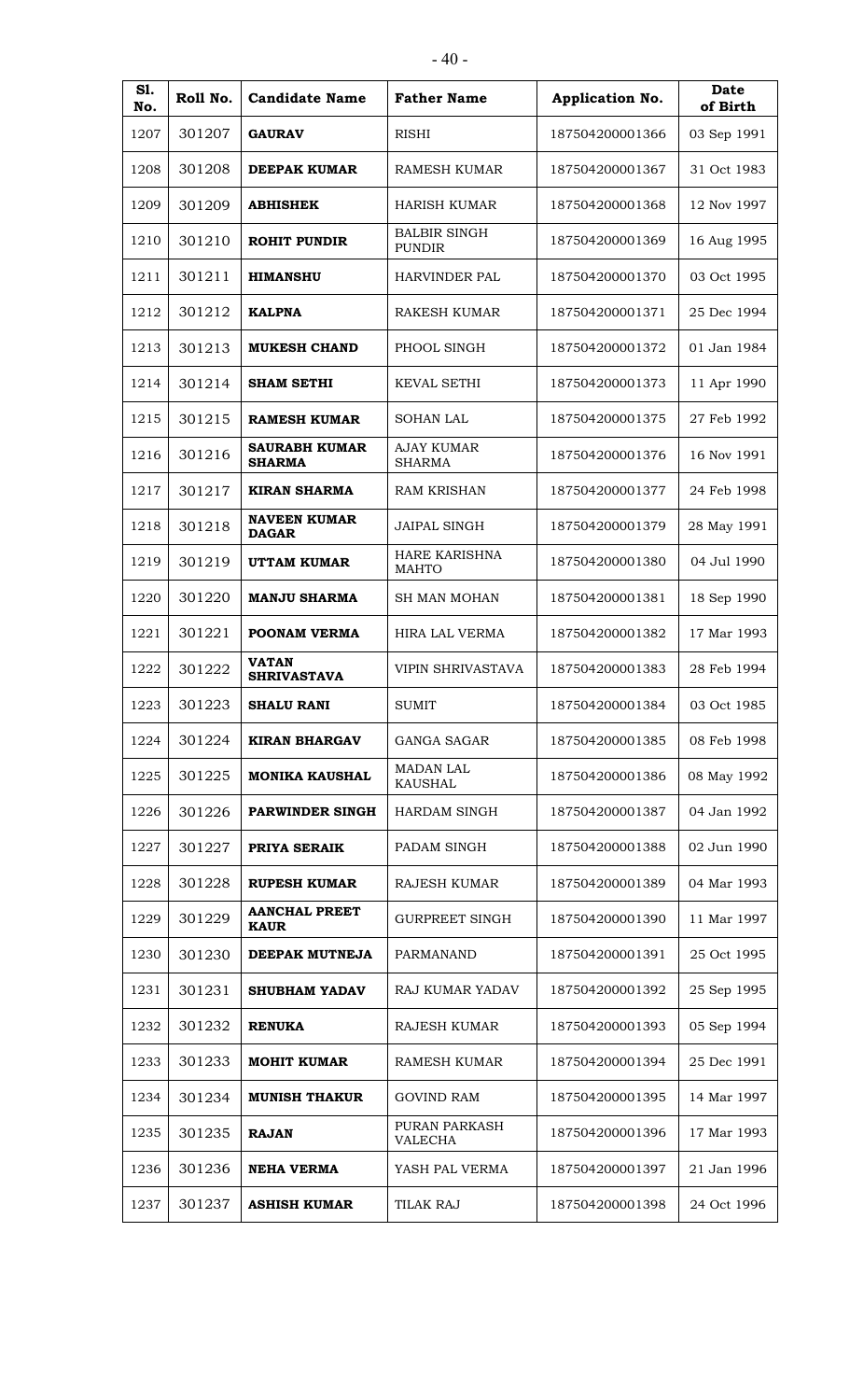| S1.<br>No. | Roll No. | <b>Candidate Name</b>              | <b>Father Name</b>          | Application No. | <b>Date</b><br>of Birth |
|------------|----------|------------------------------------|-----------------------------|-----------------|-------------------------|
| 1238       | 301238   | KUMARI ANJNA                       | WO HEM RAJ                  | 187504200001399 | 08 Oct 1989             |
| 1239       | 301239   | POONAM KANWAR                      | DALIP SINGH                 | 187504200001401 | 15 Jun 1997             |
| 1240       | 301240   | <b>ANU RAO</b>                     | <b>SITA RAM RAO</b>         | 187504200001402 | 02 Jun 1994             |
| 1241       | 301241   | <b>KAVITA</b>                      | <b>VIRENDER KUMAR</b>       | 187504200001403 | 18 Apr 1994             |
| 1242       | 301242   | <b>CHANDNI</b>                     | <b>KARAM SINGH</b>          | 187504200001404 | 02 Sep 1996             |
| 1243       | 301243   | <b>TANISHA</b>                     | <b>BHOOP CHAND</b>          | 187504200001405 | 11 May 1998             |
| 1244       | 301244   | <b>BAJRANG SINGH</b>               | <b>DALIP SINGH</b>          | 187504200001406 | 04 Dec 1994             |
| 1245       | 301245   | <b>RANJANA DEVI</b>                | <b>HOSHIAR SINGH</b>        | 187504200001407 | 21 Jul 1997             |
| 1246       | 301246   | PANKAJ KUMAR                       | JOGINDER SINGH              | 187504200001408 | 28 Nov 1994             |
| 1247       | 301247   | <b>RINU KUMARI</b>                 | <b>BALJEET SINGH</b>        | 187504200001409 | 04 Jun 1996             |
| 1248       | 301248   | <b>KOSHLYA</b>                     | <b>OM PARKASH</b>           | 187504200001410 | 13 Jul 1994             |
| 1249       | 301249   | <b>ANIRUDDHA</b><br><b>GHOSH</b>   | DIBAKAR GHOSH               | 187504200001411 | 09 Dec 1987             |
| 1250       | 301250   | <b>RAVITA</b>                      | <b>SURANDER KUMAR</b>       | 187504200001412 | 27 Feb 1998             |
| 1251       | 301251   | <b>NEERAJ KUMAR</b>                | <b>SITA RAM</b>             | 187504200001413 | 08 Apr 1988             |
| 1252       | 301252   | <b>YAMINI</b>                      | <b>HEM CHAND</b>            | 187504200001414 | 20 Jul 1998             |
| 1253       | 301253   | <b>ANJALI PRAJAPATI</b>            | <b>GP PRAJAPATI</b>         | 187504200001415 | 30 Jan 1995             |
| 1254       | 301254   | <b>GAREEMA</b>                     | <b>IQUBAL BHUSHAN</b>       | 187504200001416 | 02 May 1994             |
| 1255       | 301255   | <b>AVINASH</b><br><b>PRAJAPATI</b> | <b>GP PRAJAPATI</b>         | 187504200001417 | 14 Jun 1997             |
| 1256       | 301256   | <b>DALEEP</b>                      | LAIQ RAM                    | 187504200001418 | 23 May 1995             |
| 1257       | 301257   | <b>MAMTA KUMARI</b>                | MR KULDEEP<br><b>SHARMA</b> | 187504200001419 | 13 Apr 1992             |
| 1258       | 301258   | <b>MEENA KUMARI</b>                | ROSHAN LAL                  | 187504200001420 | 29 Jun 1988             |
| 1259       | 301259   | <b>JAI MALA</b>                    | <b>DEVI RAM</b>             | 187504200001421 | 18 Mar 1993             |
| 1260       | 301260   | <b>AMIT VERMA</b>                  | ROOP LAL                    | 187504200001422 | 22 Nov 1996             |
| 1261       | 301261   | <b>SHUBHAM GOEL</b>                | <b>SANJEEV GOEL</b>         | 187504200001423 | 01 Sep 1996             |
| 1262       | 301262   | PARUL VERMA                        | HOSHIAR SINGH               | 187504200001424 | 21 Mar 1997             |
| 1263       | 301263   | <b>ASHISH SAINI</b>                | ASHISH SAINI                | 187504200001425 | 15 May 1995             |
| 1264       | 301264   | POONAM SHARMA                      | <b>MADAN LAL</b>            | 187504200001426 | 27 Feb 1995             |
| 1265       | 301265   | <b>AMANDEEP SINGH</b>              | LAKHBIR SINGH               | 187504200001427 | 23 May 1994             |
| 1266       | 301266   | PANKAJ SHARMA                      | NIRMAL PAL                  | 187504200001428 | 13 Jun 1990             |
| 1267       | 301267   | <b>KALPANA</b>                     | <b>MANSHA RAM</b>           | 187504200001429 | 25 Nov 1990             |
| 1268       | 301268   | <b>ANKUSH</b>                      | SATISH KUMAR                | 187504200001430 | 25 Feb 1995             |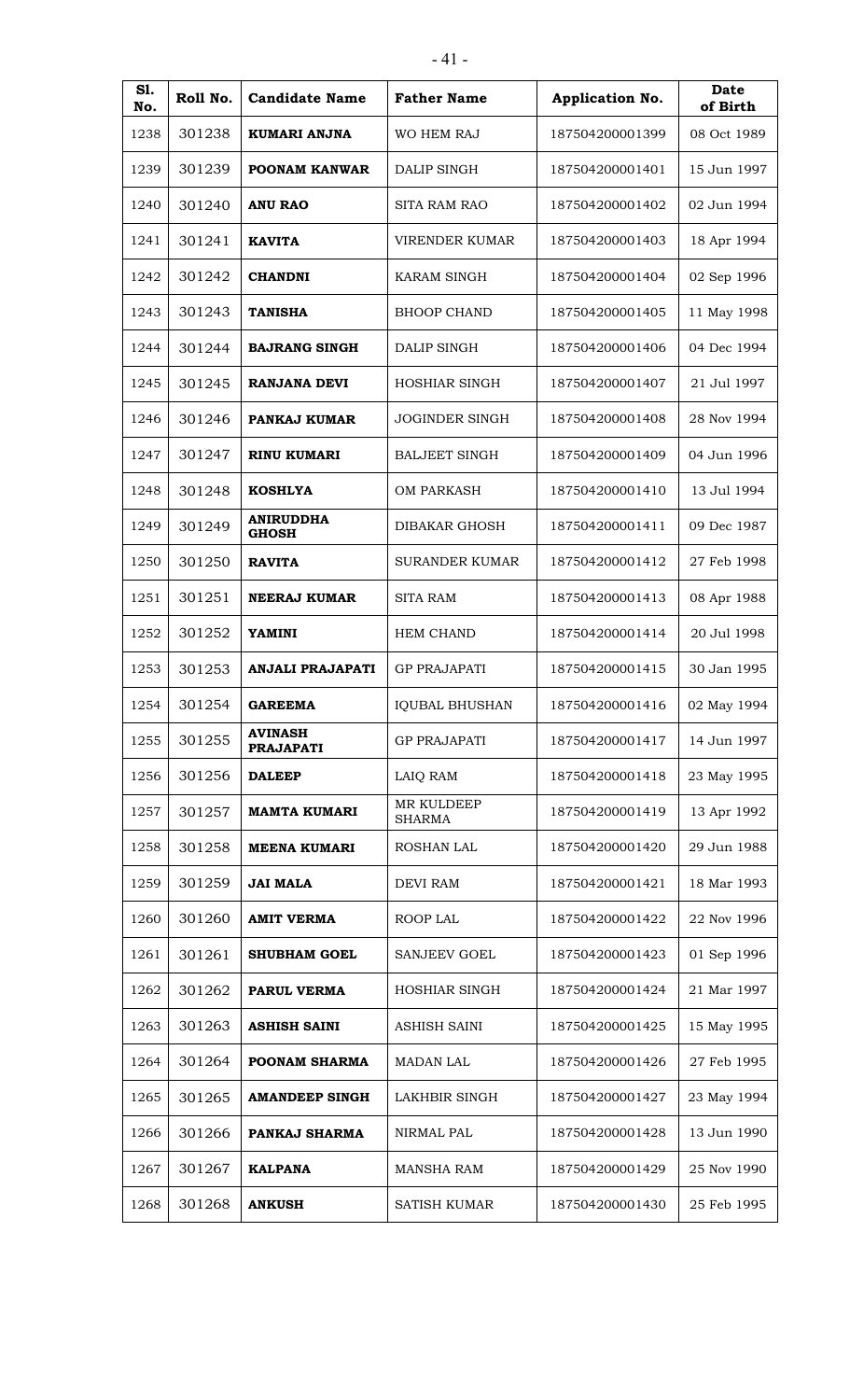| S1.<br>No. | Roll No. | <b>Candidate Name</b>                 | <b>Father Name</b>                      | Application No. | Date<br>of Birth |
|------------|----------|---------------------------------------|-----------------------------------------|-----------------|------------------|
| 1269       | 301269   | <b>ARCHANA</b>                        | SHANKAR DASS                            | 187504200001431 | 02 Dec 1992      |
| 1270       | 301270   | <b>SUMIT SHARMA</b>                   | <b>HEM RAJ SHARMA</b>                   | 187504200001432 | 10 Sep 1984      |
| 1271       | 301271   | <b>ANJANA</b>                         | <b>VED PRAKASH</b>                      | 187504200001433 | 16 Jun 1990      |
| 1272       | 301272   | <b>DEEPAK SHARMA</b>                  | <b>RAMESH KUMAR</b>                     | 187504200001435 | 06 Dec 1992      |
| 1273       | 301273   | <b>TAJVEER SINGH</b>                  | PRATAP SINGH                            | 187504200001436 | 15 May 1992      |
| 1274       | 301274   | <b>AKSHAY ARORA</b>                   | <b>GULSHAN ARORA</b>                    | 187504200001437 | 30 Apr 1994      |
| 1275       | 301275   | <b>SIMRANJEET KAUR</b>                | NIRMAL SINGH                            | 187504200001438 | 01 Jan 1997      |
| 1276       | 301276   | <b>GANGA</b>                          | <b>VIJAY KUMAR</b>                      | 187504200001439 | 05 Mar 1997      |
| 1277       | 301277   | <b>MANJU</b>                          | <b>MADAN LAL</b>                        | 187504200001440 | 08 May 1995      |
| 1278       | 301278   | <b>SHABNAM</b><br><b>CHANDEL</b>      | <b>SHASHI BHUSHAN</b><br><b>CHANDEL</b> | 187504200001441 | 29 Sep 1987      |
| 1279       | 301279   | <b>GAJRAJ SINGH</b><br><b>RATHORE</b> | <b>REWAT SINGH</b><br><b>RATHORE</b>    | 187504200001442 | 01 Jan 1993      |
| 1280       | 301280   | <b>HARSHITA</b><br><b>KANWAR</b>      | <b>GUMAN SINGH</b>                      | 187504200001443 | 11 May 1997      |
| 1281       | 301281   | <b>PRIYANKA</b>                       | <b>HARPAL SINGH</b>                     | 187504200001445 | 28 Aug 1998      |
| 1282       | 301282   | <b>SANDEEP KUMAR</b>                  | <b>NAND KUMAR</b>                       | 187504200001446 | 25 Dec 1993      |
| 1283       | 301283   | <b>VIPAN KUMAR</b>                    | <b>OM PARKASH</b>                       | 187504200001447 | 30 Mar 1993      |
| 1284       | 301284   | <b>VIDYA SAGAR</b>                    | <b>OM PRAKASH</b>                       | 187504200001448 | 11 Jun 1990      |
| 1285       | 301285   | <b>MONIKA</b>                         | <b>SUKH RAM</b>                         | 187504200001449 | 30 Jul 1998      |
| 1286       | 301286   | <b>VIJAY KUMAR</b>                    | <b>JAWALA PRASAD</b>                    | 187504200001450 | 10 Nov 1985      |
| 1287       | 301287   | <b>RENU DEVI</b>                      | PARDEEP SHARMA                          | 187504200001451 | 10 Apr 1989      |
| 1288       | 301288   | <b>BHIM SEM</b>                       | TARSEM SINGH                            | 187504200001452 | 06 Apr 1989      |
| 1289       | 301289   | LOHITA THAKUR                         | <b>JAI SHIV THAKUR</b>                  | 187504200001453 | 16 Aug 1995      |
| 1290       | 301290   | <b>PUSHPA RANI</b>                    | <b>SUNIL KUMAR</b>                      | 187504200001455 | 01 Aug 1986      |
| 1291       | 301291   | <b>REENA KUMARI</b>                   | <b>RAM SINGH</b>                        | 187504200001456 | 09 Apr 1995      |
| 1292       | 301292   | <b>MOHD SHADAB</b><br><b>ALAM</b>     | <b>NAFISH AHMED</b>                     | 187504200001457 | 10 Oct 1996      |
| 1293       | 301293   | <b>AMIT SAKLNANI</b>                  | SURESH SAKLANI                          | 187504200001458 | 25 Dec 1990      |
| 1294       | 301294   | <b>SUMAN SHYAM</b>                    | DAULAT RAM                              | 187504200001459 | 11 Jun 1987      |
| 1295       | 301295   | <b>MEENAKSHI</b>                      | <b>SH CHAMAN LAL</b><br>THAKUR          | 187504200001460 | 02 May 1993      |
| 1296       | 301296   | <b>MANOJ</b>                          | <b>RAMANAND</b>                         | 187504200001461 | 21 Mar 1993      |
| 1297       | 301297   | <b>RAM MURTI</b>                      | <b>RAM SAROOP</b>                       | 187504200001462 | 18 Jun 1985      |
| 1298       | 301298   | <b>LOVELY</b>                         | <b>RAMESH KUMAR</b>                     | 187504200001463 | 11 Nov 1990      |
| 1299       | 301299   | <b>BHARAT BHUSHAN</b>                 | <b>JAMNA DAS</b>                        | 187504200001464 | 03 Sep 1990      |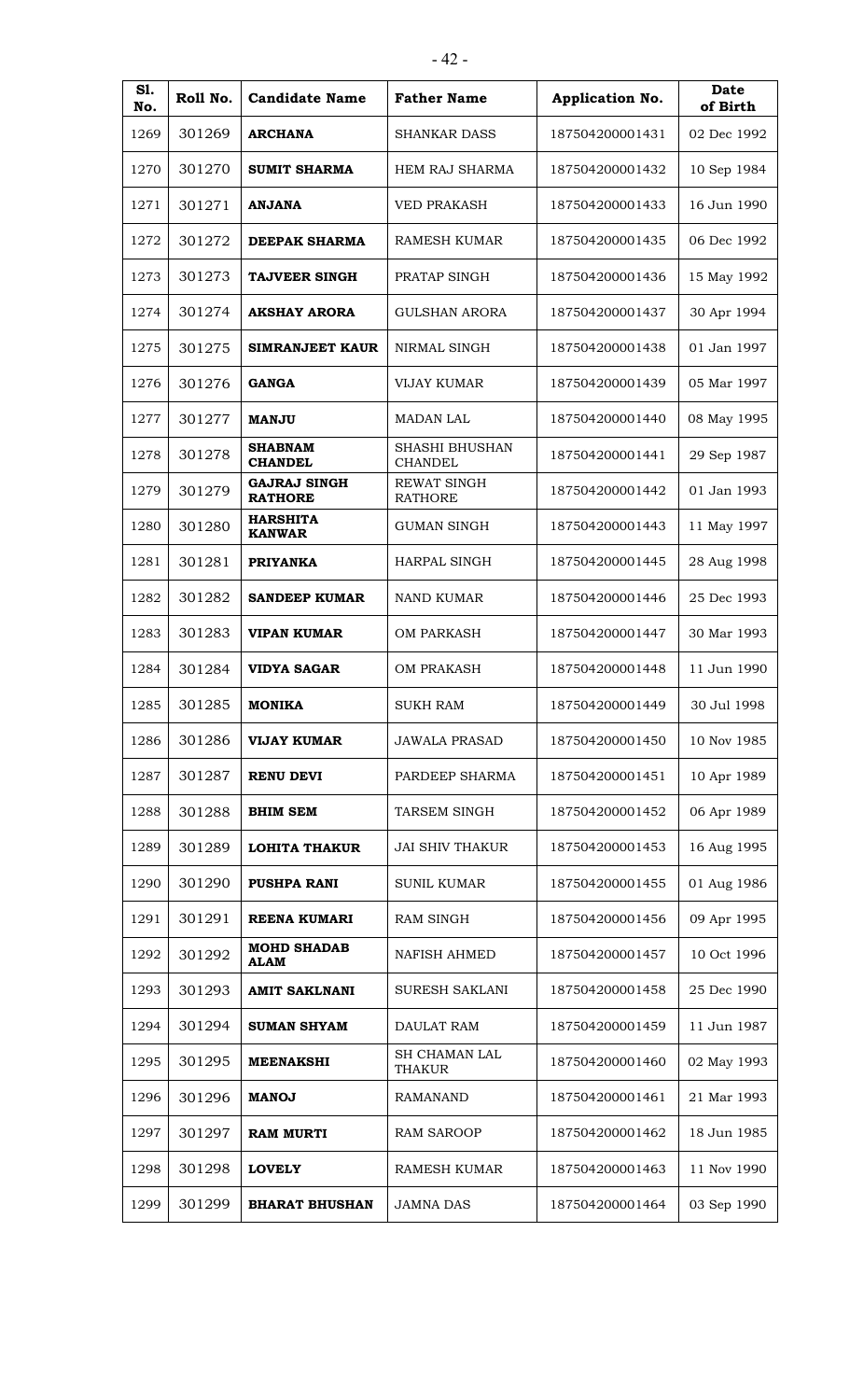| S1.<br>No. | Roll No. | <b>Candidate Name</b>             | <b>Father Name</b>                | Application No. | Date<br>of Birth |
|------------|----------|-----------------------------------|-----------------------------------|-----------------|------------------|
| 1300       | 301300   | <b>MOHIT KUMAR</b>                | VINOD KUMAR                       | 187504200001465 | 06 Aug 1996      |
| 1301       | 301301   | <b>NAVEEN KUMAR</b>               | <b>JAGDISH SINGH</b>              | 187504200001466 | 20 Jul 1990      |
| 1302       | 301302   | <b>RAHUL</b>                      | <b>SURINDER KUMAR</b>             | 187504200001467 | 02 Dec 1995      |
| 1303       | 301303   | <b>JAHNVI SHARMA</b>              | PADAM DEV<br><b>SHARMA</b>        | 187504200001468 | 25 Mar 1995      |
| 1304       | 301304   | <b>SIMRAN</b>                     | LAKHBEER SINGH                    | 187504200001469 | 15 Oct 1991      |
| 1305       | 301305   | <b>SEENU BALA</b>                 | <b>VIKRAMJEET</b>                 | 187504200001470 | 03 Apr 1987      |
| 1306       | 301306   | <b>NIKITA</b><br><b>CHOUDHARY</b> | <b>RAMESH</b><br><b>CHOUDHARY</b> | 187504200001471 | 12 May 1998      |
| 1307       | 301307   | <b>RUTIKA SHARMA</b>              | <b>RAJINDER KUMAR</b>             | 187504200001472 | 01 Aug 1995      |
| 1308       | 301308   | <b>DHARAMVIR</b><br><b>KUMAR</b>  | KRISHNA NANDAN<br><b>SINGH</b>    | 187504200001473 | 03 Feb 1985      |
| 1309       | 301309   | <b>NARESH KUMAR</b>               | RAM CHANDER                       | 187504200001474 | 16 Nov 1984      |
| 1310       | 301310   | PANKAJ RANA                       | <b>MADAN LAL</b>                  | 187504200001475 | 24 May 1991      |
| 1311       | 301311   | <b>SAHIL THAKUR</b>               | <b>SUBHASH CHANDER</b>            | 187504200001476 | 25 Aug 1992      |
| 1312       | 301312   | <b>VINAY KUMAR</b>                | <b>BELI RAM</b>                   | 187504200001477 | 28 Oct 1988      |
| 1313       | 301313   | <b>MOHIT YADAV</b>                | HIRDAY RAM YADAV                  | 187504200001478 | 11 Nov 1994      |
| 1314       | 301314   | <b>DOLLY DHUPIA</b>               | <b>JAWAHAR LAL</b>                | 187504200001479 | 15 Dec 1995      |
| 1315       | 301315   | SATYAWAN SINGH                    | <b>RAM DHARI</b>                  | 187504200001480 | 08 Jul 1985      |
| 1316       | 301316   | <b>PARSHANT</b>                   | PREM KUMAR                        | 187504200001481 | 10 Dec 1995      |
| 1317       | 301317   | <b>SATISH KUMAR</b>               | <b>BINESHWAR KUMAR</b>            | 187504200001482 | 14 Oct 1992      |
| 1318       | 301318   | <b>KHEMRAJ THAKUR</b>             | SH KRISHAN LAL                    | 187504200001483 | 08 May 1988      |
| 1319       | 301319   | <b>KUMTI DEVI</b>                 | RAM CHAND                         | 187504200001484 | 22 May 1994      |
| 1320       | 301320   | PUNEET CHAUHAN                    | PRITHVI SINGH                     | 187504200001485 | 25 Mar 1989      |
| 1321       | 301321   | <b>BEENU BANSAL</b>               | <b>MUKESH GUPTA</b>               | 187504200001486 | 09 May 1978      |
| 1322       | 301322   | <b>KAVITA</b><br><b>CHOUDHARY</b> | <b>NARESH KUMAR</b>               | 187504200001487 | 21 Jul 1996      |
| 1323       | 301323   | <b>SONIA BHUTANI</b>              | <b>ASHOK KUMAR</b>                | 187504200001488 | 15 Mar 1991      |
| 1324       | 301324   | <b>SACHIDA NAND</b>               | <b>UMA NAND</b>                   | 187504200001490 | 26 Apr 1983      |
| 1325       | 301325   | <b>GAURAV KUMAR</b>               | RAM KUMAR                         | 187504200001491 | 11 Oct 1989      |
| 1326       | 301326   | <b>ANUJ SHARMA</b>                | PURAN CHAND                       | 187504200001492 | 13 Jul 1989      |
| 1327       | 301327   | <b>MEENA KUMARI</b>               | <b>SHER SINGH</b>                 | 187504200001493 | 03 Jul 1984      |
| 1328       | 301328   | <b>IRFAN</b>                      | HANIF MOHD                        | 187504200001494 | 21 Oct 1987      |
| 1329       | 301329   | <b>KESHAV SHARMA</b>              | MAHESH KUMAR<br><b>SHARMA</b>     | 187504200001495 | 05 Mar 1993      |
| 1330       | 301330   | <b>SUDESH KUMARI</b>              | <b>MADAN KUMAR</b>                | 187504200001496 | 13 Jun 1980      |